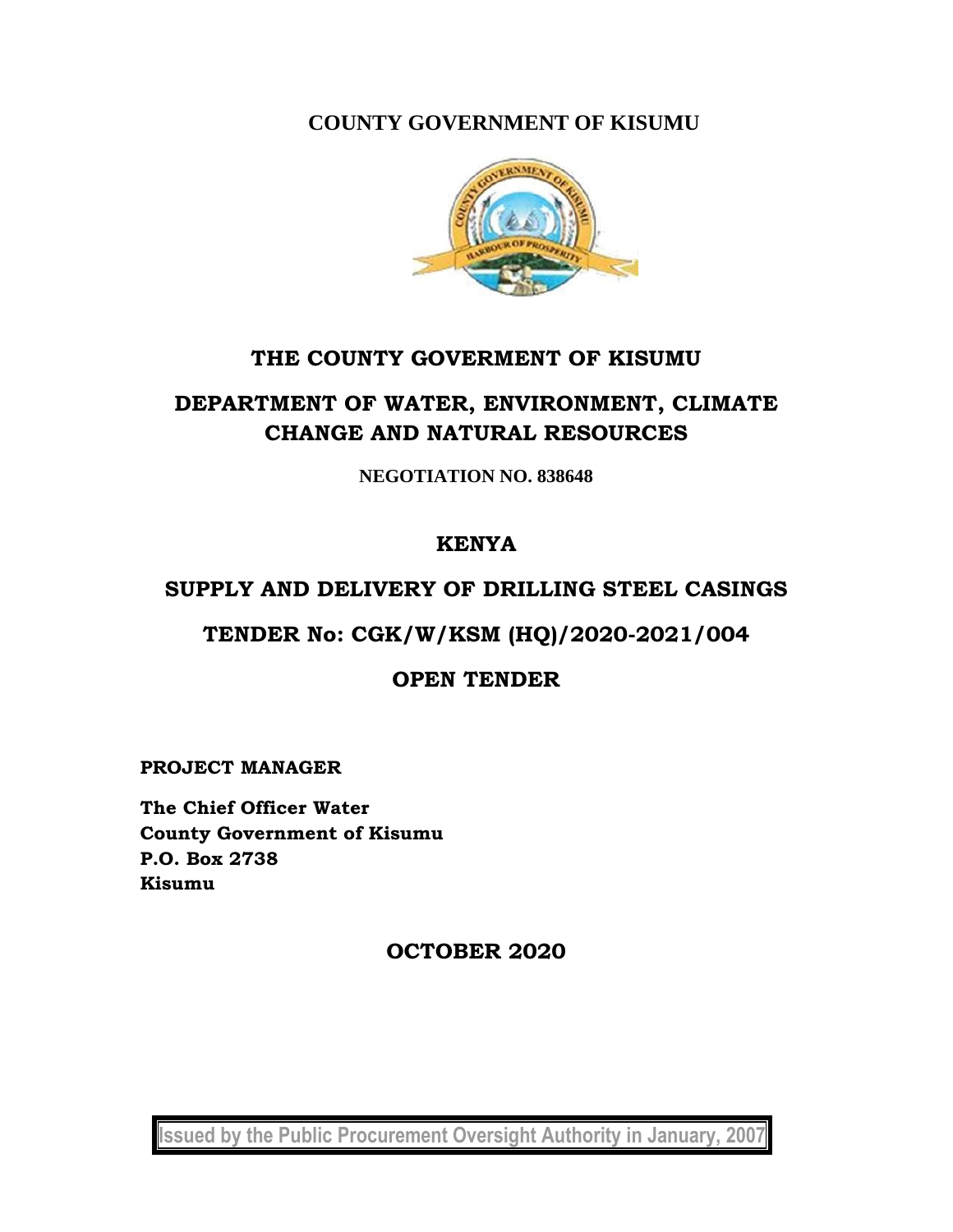## **TABLE OF CONTENTS**

|                     |     |                                                                           | <b>PAGE</b> |
|---------------------|-----|---------------------------------------------------------------------------|-------------|
|                     |     |                                                                           | 3           |
|                     |     |                                                                           |             |
| <b>SECTION I</b>    |     | INVITATION TO TENDER                                                      | 4           |
| <b>SECTION II</b>   |     | <b>INSTRUCTIONS TO TENDERERS</b><br>Appendix to Instructions to Tenderers | 5<br>21     |
| <b>SECTION III</b>  |     | GENERAL CONDITIONS OF CONTRACT                                            | 23          |
| <b>SECTION IV</b>   |     | SPECIAL CONDITIONS OF CONTRACT                                            | 30          |
| <b>SECTION V</b>    |     | TECHNICAL SPECIFICATIONS                                                  | 32          |
| <b>SECTION VI</b>   |     | SCHEDULE OF REQUIREMENTS                                                  | 34          |
| <b>SECTION VII</b>  |     | PRICE SCHEDULE FOR GOODS                                                  | 35          |
| <b>SECTION VIII</b> |     |                                                                           | 36          |
|                     | 8.1 |                                                                           | 37          |
|                     | 8.2 | <b>CONFIDENTIAL BUSINESS</b><br>QUESTIONNAIRES FORMS                      | 38          |
|                     | 8.3 |                                                                           |             |
|                     | 8.4 |                                                                           |             |
|                     | 8.5 | PERFORMANCE SECURITY FORM                                                 | 41          |
|                     | 8.6 | <b>BANK GUARANTTE FOR ADVANCE</b>                                         | 42          |
|                     | 8.7 | <b>MANUFACTURER'S AUTHORIZATION</b>                                       | 43          |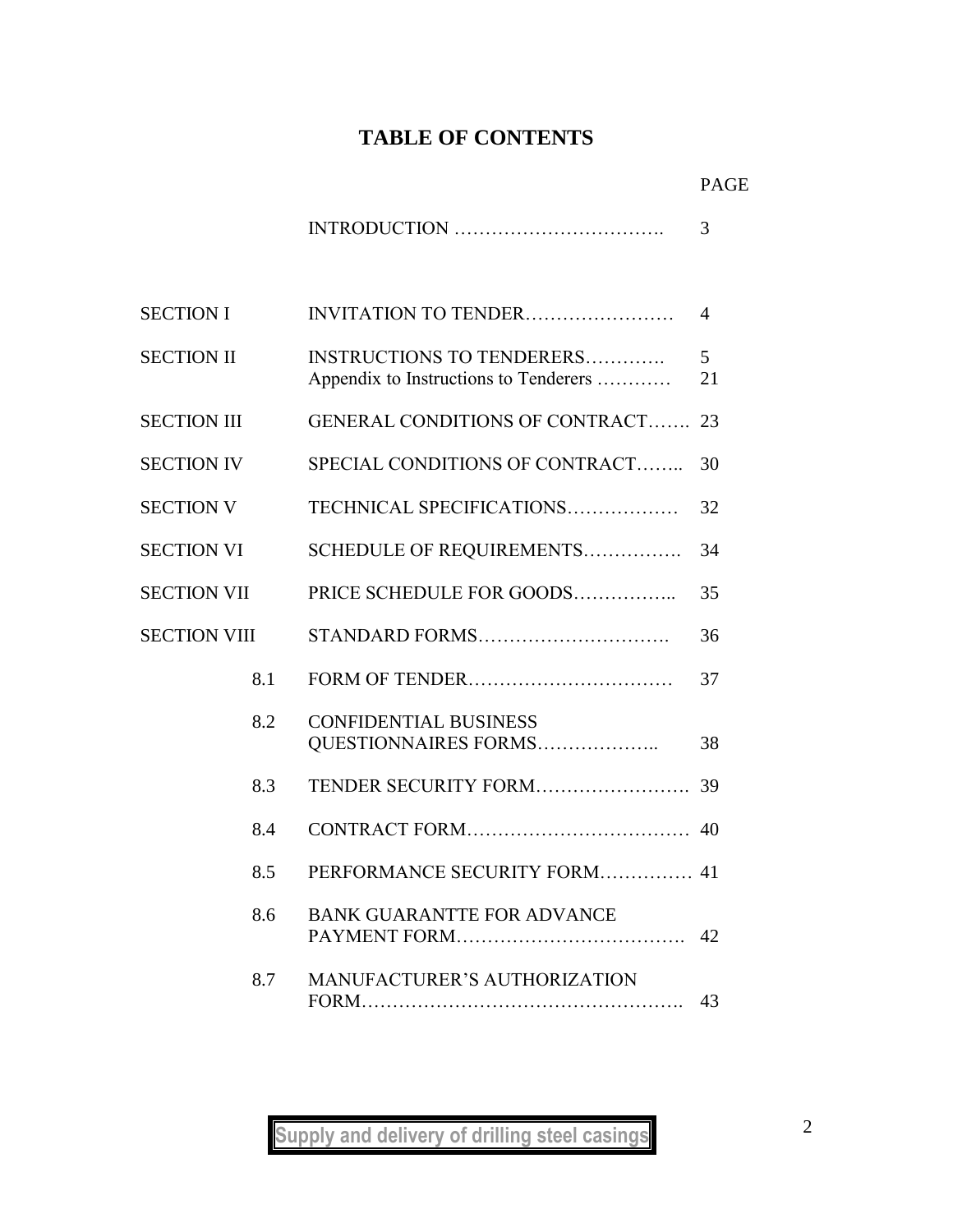## **Introduction**

- 1.1 This Standard Tender Document has been prepared for use by public entities in Kenya
- 1.2 The following general directions should be observed when using the document.
	- (a) Specific details should be furnished in the Invitation to Tender and in the special conditions of contract. The final documents to be provided to the tenderers should not have blank spaces or give options
	- (b) The Instructions to Tenderers and the general conditions of contract should remain unchanged. Any necessary amendments to these parts should be made through the special conditions of contract and the appendix to instructions to tenderers.
- 1.3 (a) Information contained in the Invitation to Tender shall conform to the data and information in the tender documents to enable potential tenderers to decide whether or not to participate and shall indicate any important tender requirements.

(b) The Invitation to Tender shall be issued as an advertisement in accordance with the regulations or a letter of invitation addressed to tenderers who have expressed interest following the invitation for expression of interest for which the invitation is issued.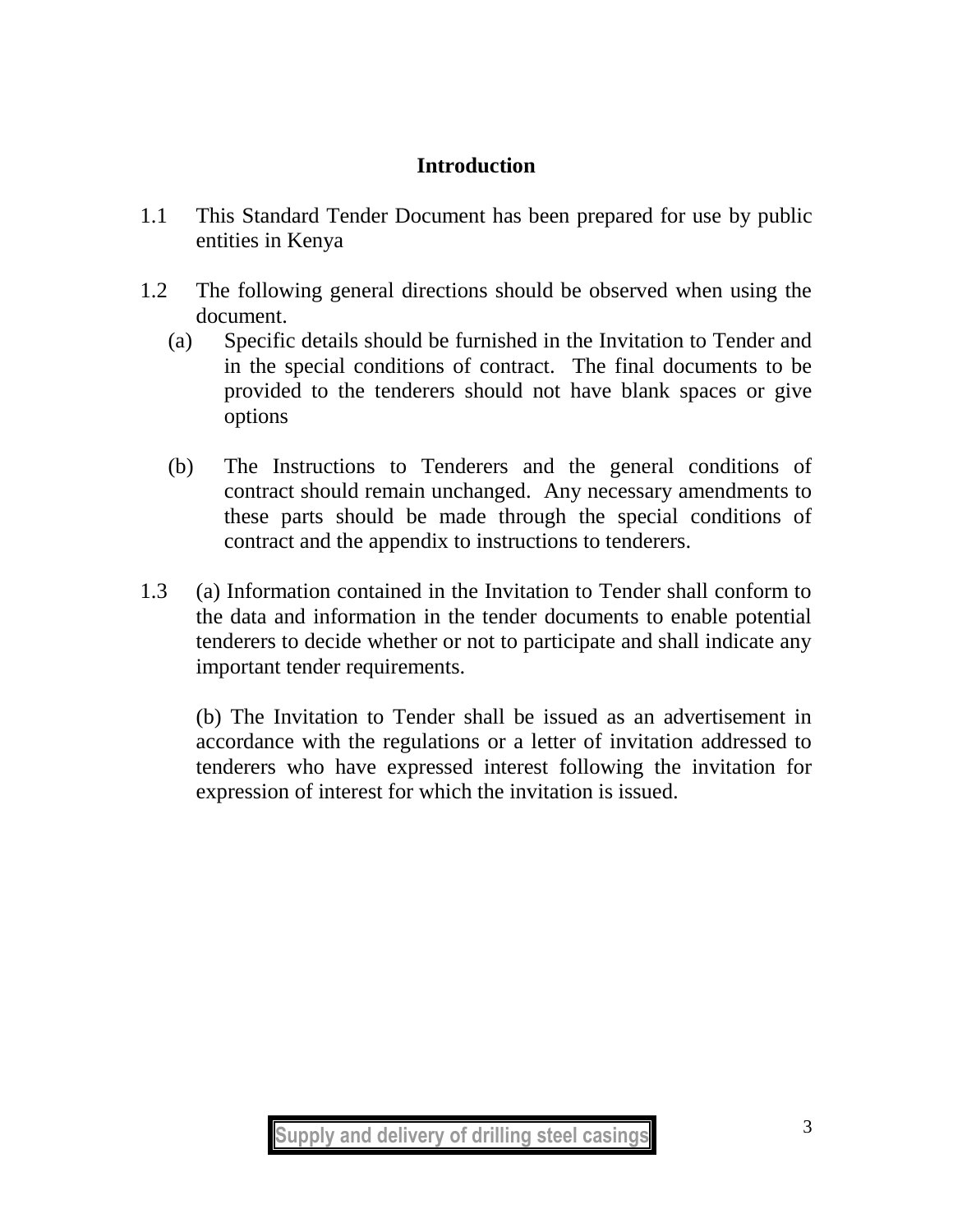**Supply and delivery of drilling steel casings** <sup>4</sup>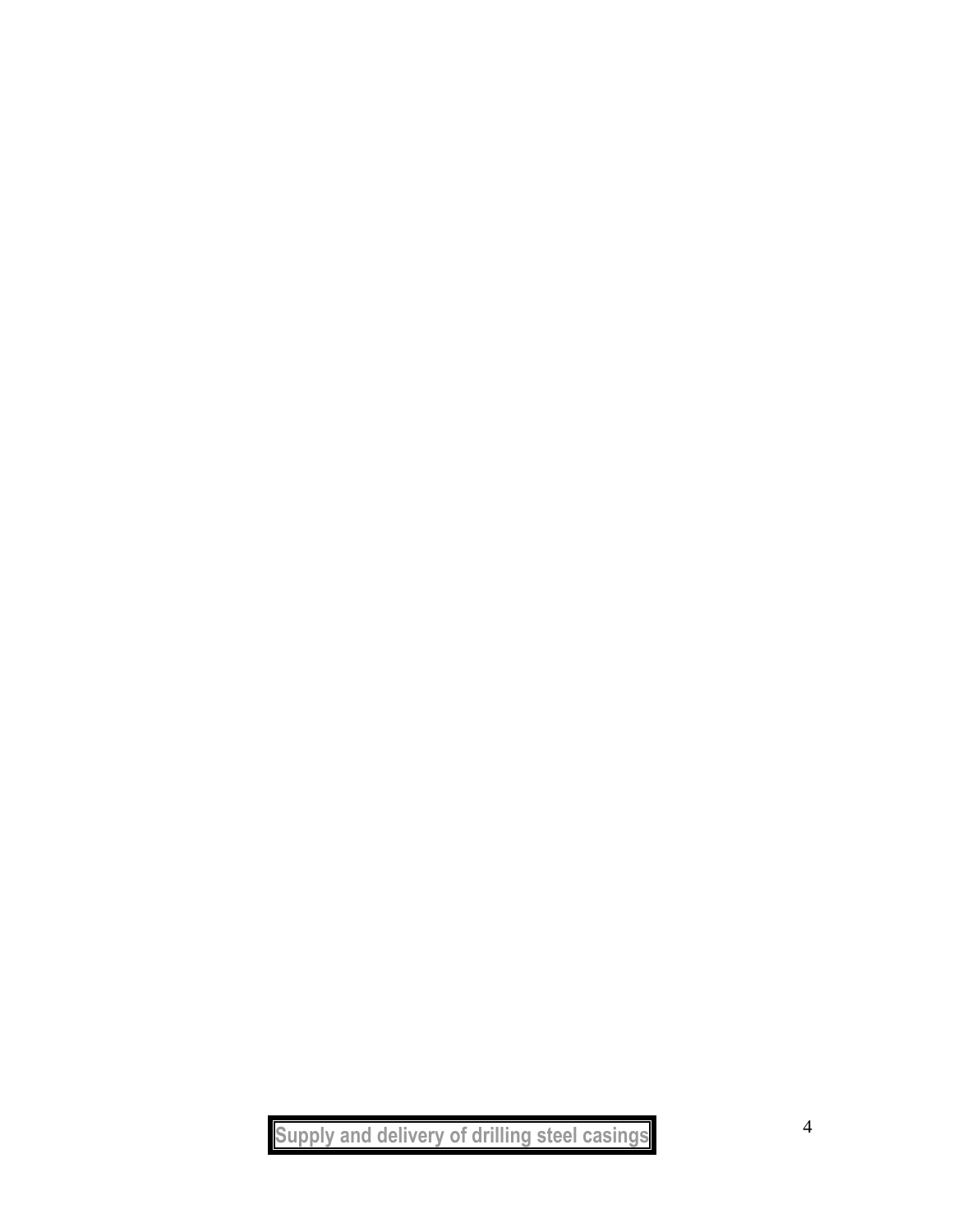## **Date: 31st December 2020 TENDER NAME: SUPPLY AND DELIVERY OF DRILLING STEEL CASINGS**

### **TENDER No: CGK/W/KSM (HQ)/2020-2021/004**

#### **NEGOTIATION NO. 838648**

**1.1** The County Government of Kisumu (CGK) invites sealed bids from eligible candidates for the **SUPPLY AND DELIVERY OF DRILLING STEEL CASINGS**

- 1.2 A complete set of tender documents may be downloaded free of charge from the County Government of Kisumu website at <https://www.kisumu.go.ke/category/tenders/> or from the Public Procurement Information Portal at [https://tenders.go.ke](https://tenders.go.ke/) Suppliers portal [www.suppliers.treasury.go.ke.](http://www.suppliers.treasury.go.ke/) bidders who download the documents from the Public Procurement information Portal must forward their particulars immediately to [www.suppliers.treasury.go.ke.](http://www.suppliers.treasury.go.ke/)
- 1.3 Prices quoted should be net, inclusive of all taxes, and delivery must be in Kenya Shillings and shall remain valid for **120 days** from the closing date of the tender.
- 1.4 T e nders must be accompanied by a Tender security of 2% of the quoted amount in the form of a guarantee from a reputable commercial bank or insurance company in Kenya approved by Public Procurement Regulatory Authority. **Sealed Original tender security of 2% should be d to deposited at 2nd floor Prosperity House (Huduma Center) Department Finance Director Supply Chain Management Office on or before 21st January 2021 12:00 noon on official working hours only**.
- **1.4 Bidders are advised that this tender will be done purely on online no manual submission will be accepted. (Only 1.4 of Instruction to tenderers will be submitted both online and hard copy)**
- 1.5 **Pre – site visit will be on 7 th January 2021**

**Tenders will be** received on or before **21st January 2021** at 12.00 noon

CHIEF OFFICER FINANCE DEPARTMENT OF FINANCE COUNTY GOVERNMENT OF KISUMU P.O BOX 2738-40100 KISUMU

#### **SECTION II - INSTRUCTIONS TO TENDERERS**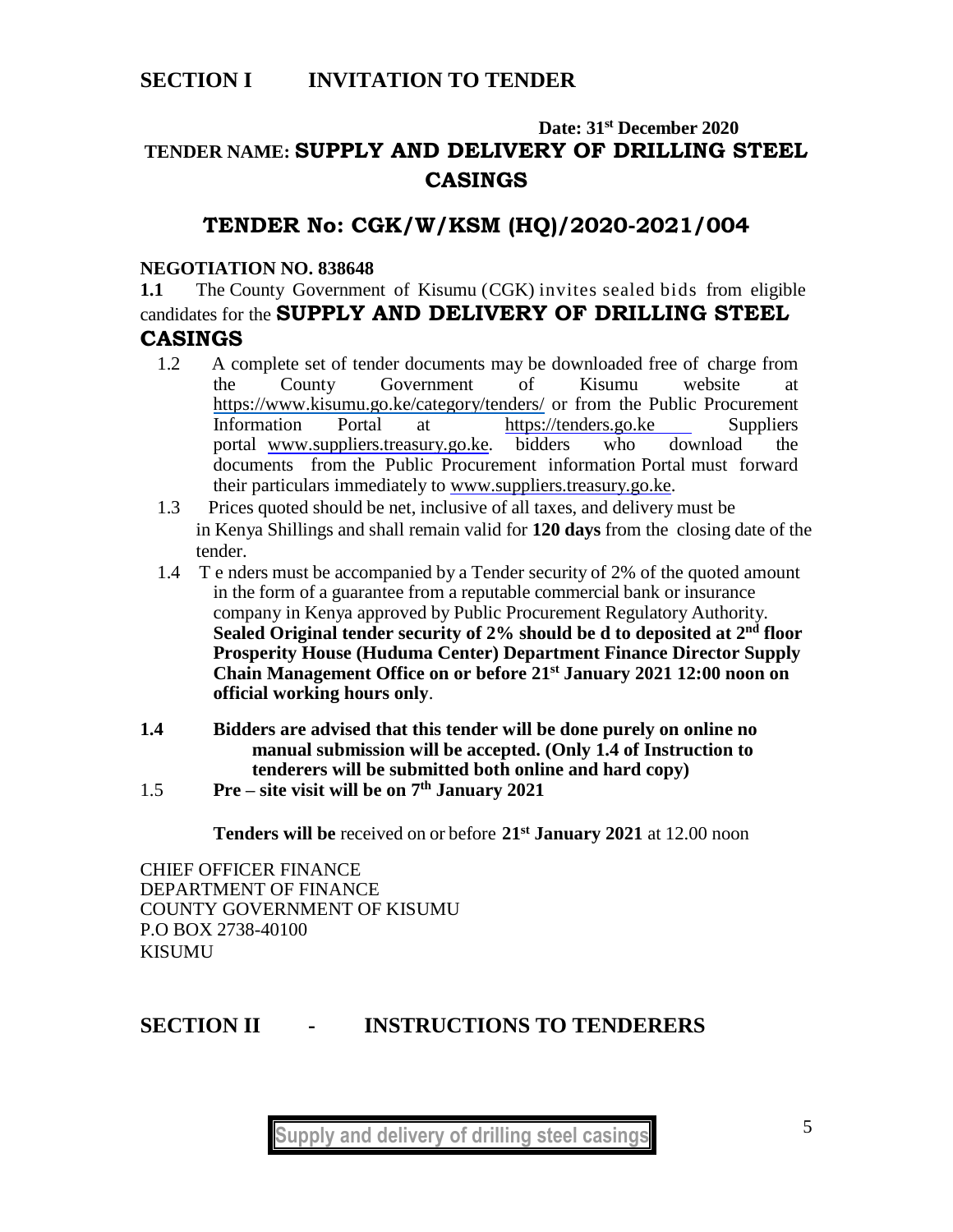## **Table of Clauses**

|                   | Page                                           |          |
|-------------------|------------------------------------------------|----------|
| 2.1               |                                                | 6        |
| 2.2               |                                                | 6        |
| 2.3               |                                                | 6        |
| 2.4               |                                                |          |
| 2.5               | Clarification of documents                     | 7        |
| 2.6               | Amendment of documents                         | 8        |
| 2.7               |                                                | 8        |
| 2.8               | Documents comprising the tender                | 8        |
| 2.9               |                                                | 9        |
| 2.10              |                                                | 9        |
| 2.11              |                                                | 9        |
| 2.12              | Tenderers eligibility and qualifications       | $\theta$ |
| 2.13              | Goods' eligibility and conformity to           |          |
|                   |                                                |          |
| 2.14              |                                                |          |
| 2.15              |                                                |          |
| 2.16              |                                                |          |
| 2.17              | Sealing and marking of tenders 13              |          |
| 2.18              | Deadline for submission of tender  14          |          |
| 2.19              | Modification and withdrawal of tenders 14      |          |
| 2.20              |                                                |          |
| 2.21              | Clarification of tenders 15                    |          |
| 2.22              |                                                |          |
| 2.23              |                                                |          |
| 2.24              | Evaluation and comparison of tenders 16        |          |
| 2.25              | Contacting the procuring entity 17             |          |
| 2.26              |                                                |          |
| (a)               |                                                | 17       |
| (b)               |                                                | 17       |
| (c)               | Procuring entity's right to vary quantities 18 |          |
| (d)               | Procuring entity's right to accept or          |          |
|                   |                                                | 18       |
| 2.27              |                                                | 18       |
| 2.28              |                                                | 18       |
| 2.29              |                                                |          |
| 2.30              | Corrupt or fraudulent practices 19             |          |
| <b>SECTION II</b> | <b>INSTRUCTIONS TO TENDERERS</b>               |          |

## 2.1 **Eligible Tenderers**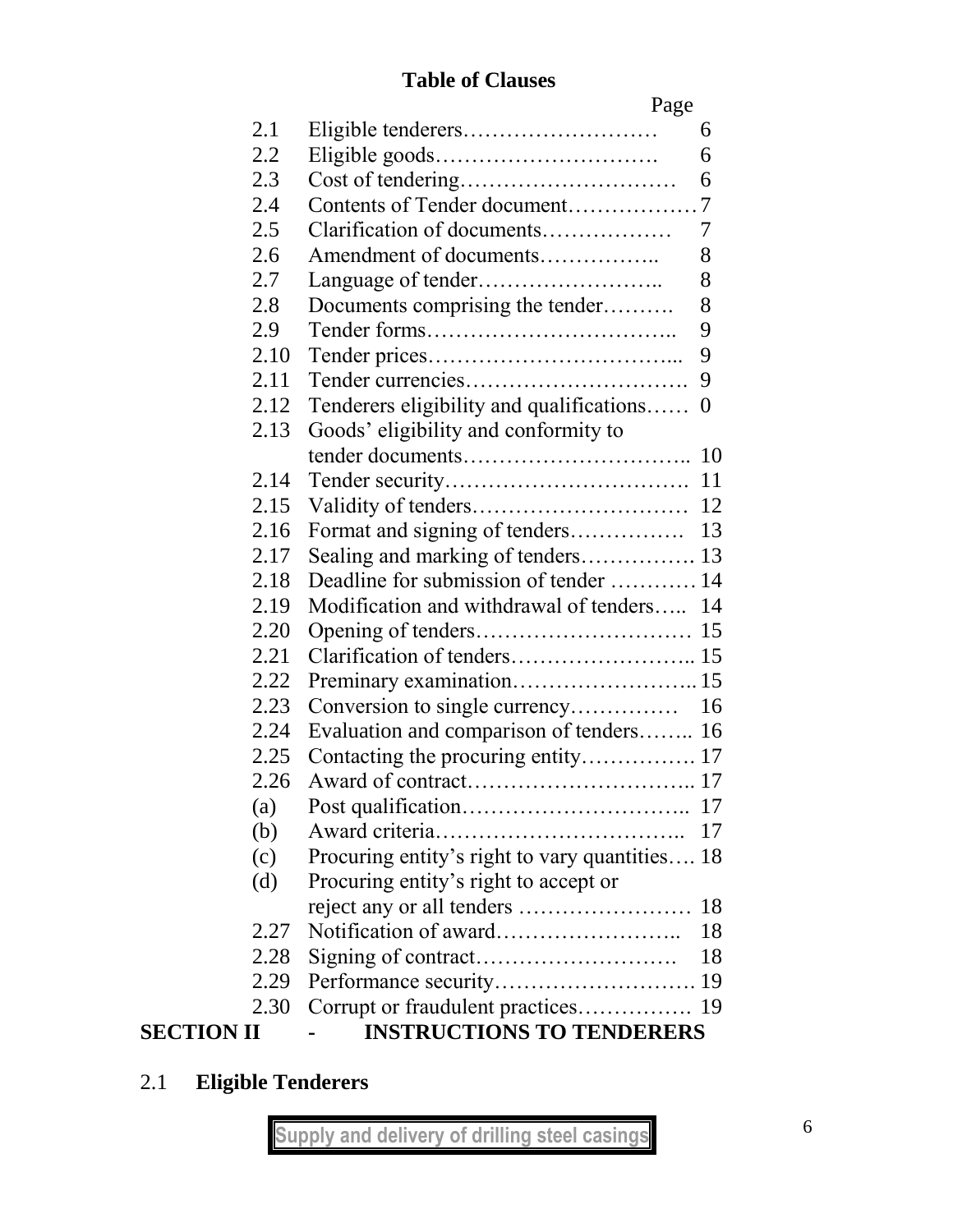- 2.1.1 This Invitation for Tenders is open to all tenderers eligible as described in the Invitation to Tender. Successful tenderers shall complete the supply of goods by the intended completion date specified in the Schedule of Requirements Section VI.
- 2.1.2 The County Government of Kisumu's employees, committee members, board members and their relative (spouse and children) are not eligible to participate in the tender.
- 2.1.3 Tenderers shall provide the qualification information statement that the tenderer (including all members of a joint venture and subcontractors) is not associated, or have been associated in the past, directly or indirectly, with a firm or any of its affiliates which have been engaged by the County Government of Kisumu to provide consulting services for the preparation of the design, specifications, and other documents to be used for the procurement of the goods under this Invitation for tenders.
- 2.1.4 Tenderers shall not be under a declaration of ineligibility for corrupt and fraudulent practices.

## 2.2 **Eligible Goods**

- 2.2.1 All goods to be supplied under the contract shall have their origin in eligible source countries.
- 2.2.2 For purposes of this clause, "origin" means the place where the goods are mined, grown, or produced. Goods are produced when, through manufacturing, processing, or substantial and major assembly of components, a commercially-recognized product results that is substantially different in basic characteristics or in purpose or utility from its components
- 2.2.3 The origin of goods is distinct from the nationality of the tenderer.

## 2.3 **Cost of Tendering**

2.3.1 The Tenderer shall bear all costs associated with the preparation and submission of its tender, and the County Government of Kisumu, will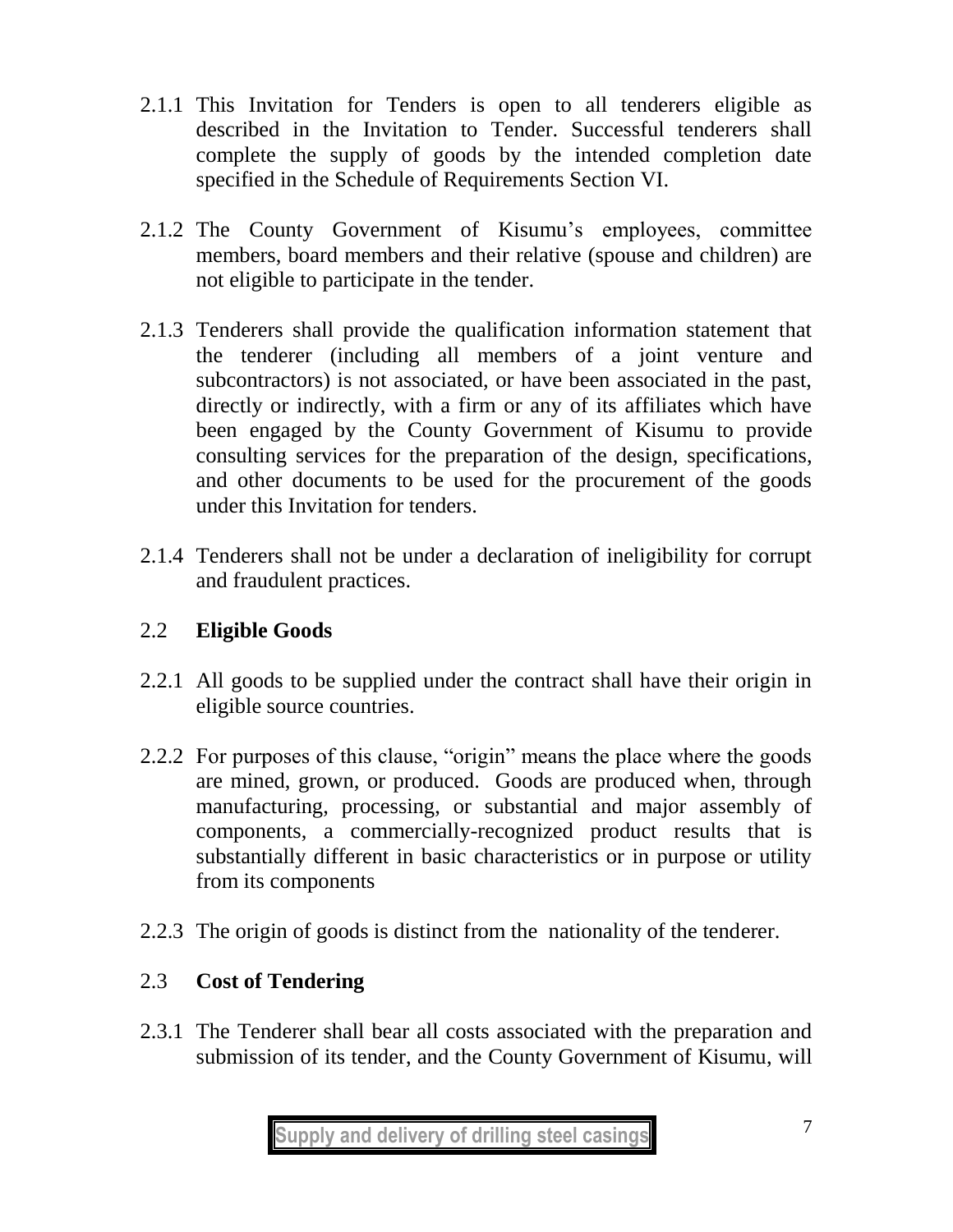in no case be responsible or liable for those costs, regardless of the conduct or outcome of the tendering process.

- 2.3.2 There will be no price to be charged for the tender document since its online bidding
- 2.3.3 All firms found capable of performing the contract satisfactorily in accordance with the set prequalification criteria shall be prequalified.

#### 2.4. **The Tender Document**

- 2.4.1 The tender document comprises the documents listed below and addenda issued in accordance with clause 2.6 of these instructions to **Tenderers** 
	- (i) Invitation to Tender
	- (ii) Instructions to tenderers
	- (iii) General Conditions of Contract
	- (iv) Special Conditions of Contract
	- (v) Schedule of requirements
	- (vi) Technical Specifications
	- (vii) Tender Form and Price Schedules
	- (viii) Tender Security Form
	- (ix) Contract Form
	- (x) Performance Security Form
	- (xi) Bank Guarantee for Advance Payment Form
	- (xii) Manufacturer's Authorization Form
	- (xiii) Confidential Business Questionnaire
- 2.4.2 The Tenderer is expected to examine all instructions, forms, terms, and specifications in the tender documents. Failure to furnish all information required by the tender documents or to submit a tender not substantially responsive to the tender documents in every respect will be at the tenderers risk and may result in the rejection of its tender.

## 2.5 **Clarification of Documents**

2.5.1 The County Government of Kisumu shall reply to any clarifications sought by the tenderer within not later than seven (7) prior to the deadline for submission of tenderers to enable the tenderer to make timely submission of its tender. A prospective tenderer requiring any clarification of the tender document may notify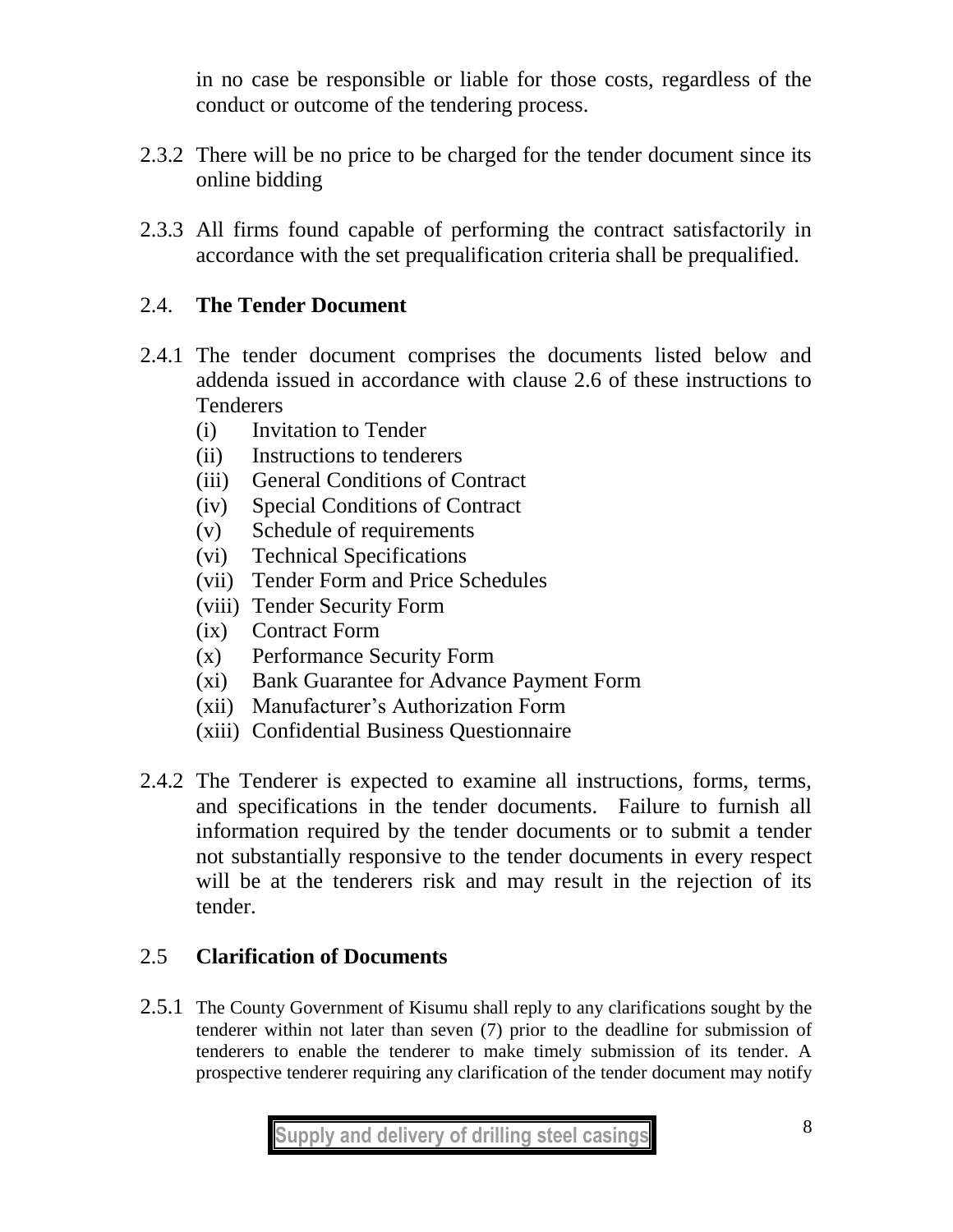the County Government of Kisumu in writing via email on director.supplychain@kisumu.go.ke .

2.5.2 The County Government of Kisumu shall reply to any clarifications sought by the tenderer within 3 days of receiving the request to enable the tenderer to make timely submission of its tender.

## 2.6 **Amendment of Documents**

.

- 2.6.1 At any time prior to the deadline for submission of tenders, the County Government of Kisumu, for any reason, whether at its own initiative or in response to a clarification requested by a prospective tenderer, may modify the tender documents by amendment.
- 2.6.2 All prospective candidates that have received the tender documents will be notified of the amendment in writing or by post and will be binding on them.
- 2.6.3 In order to allow prospective tenderers reasonable time in which to take the amendment into account in preparing their tenders, the County Government of Kisumu, at its discretion, may extend the deadline for the submission of tenders.

## 2.7 **Language of Tender**

2.7.1 The tender prepared by the tenderer, as well as all correspondence and documents relating to the tender exchange by the tenderer and the County Government of Kisumu, shall be written in English language, provided that any printed literature furnished by the tenderer may be written in another language provided they are accompanied by an accurate English translation of the relevant passages in which case, for purposes of interpretation of the tender, the English translation shall govern.

## 2.8 **Documents Comprising of Tender**

- 2.8.1 The tender prepared by the tenderers shall comprise the following components
	- (a) a Tender Form and a Price Schedule completed in accordance with paragraph 2.9, 2.10 and 2.11 below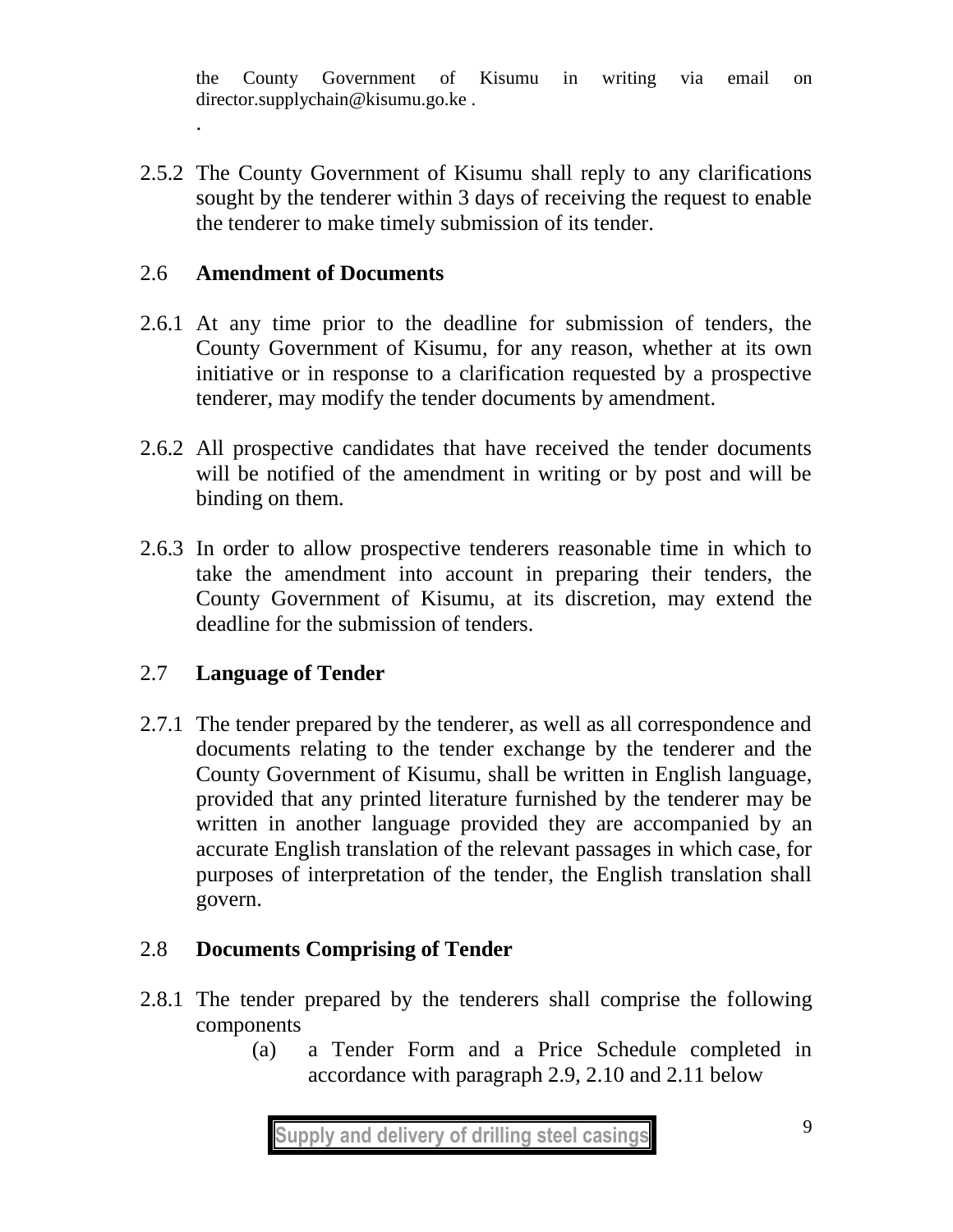- (b) documentary evidence established in accordance with paragraph 2.1 that the tenderer is eligible to tender and is qualified to perform the contract if its tender is accepted;
- (c) documentary evidence established in accordance with paragraph 2.2 that the goods and ancillary services to be supplied by the tenderer are eligible goods and services and conform to the tender documents; and
- (d) tender security furnished in accordance with paragraph 2.14

#### 2.9 **Tender Forms**

2.9.1 The tenderer shall complete the Tender Form and the appropriate Price Schedule furnished in the tender documents, indicating the goods to be supplied, a brief description of the goods, their country of origin, quantity, and prices.

#### 2.10 **Tender Prices**

- 2.10.1 The tenderer shall indicate on the appropriate Price Schedule the unit prices and total tender price of the goods it proposes to supply under the contract
- 2.10.2 Prices indicated on the Price Schedule shall include all costs including taxes, insurances and delivery to the premises of the entity.
- 2.10.3 Prices quoted by the tenderer shall be fixed during the Tender's performance of the contract and not subject to variation on any account. A tender submitted with an adjustable price quotation will be treated as non-responsive and will be rejected, pursuant to paragraph 2.22
- 2.10.4 The validity period of the tender shall be 60 days from the date of opening of the tender.

## 2.11 **Tender Currencies**

2.11.1Prices shall be quoted in Kenya Shillings unless otherwise specified in the Appendix to Instructions to Tenderers.

#### 2.12 **Tenderers Eligibility and Qualifications**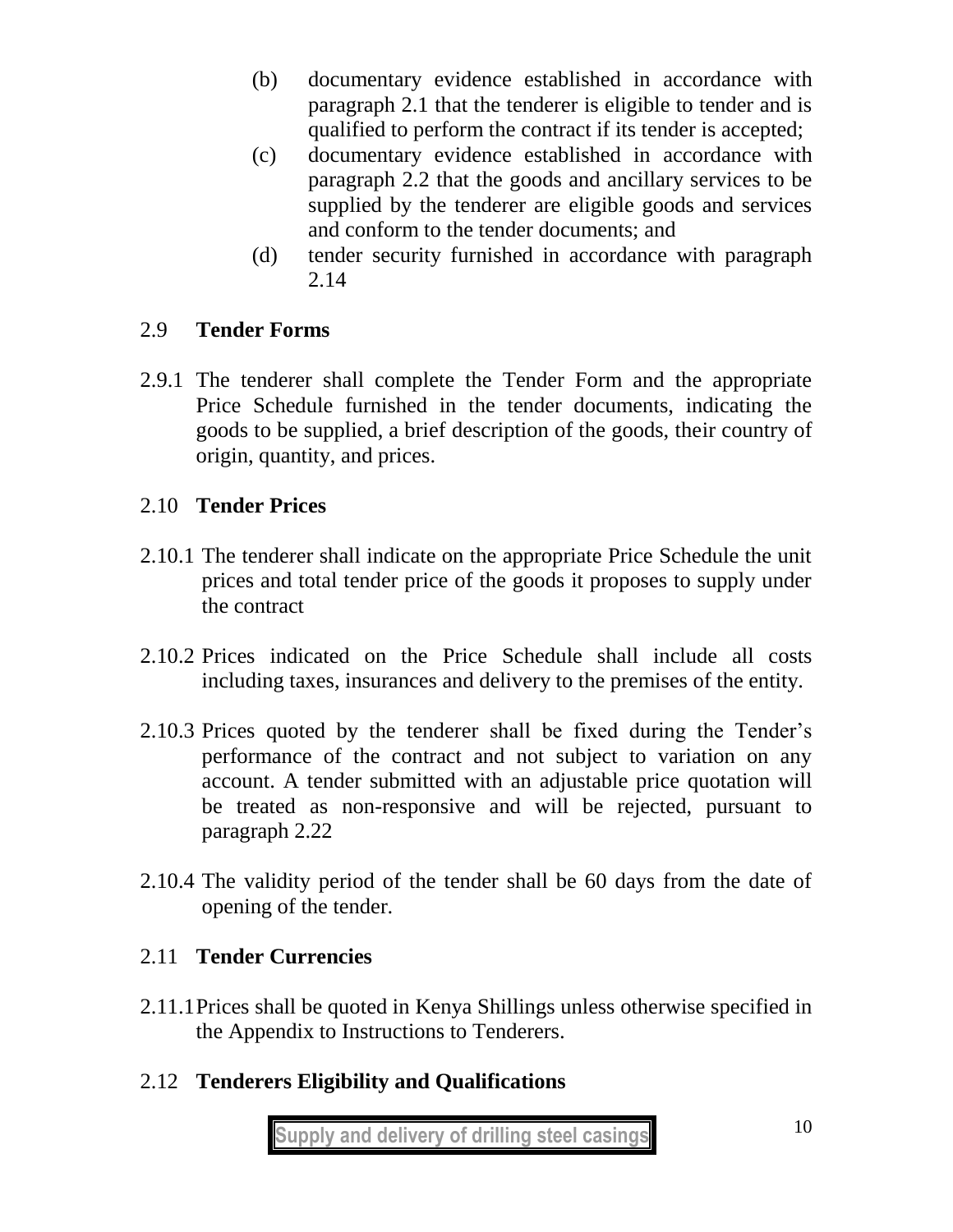- 2.12.1Pursuant to paragraph 2.1. the tenderer shall furnish, as part of its tender, documents establishing the tenderers eligibility to tender and its qualifications to perform the contract if its tender is accepted.
- 2.12.2The documentary evidence of the tenderers eligibility to tender shall establish to the County Government of Kisumu's satisfaction that the tenderer, at the time of submission of its tender, is from an eligible source country as defined under paragraph 2.1
- 2.12.3The documentary evidence of the tenderers qualifications to perform the contract if its tender is accepted shall be established to the County Government of Kisumu's satisfaction;
	- (a) that, in the case of a tenderer offering to supply goods under the contract which the tenderer did not manufacture or otherwise produce, the tenderer has been duly authorized by the goods' Manufacturer or producer to supply the goods.
	- (b) that the tenderer has the financial, technical, and production capability necessary to perform the contract;
	- (c) that, in the case of a tenderer not doing business within Kenya, the tenderer is or will be (if awarded the contract) represented by an Agent in Kenya equipped, and able to carry out the Tenderer's maintenance, repair, and spare parts-stocking obligations prescribed in the Conditions of Contract and/or Technical Specifications.

## **2.13 Goods Eligibility and Conformity to Tender Documents**

- 2.13.1Pursuant to paragraph 2.2 of this section, the tenderer shall furnish, as part of its tender documents establishing the eligibility and conformity to the tender documents of all goods which the tenderer proposes to supply under the contract
- 2.13.2The documentary evidence of the eligibility of the goods shall consist of a statement in the Price Schedule of the country of origin of the goods and services offered which shall be confirmed by a certificate of origin issued at the time of shipment.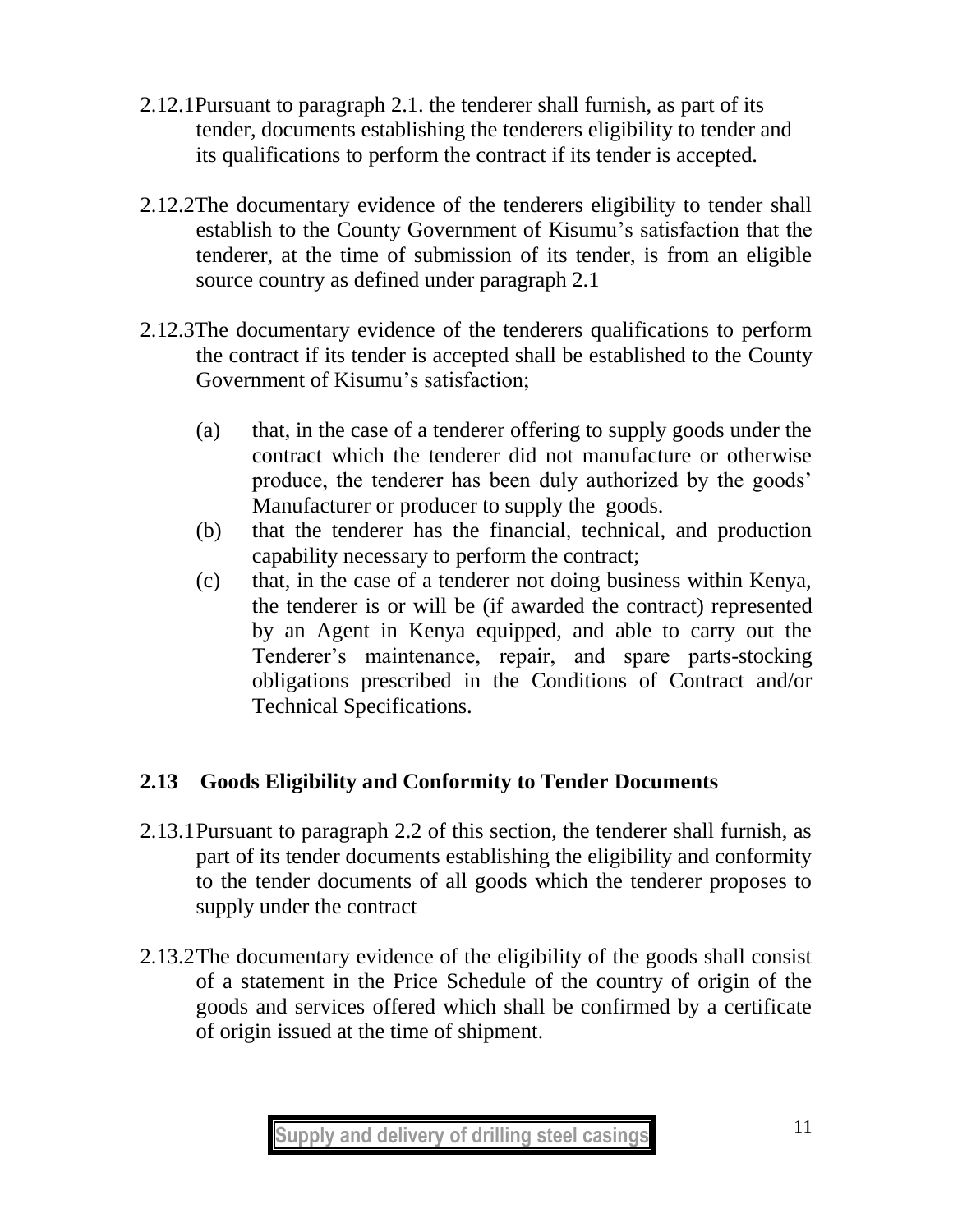- 2.13.3The documentary evidence of conformity of the goods to the tender documents may be in the form of literature, drawings, and data, and shall consist of:
	- (a) a detailed description of the essential technical and performance characteristic of the goods;
	- (b) a list giving full particulars, including available source and current prices of spare parts, special tools, etc., necessary for the proper and continuing functioning of the goods for a period of two (2) years, following commencement of the use of the goods by the County Government of Kisumu; and
	- (c) a clause-by-clause commentary on the County Government of Kisumu's Technical Specifications demonstrating substantial responsiveness of the goods and service to those specifications, or a statement of deviations and exceptions to the provisions of the Technical Specifications.
- 2.13.4For purposes of the documentary evidence to be furnished pursuant to paragraph 2.13.3(c) above, the tenderer shall note that standards for workmanship, material, and equipment, as well as references to brand names or catalogue numbers designated by the Procurement entity in its Technical Specifications, are intended to be descriptive only and not restrictive. The tenderer may substitute alternative standards, brand names, and/or catalogue numbers in its tender, provided that it demonstrates to the Procurement entity's satisfaction that the substitutions ensure substantial equivalence to those designated in the Technical Specifications.

## **2.14 Tender Security**

- 2.14.1The tenderer shall furnish, as part of its tender, a tender security for the amount specified in the Appendix to Invitation to Tenderers.
- 2.14.2The tender security shall be in the amount of 2 per cent of the tender price.
- 2.14.3 The tender security is required to protect the County Government of Kisumu against the risk of Tenderer's conduct which would warrant the security's forfeiture, pursuant to paragraph 2.14.7
- 2.14.4 The tender security shall be denominated in Kenya Shillings or in another freely convertible currency, and shall be in the form of a bank

**Supply and delivery of drilling steel casings** <sup>12</sup>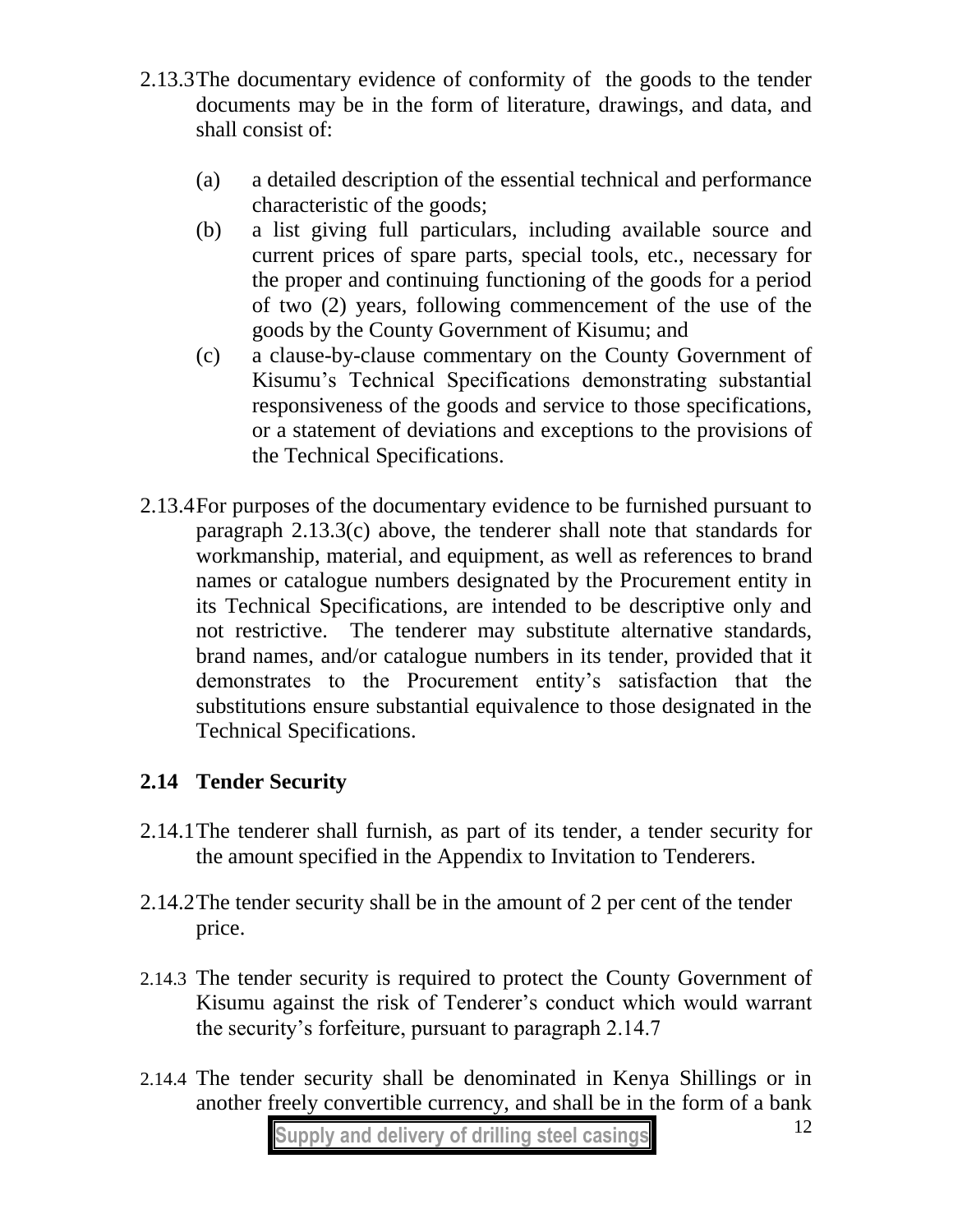guarantee or a bank draft issued by a reputable bank located in Kenya or abroad, or a guarantee issued by a reputable insurance company in the form provided in the tender documents or another form acceptable to the County Government of Kisumu and valid for thirty (30) days beyond the validity of the tender.

- 2.14.5 Any tender not secured in accordance with paragraph 2.14.1 and 2.14.3 will be rejected by the County Government of Kisumu as non responsive, pursuant to paragraph 2.22
- 2.14.6 Unsuccessful Tenderer's tender security will be discharged or returned as promptly as possible but not later than thirty (30) days after the expiration of the period of tender validity prescribed by the County Government of Kisumu.
- 2.14.7 The successful Tenderer's tender security will be discharged upon the tenderer signing the contract, pursuant to paragraph 2.27 and furnishing the performance security, pursuant to paragraph 2.28
- 2.14.8 The tender security may be forfeited:
	- (a) if a tenderer withdraws its tender during the period of tender validity specified by the County Government of Kisumu on the Tender Form; or
	- (b) in the case of a successful tenderer, if the tenderer fails:
		- (i) to sign the contract in accordance with paragraph 2.27
		- or
		- (ii) to furnish performance security in accordance with paragraph 2.28

## 2.15 **Validity of Tenders**

- 2.15.1 Tenders shall remain valid for 90 days or as specified in the Invitation to Tender after the date of tender opening prescribed by the County Government of Kisumu, pursuant to paragraph 2.18. A tender valid for a shorter period shall be rejected by the County Government of Kisumu as non responsive.
- 2.15.2 In exceptional circumstances, the County Government of Kisumu may solicit the Tenderer's consent to an extension of the period of validity. The request and the responses thereto shall be made in writing. The tender security provided under paragraph 2.14 shall also be suitably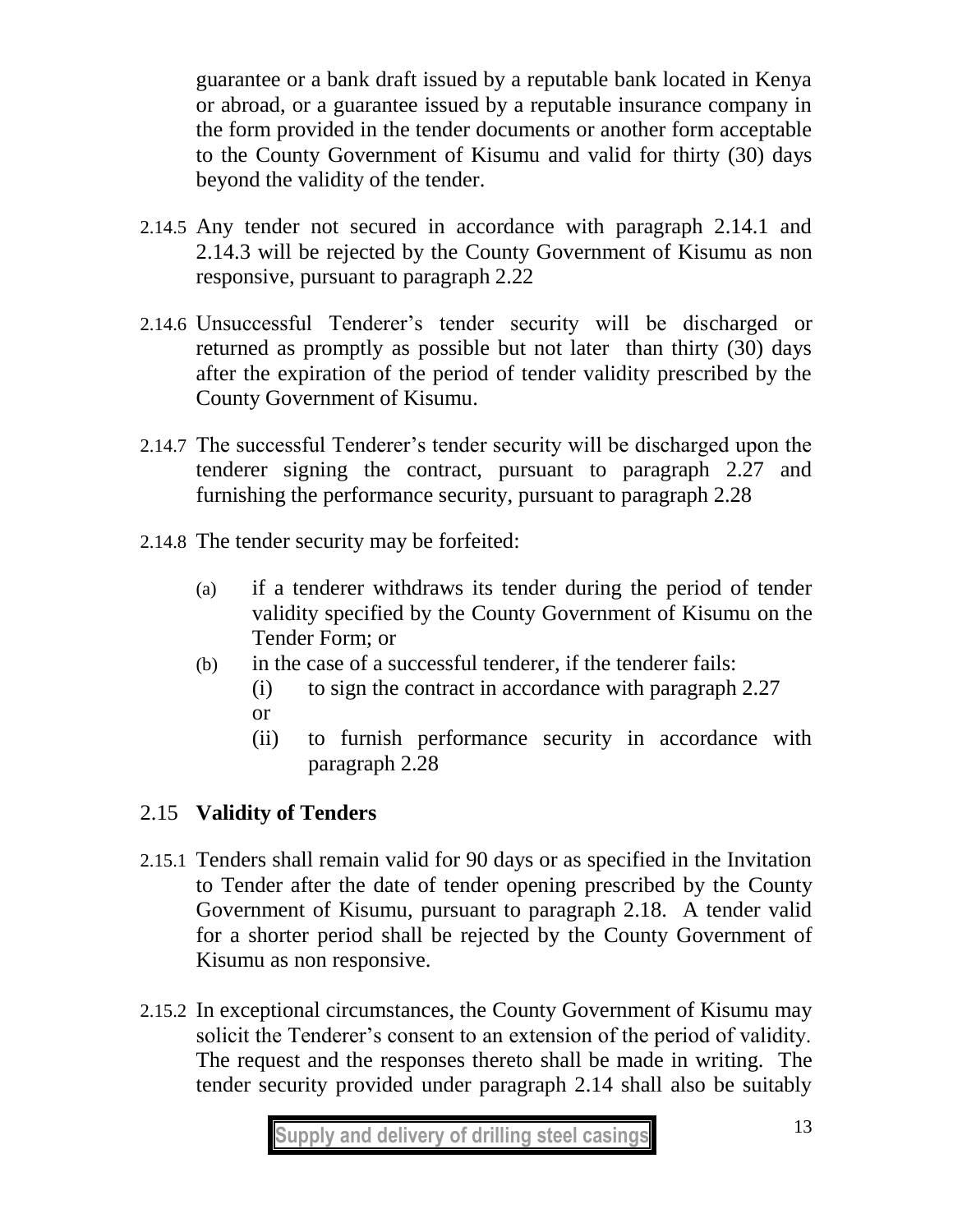extended. A tenderer may refuse the request without forfeiting its tender security. A tenderer granting the request will not be required nor permitted to modify its tender.

## 2.16 **Format and Signing of Tender**

2.16.1The County Government of Kisumu shall ensure that all bids are submitted through online and no manual bids will be accepted.

## **2.17 Submission of bids**

All bids will be submitted through online using supplies portal. The tenders are advised to ensure that all required items are uploaded in IFMIS Portal.

## 2.18 **Deadline for Submission of Tenders**

- 2.18.1Tenders must be submitted at the suppliers portal as indicated in the invitation to tender not later than **21st January 2021** at 12:00 Noon
- 2.18.2The County Government of Kisumu may, at its discretion, extend this deadline for the submission of tenders by amending the tender documents in accordance with paragraph 2.6, in which case all rights and obligations of the County Government of Kisumu and candidates previously subject to the deadline will therefore be subject to the deadline as extended

## **2.19 Modification and Withdrawal of Tenders**

- 2.19.1The tenderer may modify or withdraw its tender after the tender's submission, provided that written notice of the modification, including substitution or withdrawal of the tenders, is received by the County Government of Kisumu prior to the deadline prescribed for submission of tenders.
- 2.19.2The Tenderer's modification or withdrawal notice shall be prepared, sealed, marked, and dispatched in accordance with the provisions of paragraph 2.17. A withdrawal notice may also be sent by cable, telex but followed by a signed confirmation copy, postmarked not later than the deadline for submission of tenders.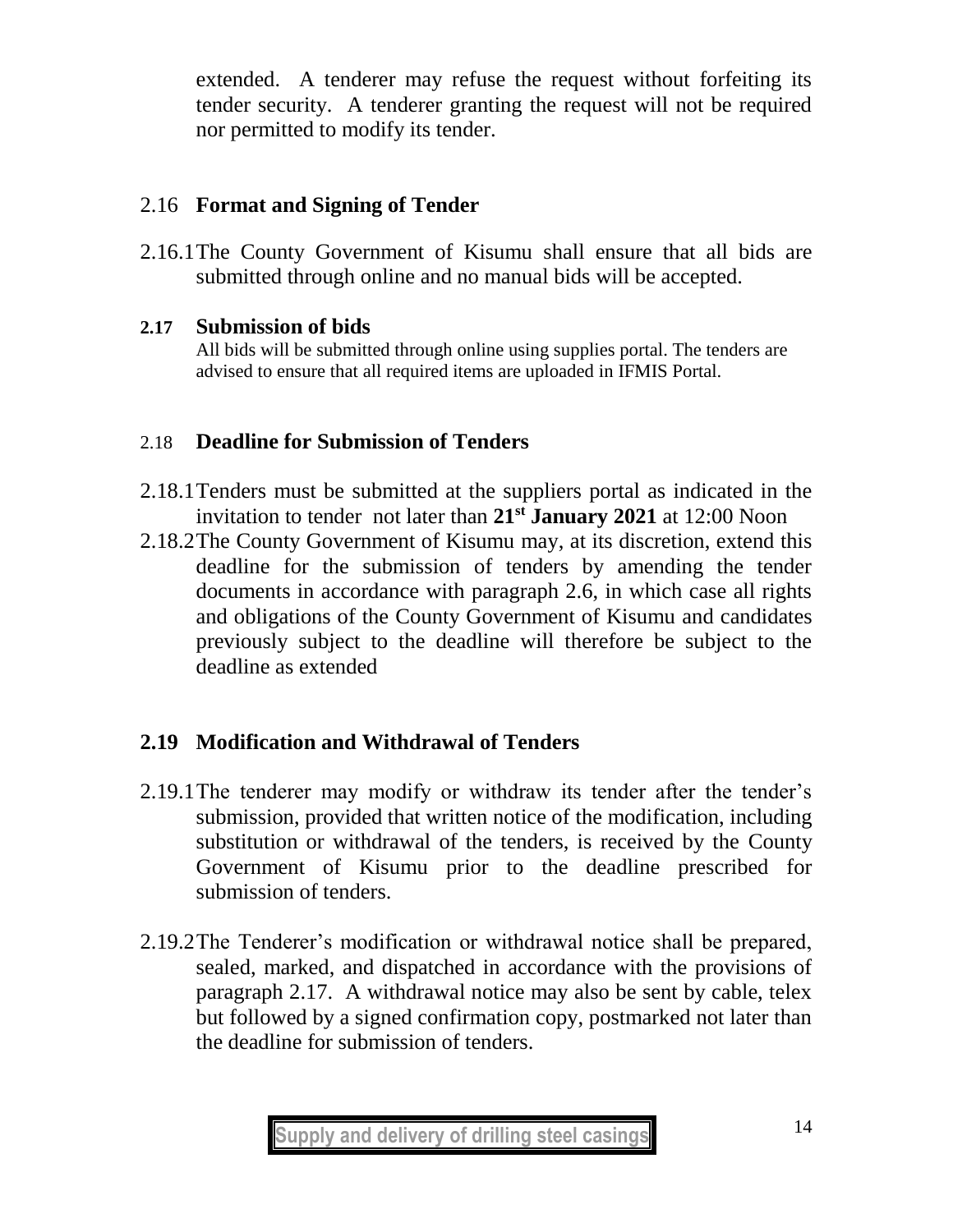- 2.19.3No tender may be modified after the deadline for submission of tenders.
- 2.19.4No tender may be withdrawn in the interval between the deadline for submission of tenders and the expiration of the period of tender validity specified by the tenderer on the Tender Form. Withdrawal of a tender during this interval may result in the Tenderer's forfeiture of its tender security, pursuant to paragraph 2.14.7
- 2.19.5The County Government of Kisumu may at any time terminate procurement proceedings before contract award and shall not be liable to any person for the termination.
- 2.19.6The County Government of Kisumu shall give prompt notice of the termination to the tenderers and on request give its reasons for termination within 14 days of receiving the request from any tenderer.

## **2.20 Opening of Tenders**

- 2.20.1The tenders will be unsealed by the Employer, through the supplier's portal and no representatives will be required since those who have submitted their bids will be able to monitor the process. Due to Covid 19 pandemic the county government avoids overcrowding within its headquarters,
- 2.20.2The tenderers' names, tender modifications or withdrawals, tender prices, discounts and the presence or absence of requisite tender security and such other details as the County Government of Kisumu, at its discretion, may consider appropriate, will be announced at the opening.
- 2.20.3The County Government of Kisumu will prepare minutes of the tender opening.

## **2.21 Clarification of Tenders**

2.21.1To assist in the examination, evaluation and comparison of tenders the County Government of Kisumu may, at its discretion, ask the tenderer for a clarification of its tender. The request for clarification and the response shall be in writing, and no change in the prices or substance of the tender shall be sought, offered, or permitted.

**Supply and delivery of drilling steel casings** <sup>15</sup>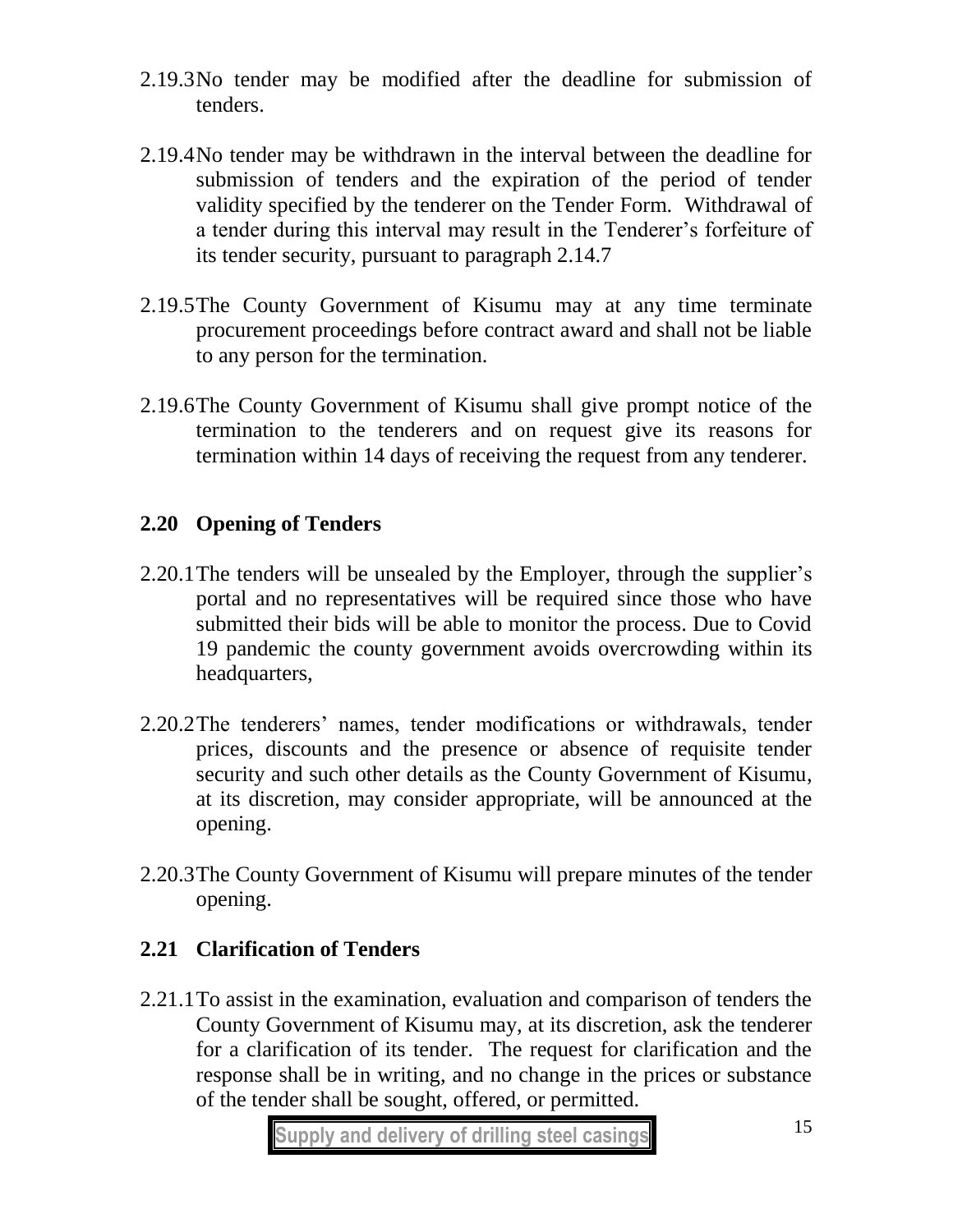2.21.2Any effort by the tenderer to influence the County Government of Kisumu in the County Government of Kisumu's tender evaluation, tender comparison or contract award decisions may result in the rejection of the tenderers' tender.

## **2.22 Preliminary Examination**

- 2.22.1The County Government of Kisumu will examine the tenders to determine whether they are complete, whether any computational errors have been made, whether required sureties have been furnished, whether the documents have been properly signed, and whether the tenders are generally in order.
- 2.22.2Arithmetical errors will be rectified on the following basis. If there is a discrepancy between the unit price and the total price that is obtained by multiplying the unit price and quantify, the unit price shall prevail, and the total price shall be corrected. If the candidate does not accept the correction of the errors, its tender will be rejected, and its tender security forfeited. If there is a discrepancy between words and figures the amount in words will prevail
- 2.22.3The County Government of Kisumu may waive any minor informality or non-conformity or irregularity in a tender which does not constitute a material deviation, provided such waiver does not prejudice or effect the relative ranking of any tenderer.
- 2.22.4Prior to the detailed evaluation, pursuant to paragraph 2.23 the County Government of Kisumu will determine the substantial responsiveness of each tender to the tender documents. For purposes of these paragraphs, a substantially responsive tender is one, which conforms to all the terms and conditions of the tender documents without material deviations. The County Government of Kisumu's determination of a tender's responsiveness is to be based on the contents of the tender itself without recourse to extrinsic evidence.
- 2.22.5If a tender is not substantially responsive, it will be rejected by the County Government of Kisumu and may not subsequently be made responsive by the tenderer by correction of the non conformity.

## **2.23 Conversion to Single Currency**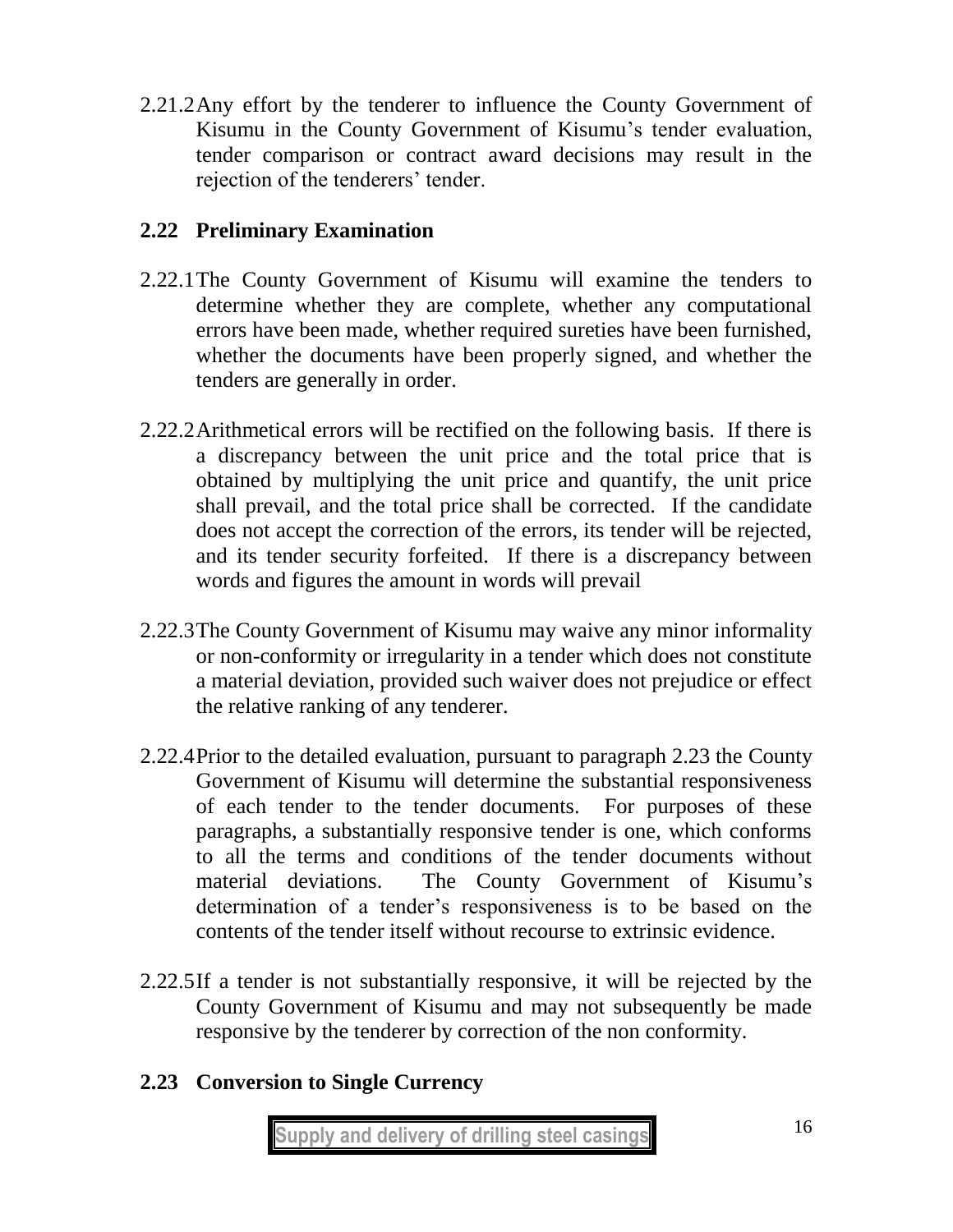2.23.1Where other currencies are used, the County Government of Kisumu will convert these currencies to Kenya Shillings using the selling exchange rate on the ate of tender closing provided by the Central Bank of Kenya.

## **2.24 Evaluation and Comparison of Tenders**

- 2.24.1The County Government of Kisumu will evaluate and compare the tenders which have been determined to be substantially responsive, pursuant to paragraph 2.22
- 2.24.2The tender evaluation committee shall evaluate the tender **within 30 days** of the validity period from the date of opening the tender.
- 2.24.3A tenderer who gives false information in the tender document about its qualification or who refuses to enter into a contract after notification of contract award shall be considered for debarment from participating in future public procurement.

## **2.25 Preference**

2.25.1Preference where allowed in the evaluation of tenders shall not exceed 15%

## **2.26 Contacting the County Government of Kisumu**

- 2.26.1 Subject to paragraph 2.21 no tenderer shall contact the County Government of Kisumu on any matter related to its tender, from the time of the tender opening to the time the contract is awarded.
- 2.26.2Any effort by a tenderer to influence the County Government of Kisumu in its decisions on tender, evaluation, tender comparison, or contract award may result in the rejection of the Tenderer's tender.

## **2.27 Award of Contract**

(a) **Post-qualification**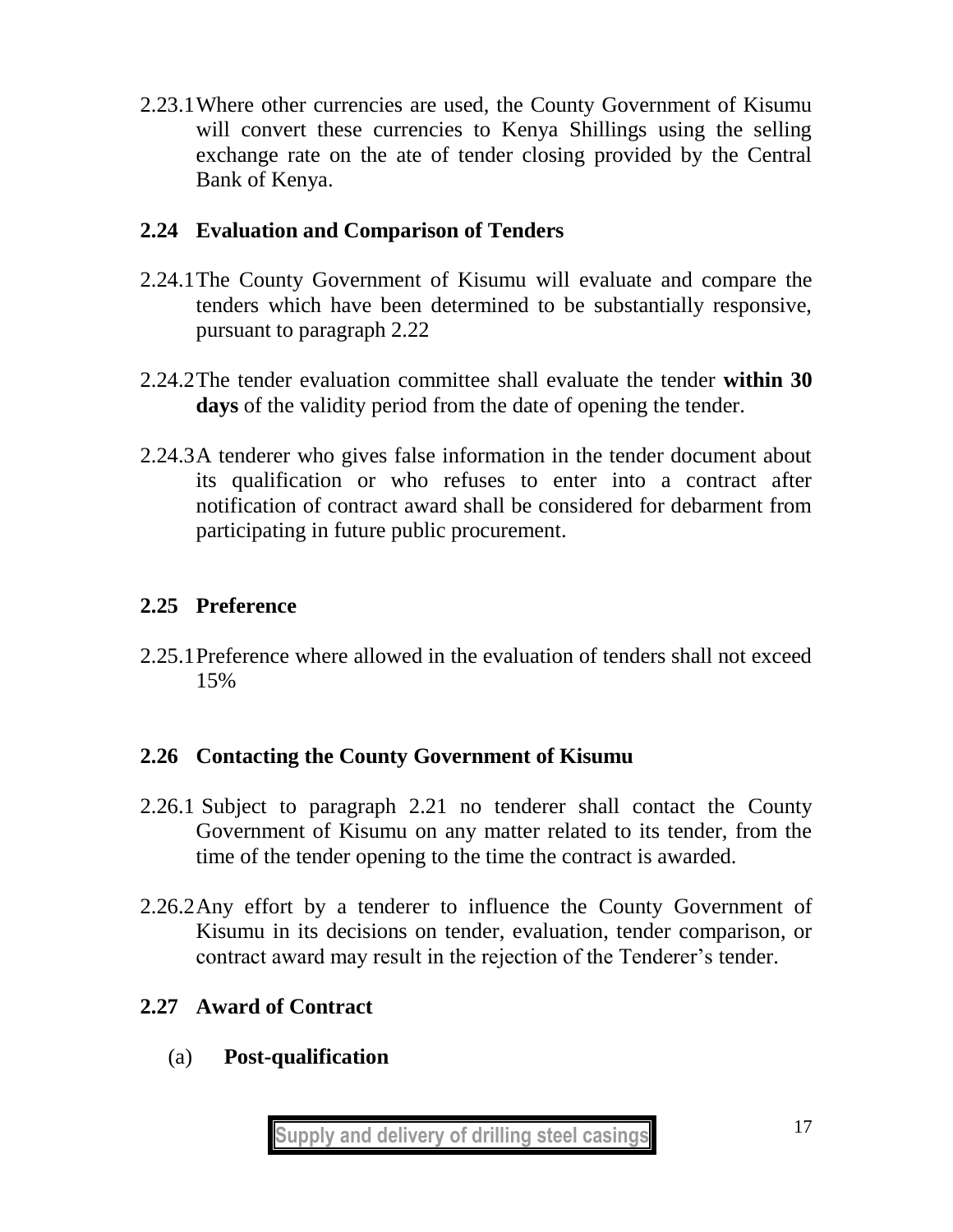- 2.27.1In the absence of pre-qualification, the County Government of Kisumu will determine to its satisfaction whether the tenderer that is selected as having submitted the lowest evaluated responsive tender is qualified to perform the contract satisfactorily.
- 2.27.2The determination will take into account the tenderer financial, technical, and production capabilities. It will be based upon an examination of the documentary evidence of the tenderers qualifications submitted by the tenderer, pursuant to paragraph 2.12.3 as well as such other information as the County Government of Kisumu deems necessary and appropriate.
- 2.27.3An affirmative determination will be a prerequisite for award of the contract to the tenderer. A negative determination will result in rejection of the Tenderer's tender, in which event the County Government of Kisumu will proceed to the next lowest evaluated tender to make a similar determination of that Tenderer's capabilities to perform satisfactorily.

## (b) **Award Criteria**

2.27.4 The County Government of Kisumu will award the contract to the successful tenderer(s) whose tender has been determined to be substantially responsive and has been determined to be the lowest evaluated tender, provided further that the tenderer is determined to be qualified to perform the contract satisfactorily.

## (c) **County Government of Kisumu's Right to Vary quantities**

2.27.5 The County Government of Kisumu reserves the right at the time of contract award to increase or decrease the quantity of goods originally specified in the Schedule of requirements without any change in unit price or other terms and conditions

## (d) **County Government of Kisumu's Right to Accept or Reject Any or All Tenders**

2.27.6 The County Government of Kisumu reserves the right to accept or reject any tender, and to annul the tendering process and reject all tenders at any time prior to contract award, without thereby incurring any liability to the affected tenderer or tenderers or any obligation to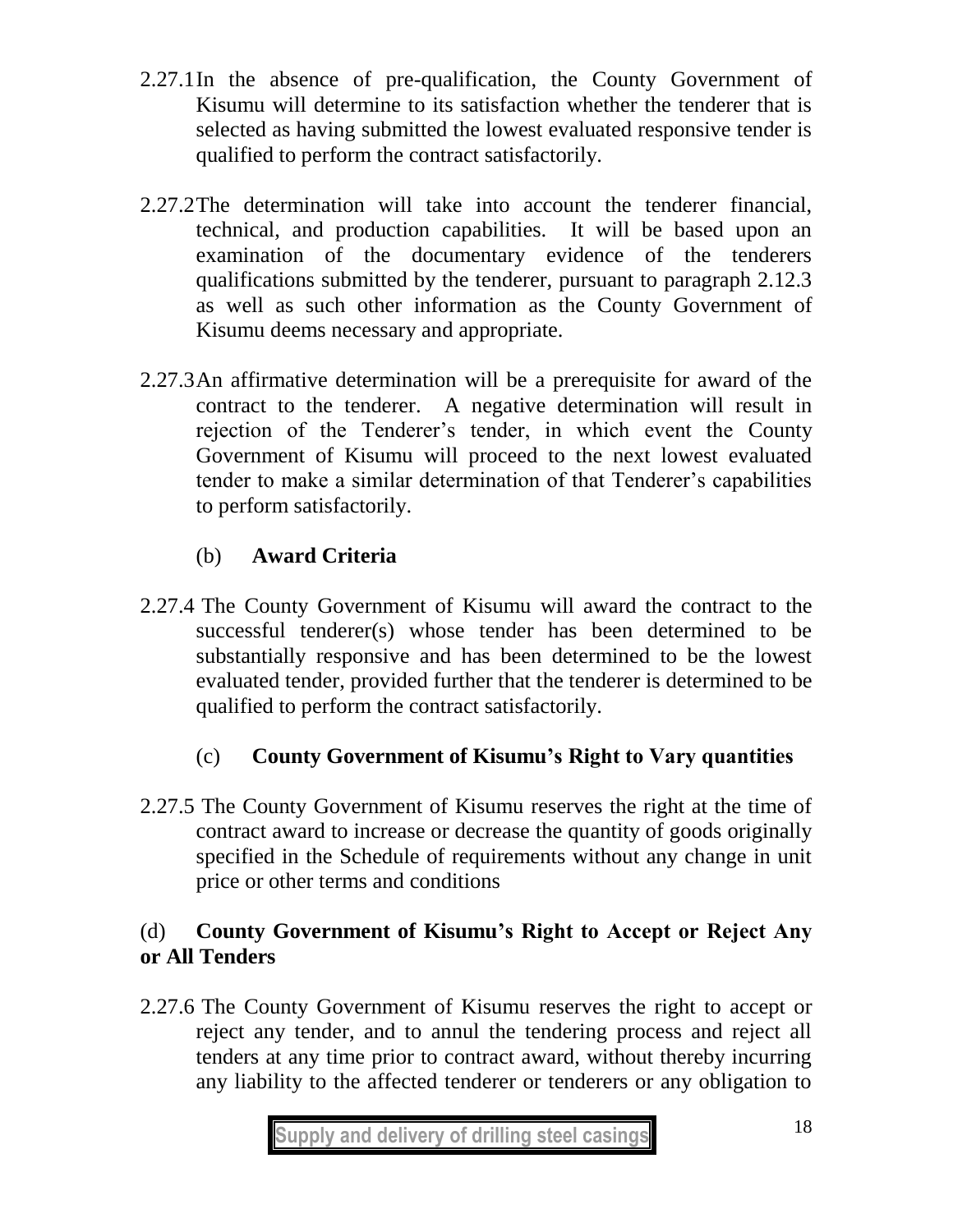inform the affected tenderer or tenderers of the grounds for the County Government of Kisumu's action

## **2.28 Notification of Award**

- 2.28.1Prior to the expiration of the period of tender validity, the County Government of Kisumu will notify the successful tenderer in writing that its tender has been accepted.
- 2.28.2 The notification of award will constitute the formation of the Contract but will have to wait until the contract is finally signed by both parties
- 2.28.3Upon the successful Tenderer's furnishing of the performance security pursuant to paragraph 2.28, the County Government of Kisumu will promptly notify each unsuccessful Tenderer and will discharge its tender security, pursuant to paragraph 2.14

## **2.29 Signing of Contract**

- 2.29.1At the same time as the County Government of Kisumu notifies the successful tenderer that its tender has been accepted, the County Government of Kisumu will send the tenderer the Contract Form provided in the tender documents, incorporating all agreements between the parties.
- 2.29.2The parties to the contract shall have it signed within 30 days from the date of notification of contract award unless thee is an administrative review request.
- 2.29.3Within thirty (30) days of receipt of the Contract Form, the successful tenderer shall sign and date the contract and return it to the County Government of Kisumu.

## **2.30 Performance Security**

2.30.1Within Thirty (30) days of the receipt of notification of award from the County Government of Kisumu, the successful tenderer shall furnish the performance security in accordance with the Conditions of Contract, in the Performance Security Form provided in the tender documents, or in another form acceptable to the County Government of Kisumu.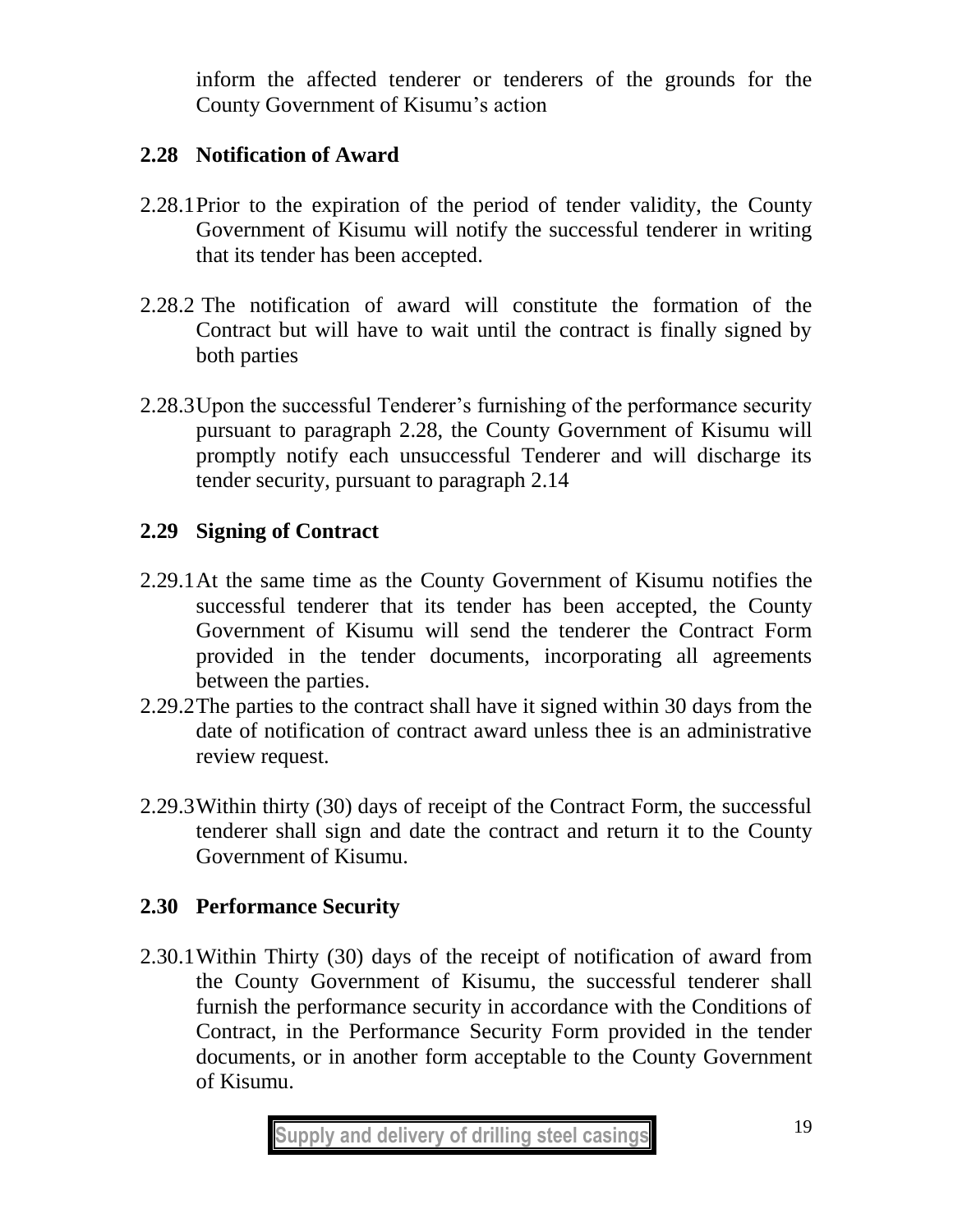2.30.2Failure of the successful tenderer to comply with the requirements of paragraph 2.27 or paragraph 2.28 shall constitute sufficient grounds for the annulment of the award and forfeiture of the tender security, in which event the County Government of Kisumu may make the award to the next lowest evaluated Candidate or call for new tenders.

## **2.31 Corrupt or Fraudulent Practices**

- 2.31.1The County Government of Kisumu requires that tenderers observe the highest standard of ethics during the procurement process and execution of contracts when used in the present regulations, the following terms are defined as follows;
	- (i) "corrupt practice" means the offering, giving, receiving, or soliciting of any thing of value to influence the action of a public official in the procurement process or in contract execution; and
	- (ii) "fraudulent practice" means a misrepresentation of facts in order to influence a procurement process or the execution of a contract to the detriment of the County Government of Kisumu, and includes collusive practice among tenderer (prior to or after tender submission) designed to establish tender prices at artificial non-competitive levels and to deprive the County Government of Kisumu of the benefits of free and open competition;
- 2.31.2The County Government of Kisumu will reject a proposal for award if it determines that the tenderer recommended for award has engaged in corrupt or fraudulent practices in competing for the contract in question.
- 2.31.3Further a tenderer who is found to have indulged in corrupt or fraudulent practices risks being debarred from participating in public procurement in Kenya.

## **Appendix to Instructions to Tenderers**

## **Notes on the Appendix to the Instruction to Tenderers**

1. The Appendix to instructions to tenderers is intended to assist the County Government of Kisumu in providing specific information in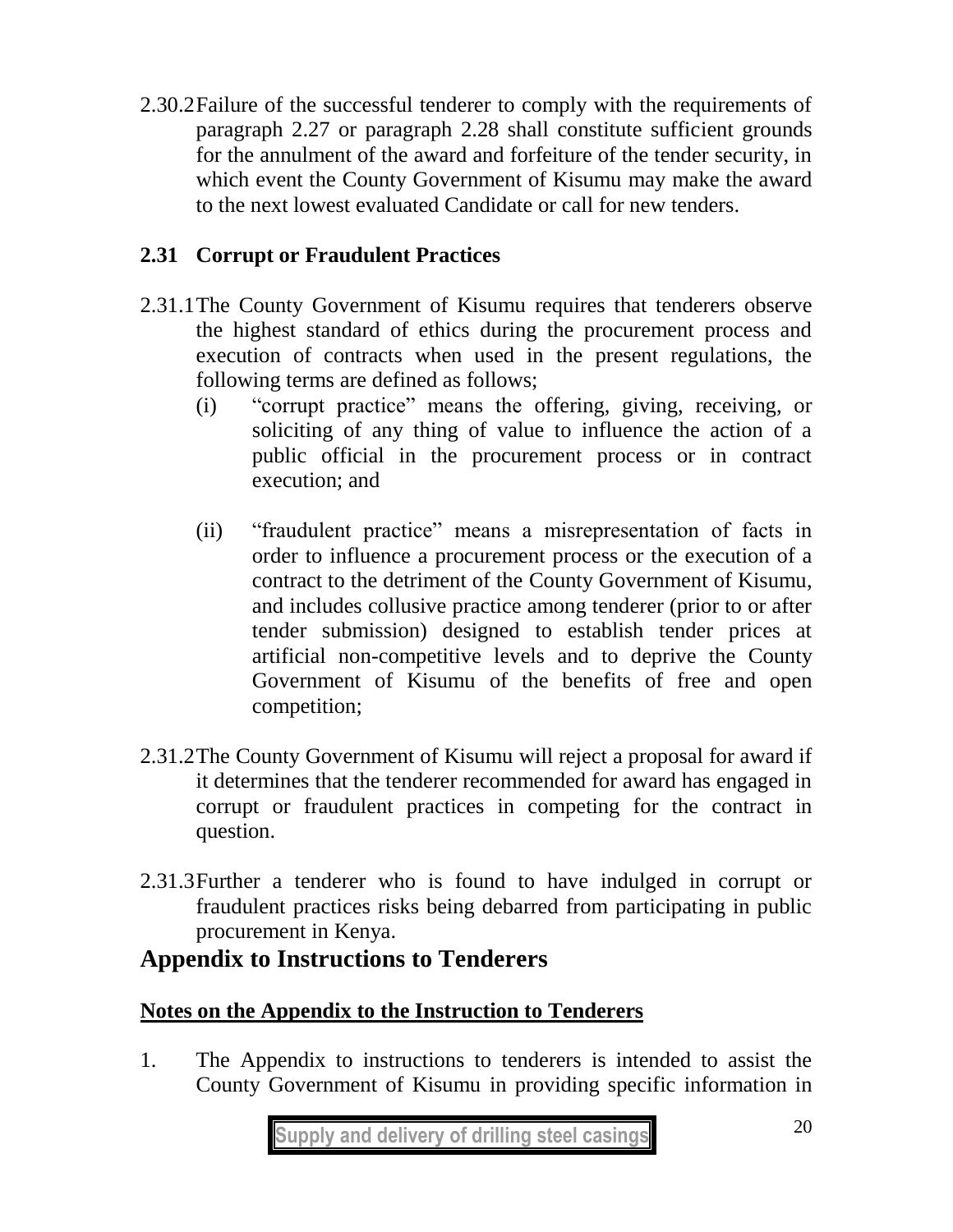relation to the corresponding clause in the instructions to Tenderers included in Section II and has to be prepared for each specific procurement.

2. The County Government of Kisumu should specify in the appendix information and requirements specific to the circumstances of the County Government of Kisumu, the goods to be procured and the tender evaluation criteria that will apply to the tenders.

- 3. In preparing the Appendix the following aspects should be taken into consideration;
	- (a) The information that specifies and complements provisions of Section II to be incorporated
	- (b) Amendments and/or supplements if any, to provisions of Section II as necessitated by the circumstances of the goods to be procured to be also incooporated
- 4. Section II should remain un changed and can only be amended through the Appendix.
- 5. Clauses to be included in this part must be consistent with the public procurement law and the regulations.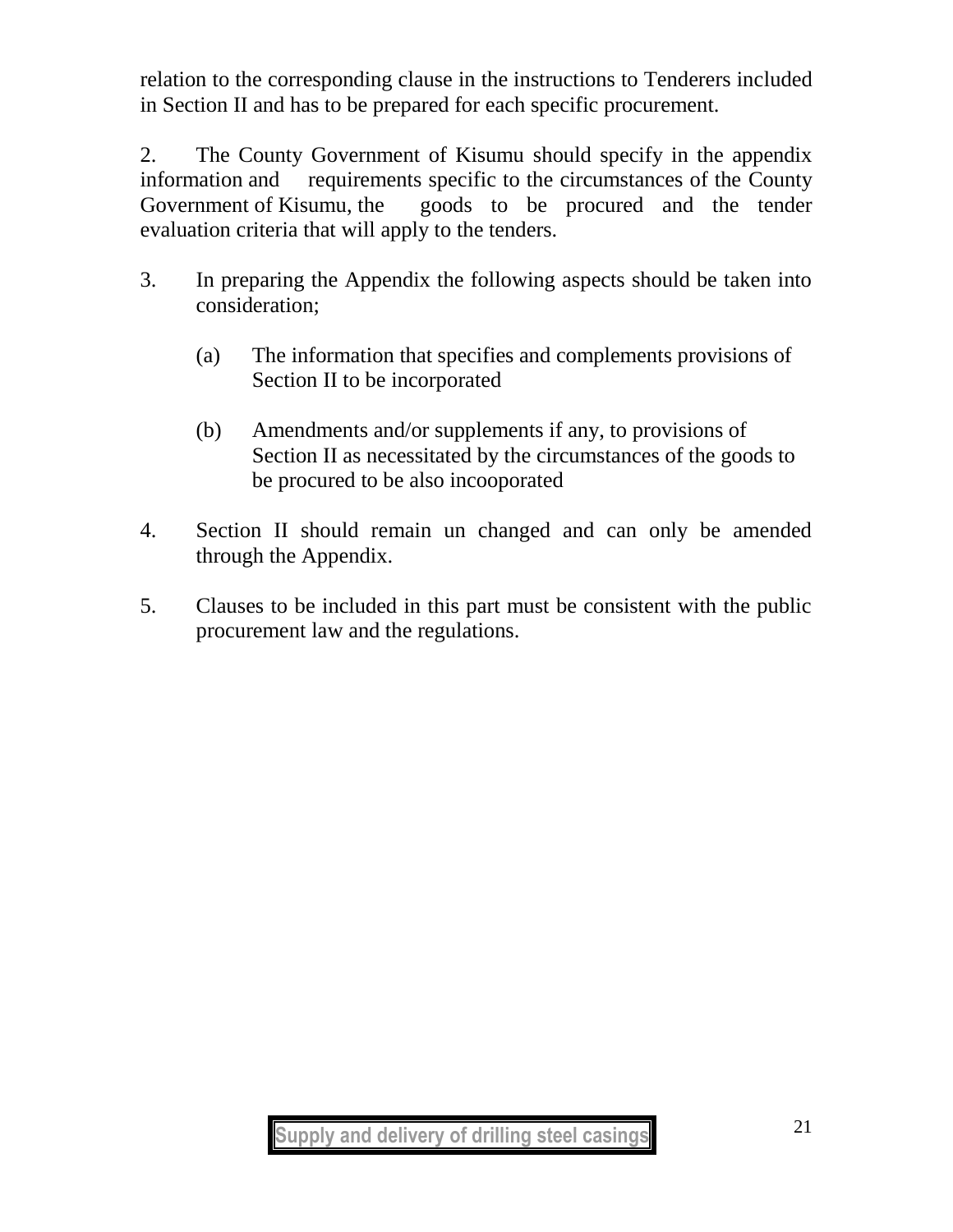## **Appendix to Instructions to Tenderers**

The following information regarding the particulars of the tender shall complement supplement or amend the provisions of the instructions to tenderers. Wherever there is a conflict between the provision of the instructions to tenderers and the provisions of the appendix, the provisions of the appendix herein shall prevail over those of the instructions to tenderers

| <b>INSTRUCTIONS TO</b><br><b>TENDERERS REFERENCE</b> | <b>PARTICULARS OF APPENDIX</b><br><b>TO INSTRUCTIONS TO</b><br><b>TENDERS</b> |
|------------------------------------------------------|-------------------------------------------------------------------------------|
| 2.1.1                                                | 120 day eligibility                                                           |
| 2.14.1                                               | Tender security of 2%                                                         |
| 2.18.1                                               | Indicate day, date and time of<br>closing                                     |
| 2.29.1                                               | As in $2.18.1$ above                                                          |
| 2.29.1                                               | performance security of $10\%$                                                |

*(Complete as necessary)*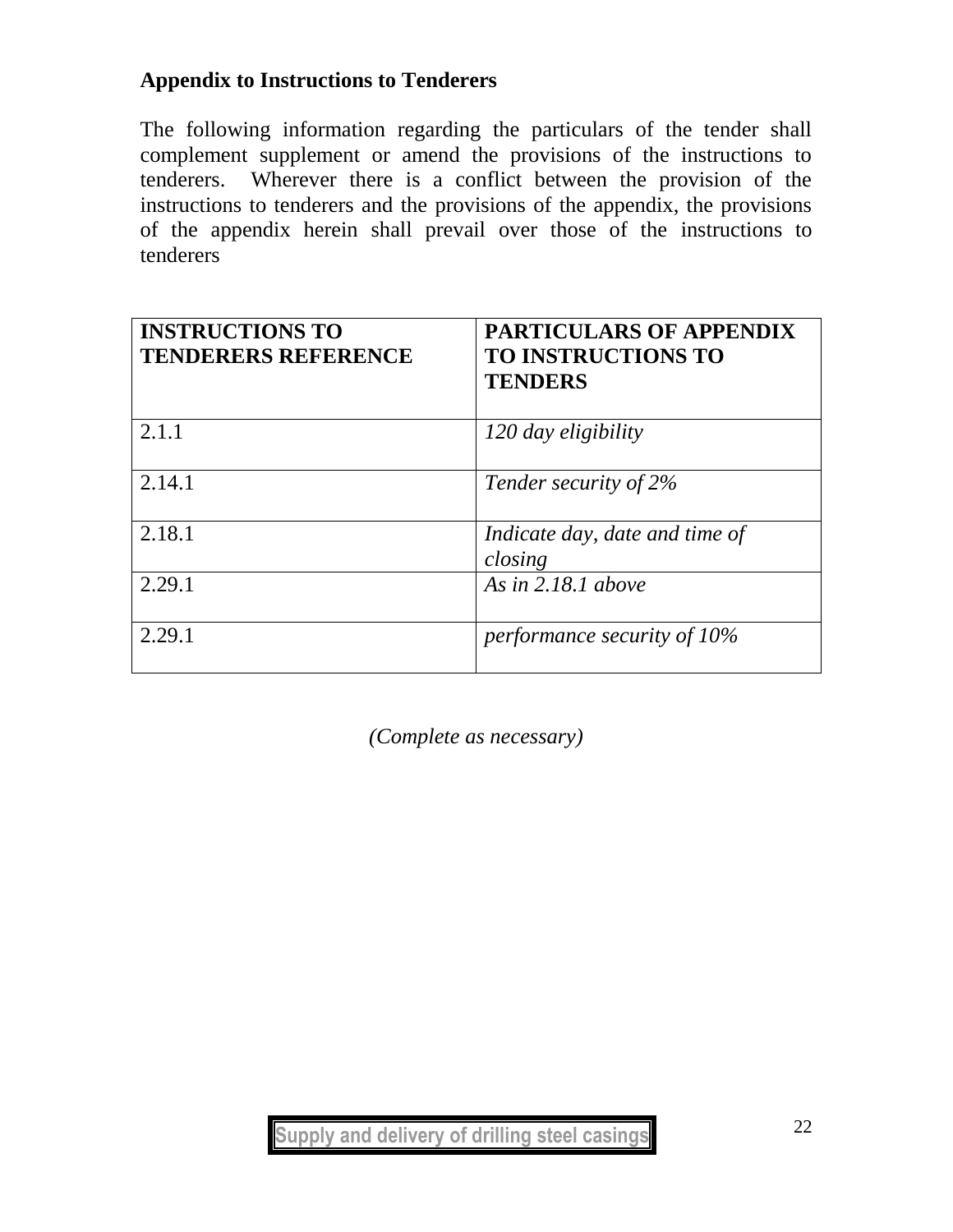## **SECTION III: GENERAL CONDITIONS OF CONTRACT**

## **Table of Clauses**

|      |                                           | Page |
|------|-------------------------------------------|------|
| 3.1  |                                           | 24   |
| 3.2  |                                           | 24   |
| 3.3  |                                           | 24   |
| 3.4  |                                           | 25   |
| 3.5  | Use of Contract documents and information | 25   |
| 3.6  |                                           | 25   |
| 3.7  |                                           | 25   |
| 3.8  |                                           | 26   |
| 3.9  |                                           |      |
| 3.10 |                                           |      |
| 3.11 |                                           | 27   |
| 3.12 |                                           | 27   |
| 3.13 |                                           | 28   |
| 3.14 |                                           | 28   |
| 3.15 |                                           | 28   |
| 3.16 |                                           | 28   |
| 3.17 |                                           | 29   |
| 3.18 |                                           | 29   |
| 3.19 |                                           | 29   |
| 3.20 |                                           | 29   |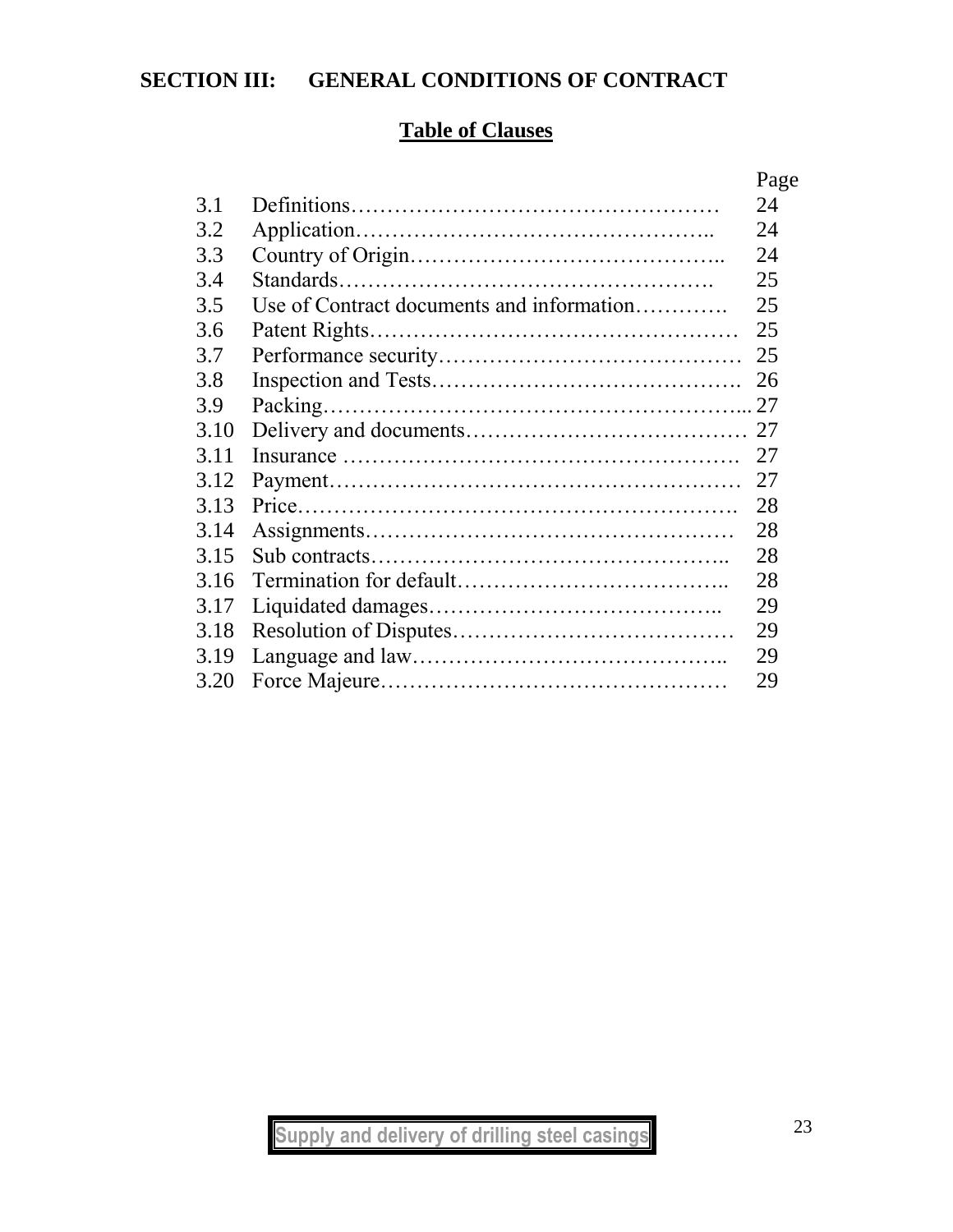## **SECTION III - GENERAL CONDITIONS OF CONTRACT**

## 3.1 **Definitions**

- 3.1.1 In this Contract, the following terms shall be interpreted as indicated:-
	- (a) "The Contract" means the agreement entered into between the County Government of Kisumu and the tenderer, as recorded in the Contract Form signed by the parties, including all attachments and appendices thereto and all documents incorporated by reference therein.
	- (b) "The Contract Price" means the price payable to the tenderer under the Contract for the full and proper performance of its contractual obligations
	- (c) "The Goods" means all of the equipment, machinery, and/or other materials, which the tenderer is required to supply to the County Government of Kisumu under the Contract.
	- (d) "The County Government of Kisumu" means the organization purchasing the Goods under this Contract.
	- (e) "The Tenderer' means the individual or firm supplying the Goods under this Contract.

## 3.2 **Application**

3.2.1 These General Conditions shall apply in all Contracts made by the County Government of Kisumu for the procurement installation and commissioning of equipment

## 3.3 **Country of Origin**

- 3.3.1 For purposes of this clause, "Origin" means the place where the Goods were mined, grown or produced.
- 3.3.2 The origin of Goods and Services is distinct from the nationality of the tenderer.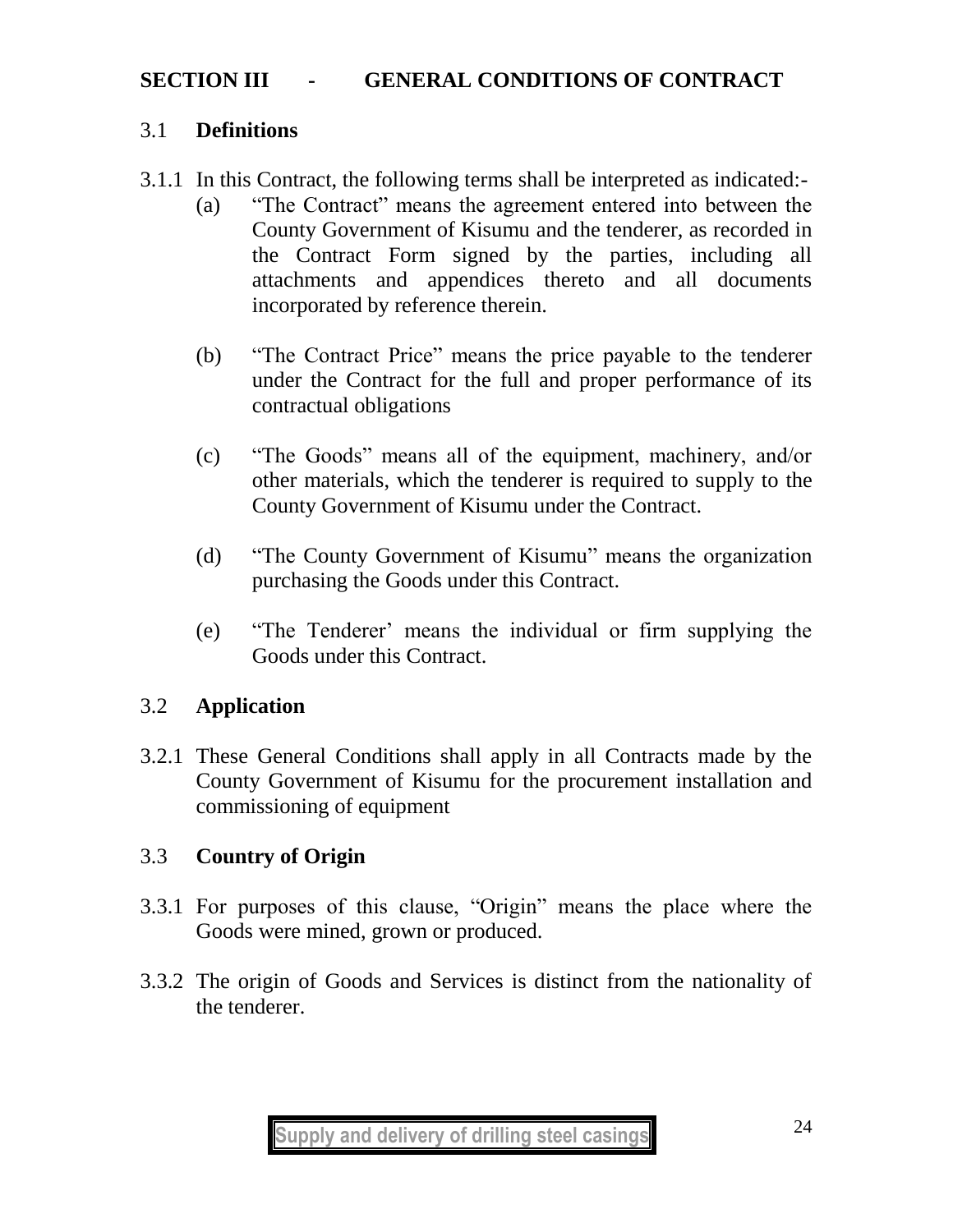## 3.4 **Standards**

3.4.1 The Goods supplied under this Contract shall conform to the standards mentioned in the Technical Specifications.

## 3.5 **Use of Contract Documents and Information**

- 3.5.1 The tenderer shall not, without the County Government of Kisumu's prior written consent, disclose the Contract, or any provision therefore, or any specification, plan, drawing, pattern, sample, or information furnished by or on behalf of the County Government of Kisumu in connection therewith, to any person other than a person employed by the tenderer in the performance of the Contract.
- 3.5.2 The tenderer shall not, without the County Government of Kisumu's prior written consent, make use of any document or information enumerated in paragraph 3.5.1 above
- 3.5.3 Any document, other than the Contract itself, enumerated in paragraph 3.5.1 shall remain the property of the County Government of Kisumu and shall be returned (all copies) to the County Government of Kisumu on completion of the Tenderer's performance under the Contract if so required by the County Government of Kisumu

## 3.6 **Patent Rights**

3.6.1 The tenderer shall indemnify the County Government of Kisumu against all third-party claims of infringement of patent, trademark, or industrial design rights arising from use of the Goods or any part thereof in the County Government of Kisumu's country

## 3.7 **Performance Security**

3.7.1 Within thirty (30) days of receipt of the notification of Contract award, the successful tenderer shall furnish to the County Government of Kisumu the performance security in the amount specified in Special Conditions of Contract.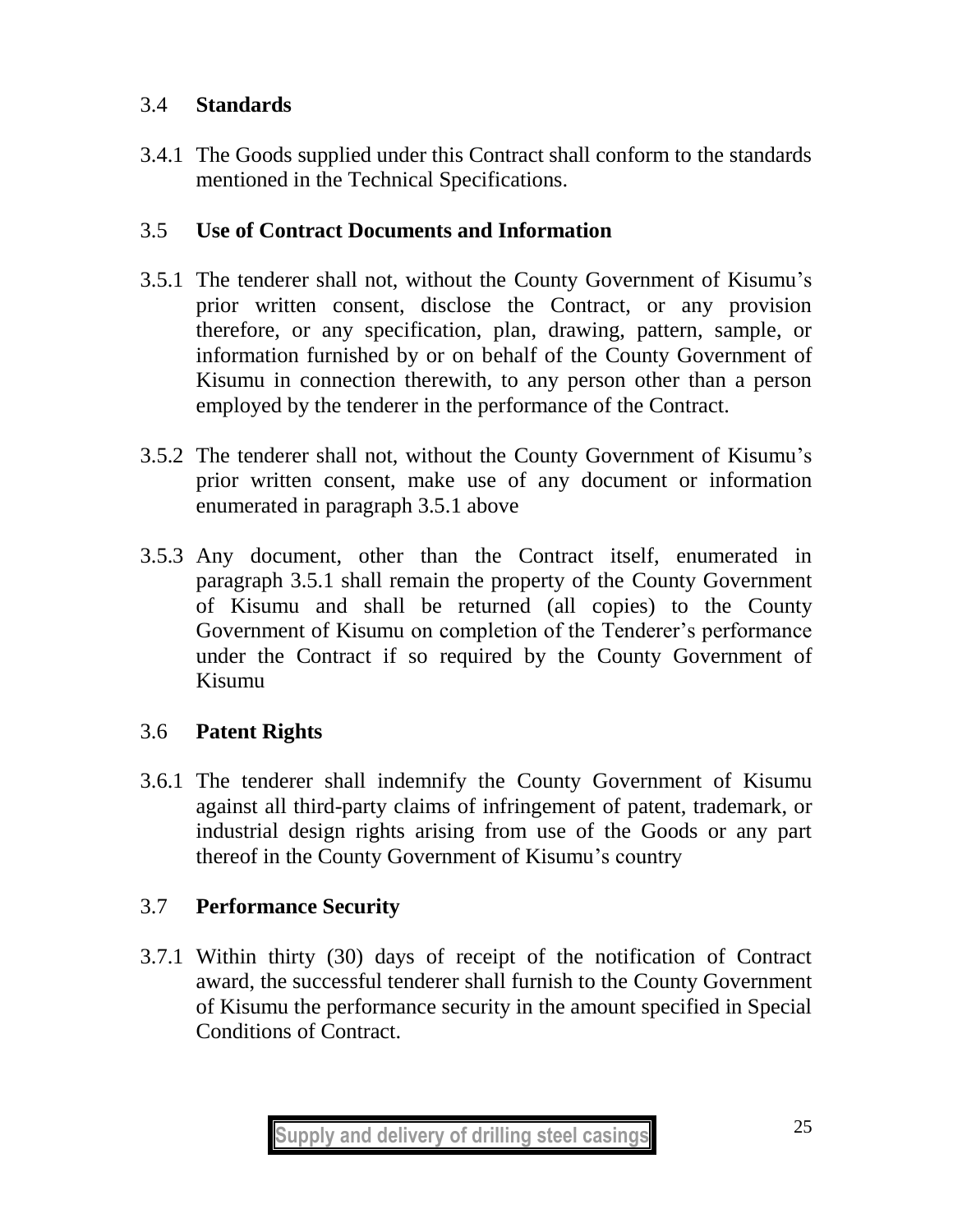- 3.7.2 The proceeds of the performance security shall be payable to the County Government of Kisumu as compensation for any loss resulting from the Tenderer's failure to complete its obligations under the Contract.
- 3.7.3 The performance security shall be denominated in the currency of the Contract, or in a freely convertible currency acceptable to the County Government of Kisumu and shall be in the form of a bank guarantee or an irrevocable letter of credit issued by a reputable bank located in Kenya or abroad, acceptable to the County Government of Kisumu, in the form provided in the tender documents.
- 3.7.4 The performance security will be discharged by the County Government of Kisumu and returned to the Candidate not later than thirty (30) days following the date of completion of the Tenderer's performance obligations under the Contract, including any warranty obligations, under the Contract

## 3.8 **Inspection and Tests**

- 3.8.1 The County Government of Kisumu or its representative shall have the right to inspect and/or to test the goods to confirm their conformity to the Contract specifications. The County Government of Kisumu shall notify the tenderer in writing in a timely manner, of the identity of any representatives retained for these purposes.
- 3.8.2 The inspections and tests may be conducted in the premises of the tenderer or its subcontractor(s), at point of delivery, and/or at the Goods' final destination If conducted on the premises of the tenderer or its subcontractor(s), all reasonable facilities and assistance, including access to drawings and production data, shall be furnished to the inspectors at no charge to the County Government of Kisumu.
- 3.8.3 Should any inspected or tested goods fail to conform to the Specifications, the County Government of Kisumu may reject the equipment, and the tenderer shall either replace the rejected equipment or make alterations necessary to make specification requirements free of costs to the County Government of Kisumu.
- 3.8.4 The County Government of Kisumu's right to inspect, test and where necessary, reject the goods after the Goods' arrival shall in no way be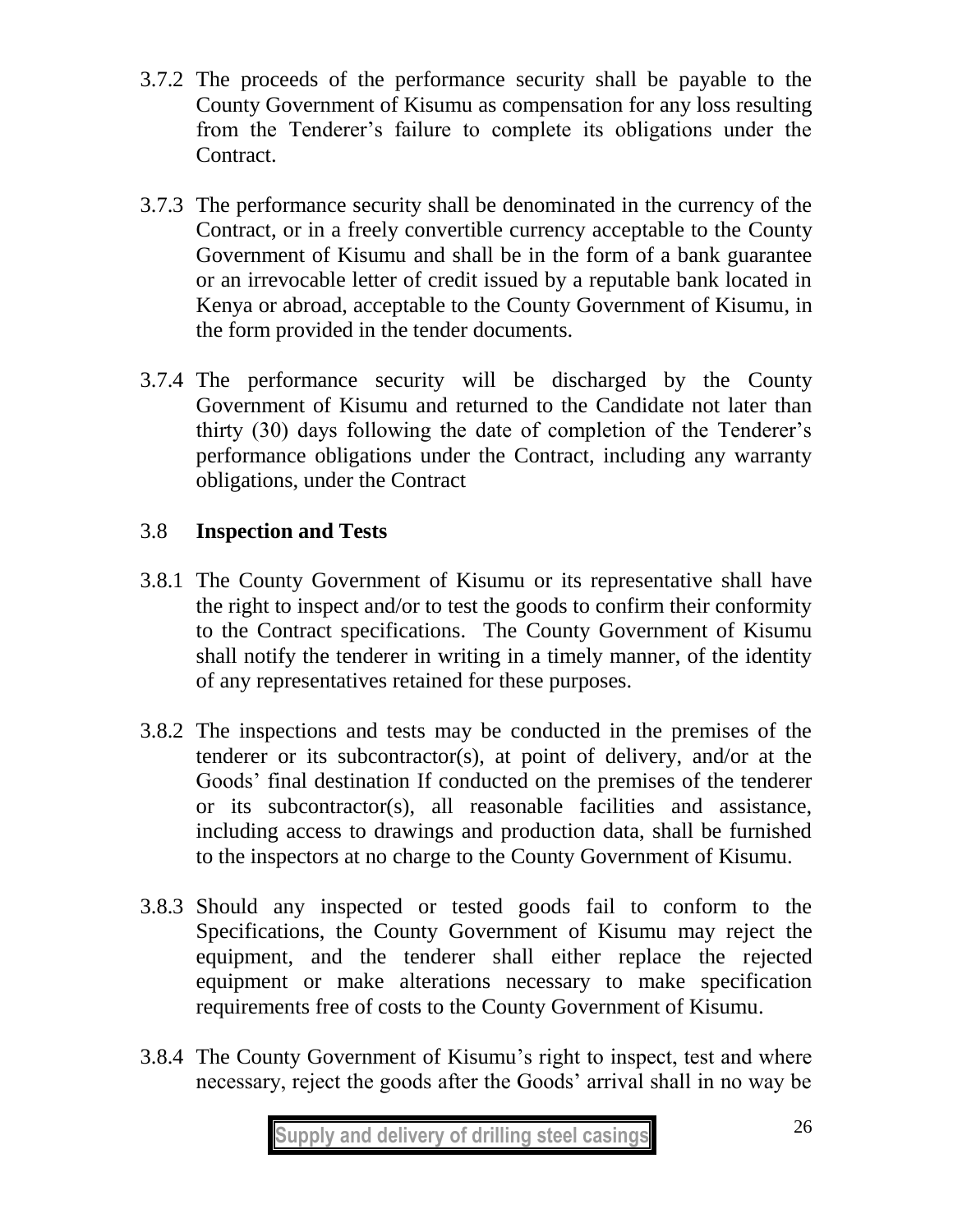limited or waived by reason of the equipment having previously been inspected, tested and passed by the County Government of Kisumu or its representative prior to the equipment delivery.

3.8.5 Nothing in paragraph 3.8 shall in any way release the tenderer from any warranty or other obligations under this Contract.

## 3.9 **Packing**

- 3.9.1 The tenderer shall provide such packing of the Goods as is required to prevent their damage or deterioration during transit to their final destination, as indicated in the Contract.
- 3.9.2 The packing, marking, and documentation within and outside the packages shall comply strictly with such special requirements as shall be expressly provided for in the Contract

## 3.10 **Delivery and Documents**

3.10.1Delivery of the Goods shall be made by the tenderer in accordance with the terms specified by County Government of Kisumu in its Schedule of Requirements and the Special Conditions of Contract

## 3.11 **Insurance**

3.11.1The Goods supplied under the Contract shall be fully insured against loss or damage incidental to manufacturer or acquisition, transportation, storage, and delivery in the manner specified in the Special conditions of contract.

## 3.12 **Payment**

- 3.12.1 The method and conditions of payment to be made to the tenderer under this Contract shall be specified in Special Conditions of **Contract**
- 3.12.2 Payments shall be made promptly by the County Government of Kisumu as specified in the contract

## **3.13 Prices**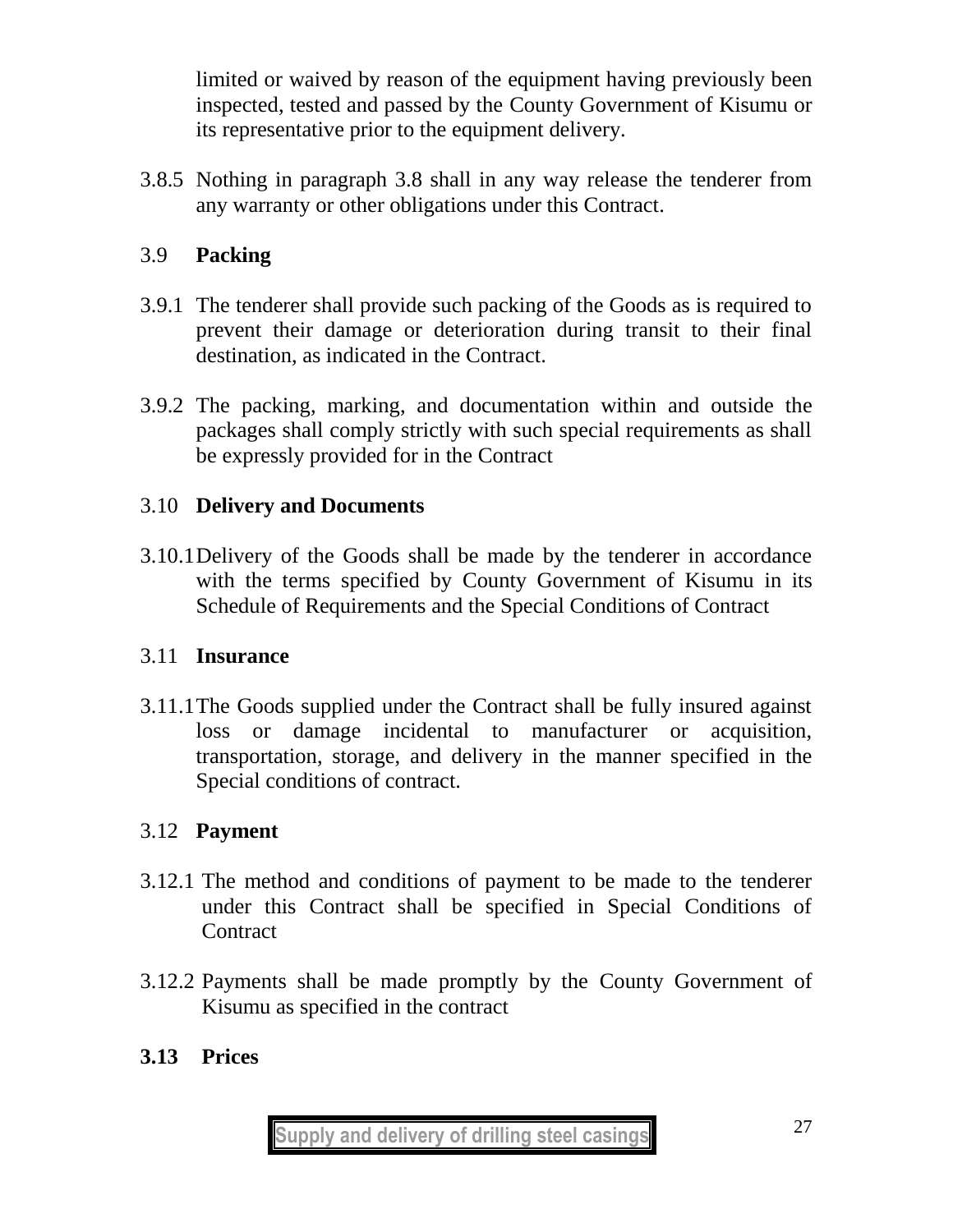- 3.13.1 Prices charged by the tenderer for goods delivered and services performed under the Contract shall not, with the exception of any price adjustments authorized in Special Conditions of Contract, vary from the prices by the tenderer in its tender.
- 3.13.2 Contract price variations shall not be allowed for contracts not exceeding one year (12 months)
- 3.13.3 Where contract price variation is allowed, the variation shall not exceed 10% of the original contract price.
- 3.13.4 Price variation request shall be processed by the County Government of Kisumu within 30 days of receiving the request.

## **3.14. Assignment**

3.14.1 The tenderer shall not assign, in whole or in part, its obligations to perform under this Contract, except with the County Government of Kisumu's prior written consent

## **3.15 Subcontracts**

3.15.1 The tenderer shall notify the County Government of Kisumu in writing of all subcontracts awarded under this Contract if not already specified in the tender. Such notification, in the original tender or later, shall not relieve the tenderer from any liability or obligation under the Contract

## **3.16 Termination for default**

- 3.16.1 The County Government of Kisumu may, without prejudice to any other remedy for breach of Contract, by written notice of default sent to the tenderer, terminate this Contract in whole or in part
	- (a) if the tenderer fails to deliver any or all of the goods within the period(s) specified in the Contract, or within any extension thereof granted by the County Government of Kisumu
	- (b) if the tenderer fails to perform any other obligation(s) under the Contract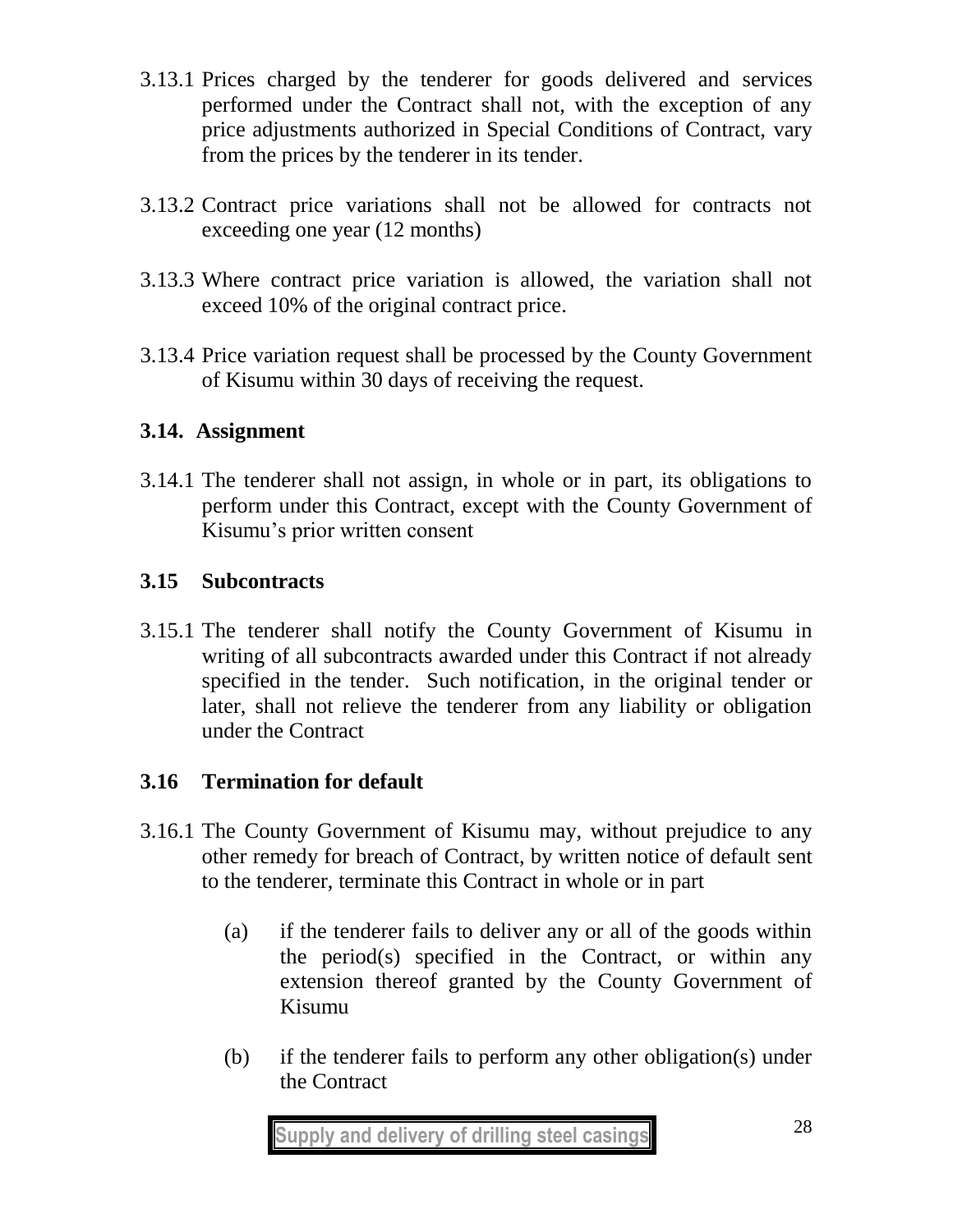- (c) if the tenderer, in the judgment of the County Government of Kisumu has engaged in corrupt or fraudulent practices in competing for or in executing the Contract
- 3.16.2 In the event the County Government of Kisumu terminates the Contract in whole or in part, it may procure, upon such terms and in such manner as it deems appropriate, equipment similar to those undelivered, and the tenderer shall be liable to the County Government of Kisumu for any excess costs for such similar goods.

## **3.17 Liquidated Damages**

3.17.1. If the tenderer fails to deliver any or all of the goods within the period(s) specified in the contract, the County Government of Kisumu shall, without prejudice to its other remedies under the contract, deduct from the contract prices liquidated damages sum equivalent to 0.5% of the delivered price of the delayed items up to a maximum deduction of 10% of the delayed goods. After this the tenderer may consider termination of the contract.

## **3.18 Resolution of Disputes**

- 3.18.1 The County Government of Kisumu and the tenderer shall make every effort to resolve amicably by direct informal negotiation and disagreement or dispute arising between them under or in connection with the contract
- 3.18.2 If, after thirty (30) days from the commencement of such informal negotiations both parties have been unable to resolve amicably a contract dispute, either party may require adjudication in an agreed national or international forum, and/or international arbitration.

## **3.19 Language and Law**

3.19.1 The language of the contract and the law governing the contract shall be English language and the Laws of Kenya respectively unless otherwise stated.

## **3.20 Force Majeure**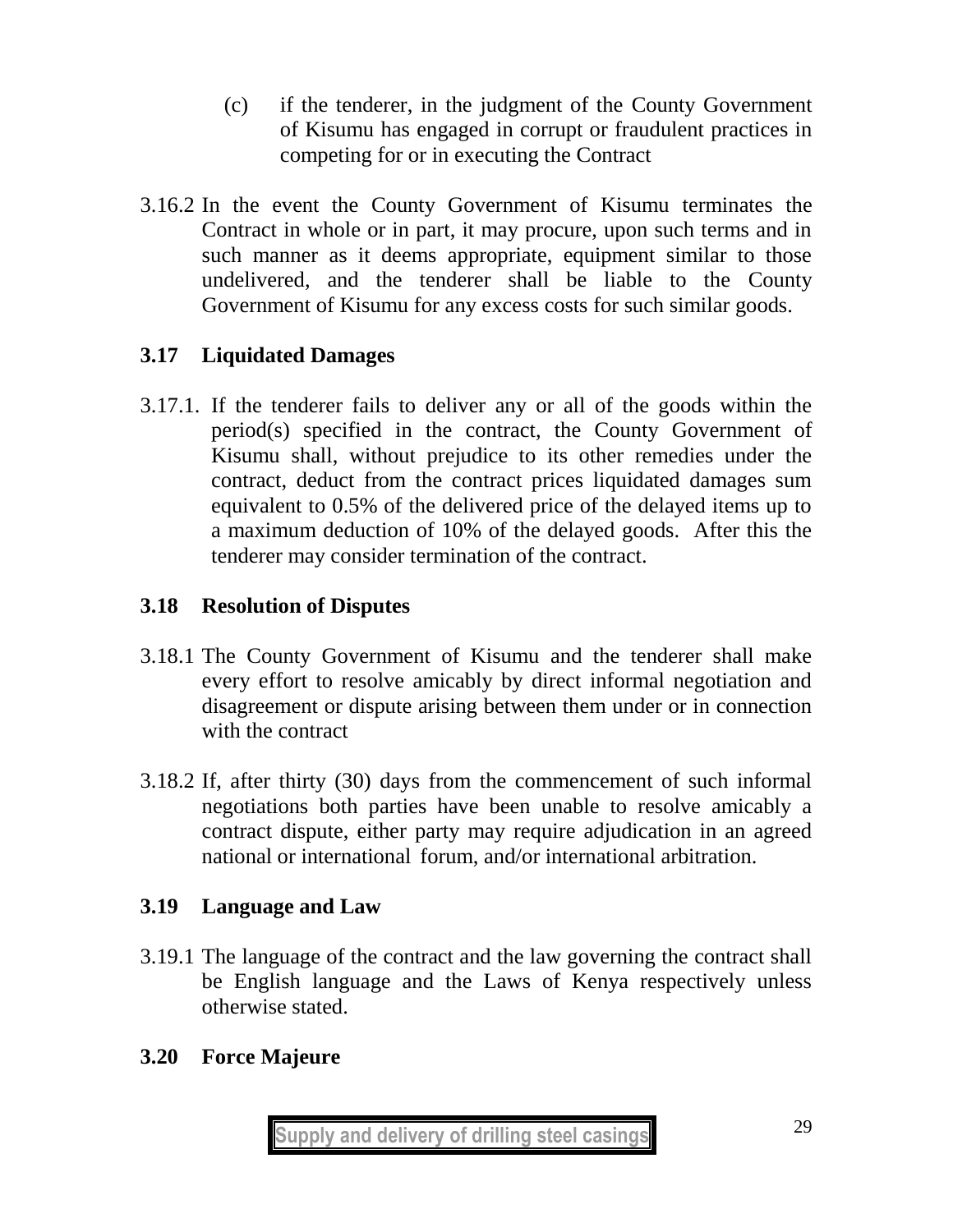3.20.1 The tenderer shall not be liable for forfeiture of its performance security or termination for default if and to the extent that it's delay in performance or other failure to perform its obligations under the Contract is the result of an event of Force Majeure.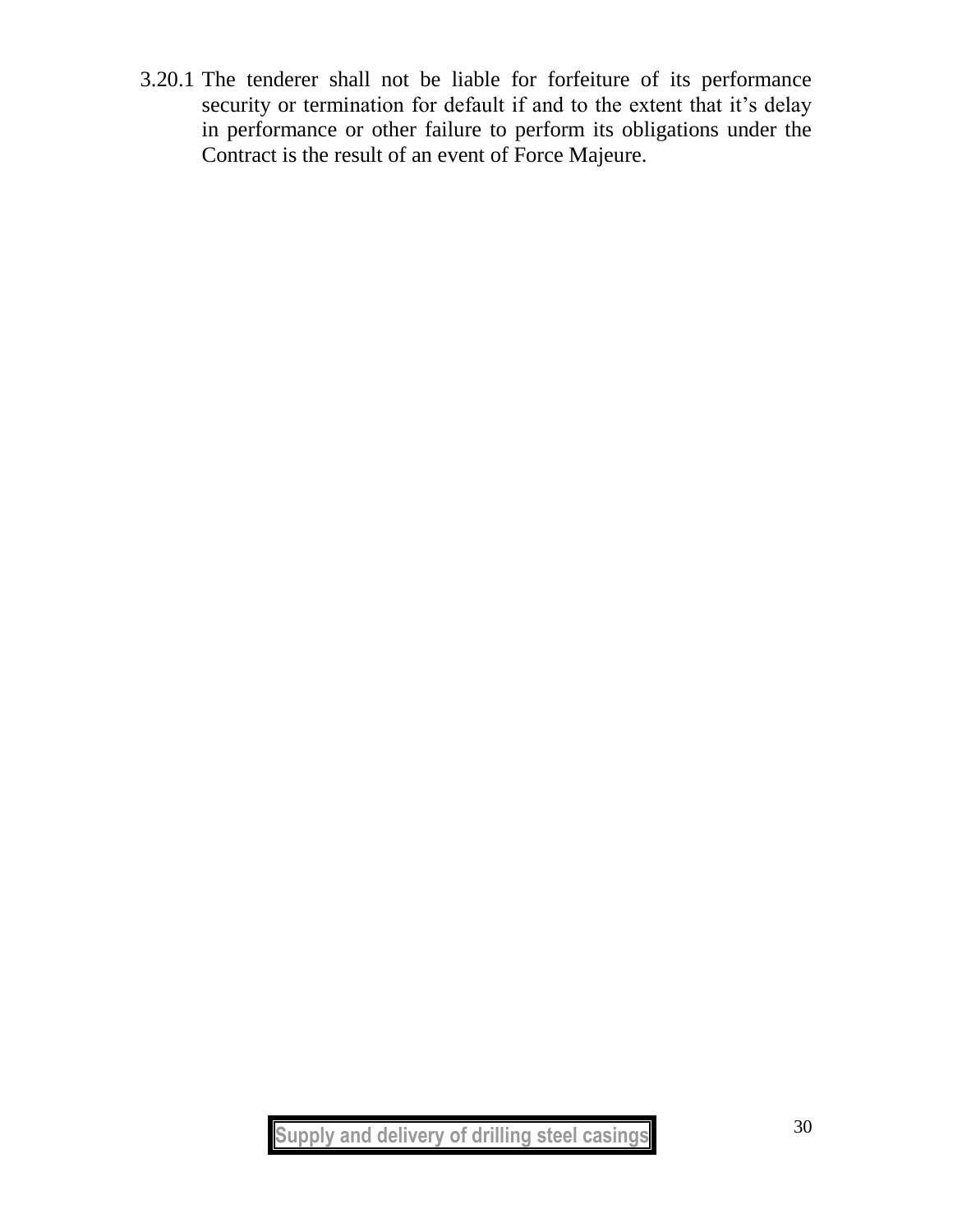#### **SECTION IV - SPECIAL CONDITIONS OF CONTRACT**

#### **Notes on Special Conditions of Contract**

The clauses in this section are intended to assist the County Government of Kisumu in providing contract-specific information in relation to corresponding clauses in the General Conditions of Contract.

The provisions of Section IV complement the General Conditions of Contract included in Section III, specifying contractual requirements linked to the special circumstances of the County Government of Kisumu and the goods being procured. In preparing Section IV, the following aspects should be taken into consideration.

- (a) Information that complement provisions of Section III must be incorporated and
- (b) Amendments and/or supplements to provisions of Section III, as necessitated by the circumstances of the goods being procured must also be incorporated.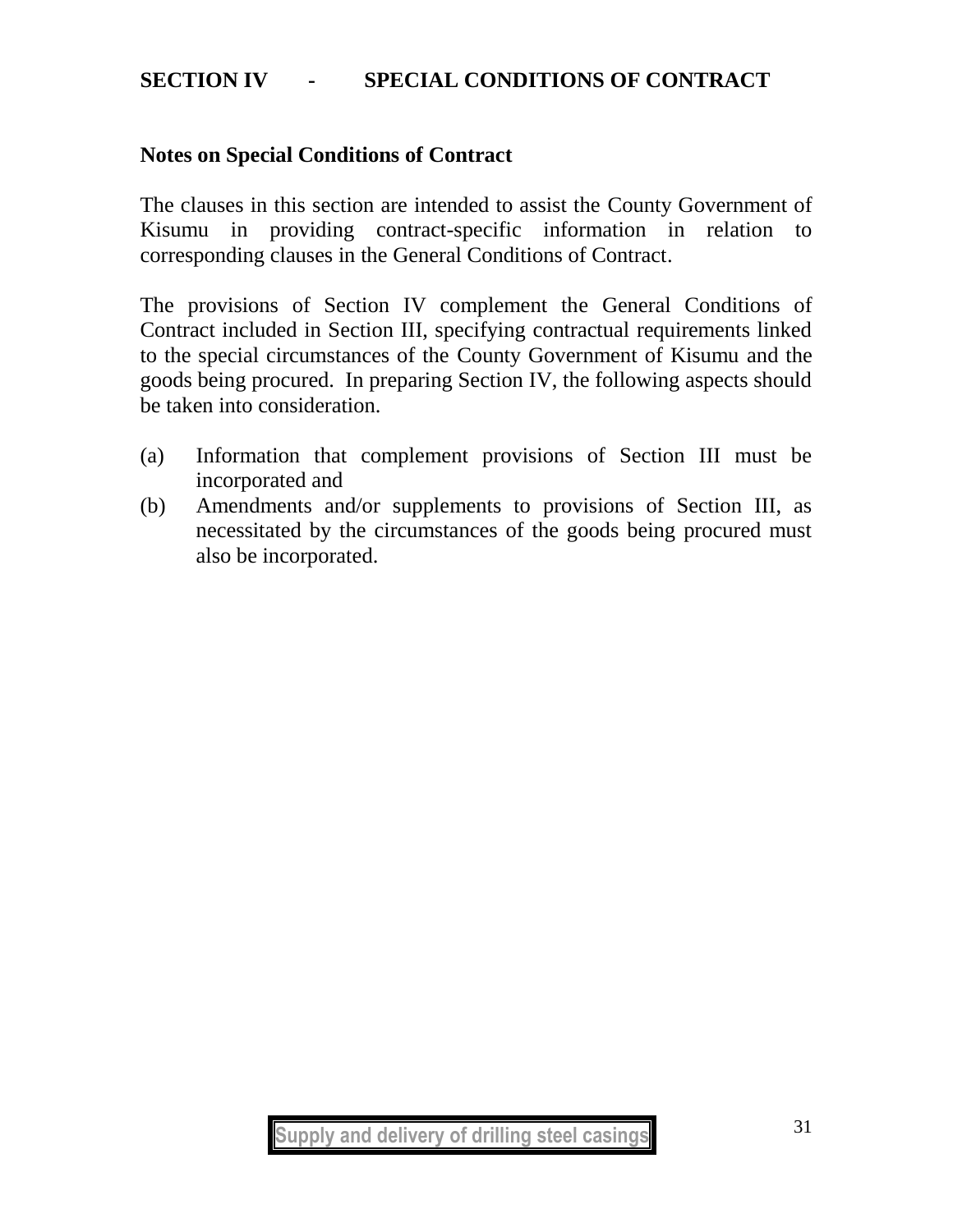## **SECTION IV - SPECIAL CONDITIONS OF CONTRACT**

4.1. Special Conditions of Contract shall supplement the General Conditions of Contract. Whenever there is a conflict, between the GCC and the SCC, the provisions of the SCC herein shall prevail over these in the GCC. *Special Conditions of Contract shall supplement the General Conditions of Contract. Whenever there is a conflict, the provisions herein shall prevail over those in the General Conditions of Contract.*

- 1. Prices quoted *must* be net, inclusive of all Government taxes.
- 2. The unit prices quoted *must* be in Kenya Shillings.
- 3. Tenders *mus*t be accompanied by a **bid security of 2%** of the quoted contract sum in the form of a Bank Guarantee or Bankers cheque. Other forms of guarantee will **not** be acceptable.
- 4. No tender document will be accepted after the official closing date/time as specified on the advertisement.
- 5. Tenderers are required to complete the form S33 and attach certificates of registration/incorporation, Tax compliance certificate/VAT to tender documents.
- 6. Form of Tender, Price Schedule and Schedule of Requirements should be duly filled, signed and stamped and uploaded in the IFMIS Portal
- 7. Successful tenderers will be required to give a performance security of 10% or the total contract price.
- 8. The department will carry out a market survey to the tenderers who have met all the stated conditions by visiting the premises/go downs to ascertain the accuracy of the information given in the tender documents, capacity and capability of the tenderers and confirm whether the tenderers are permanently situated.
- 9. The bidders **Must** provide evidence of financial capability to execute the contract.
- 10. The department reserves the right to assess the bidder's capability on the same.
- 11. Bidders will be expected to deliver within **60 Days** on receipt of LPOs.
- 12. Bidders should specify the country of origin for quoted items.
- 13. The bidders **Must** indicate their payment terms including the credit period.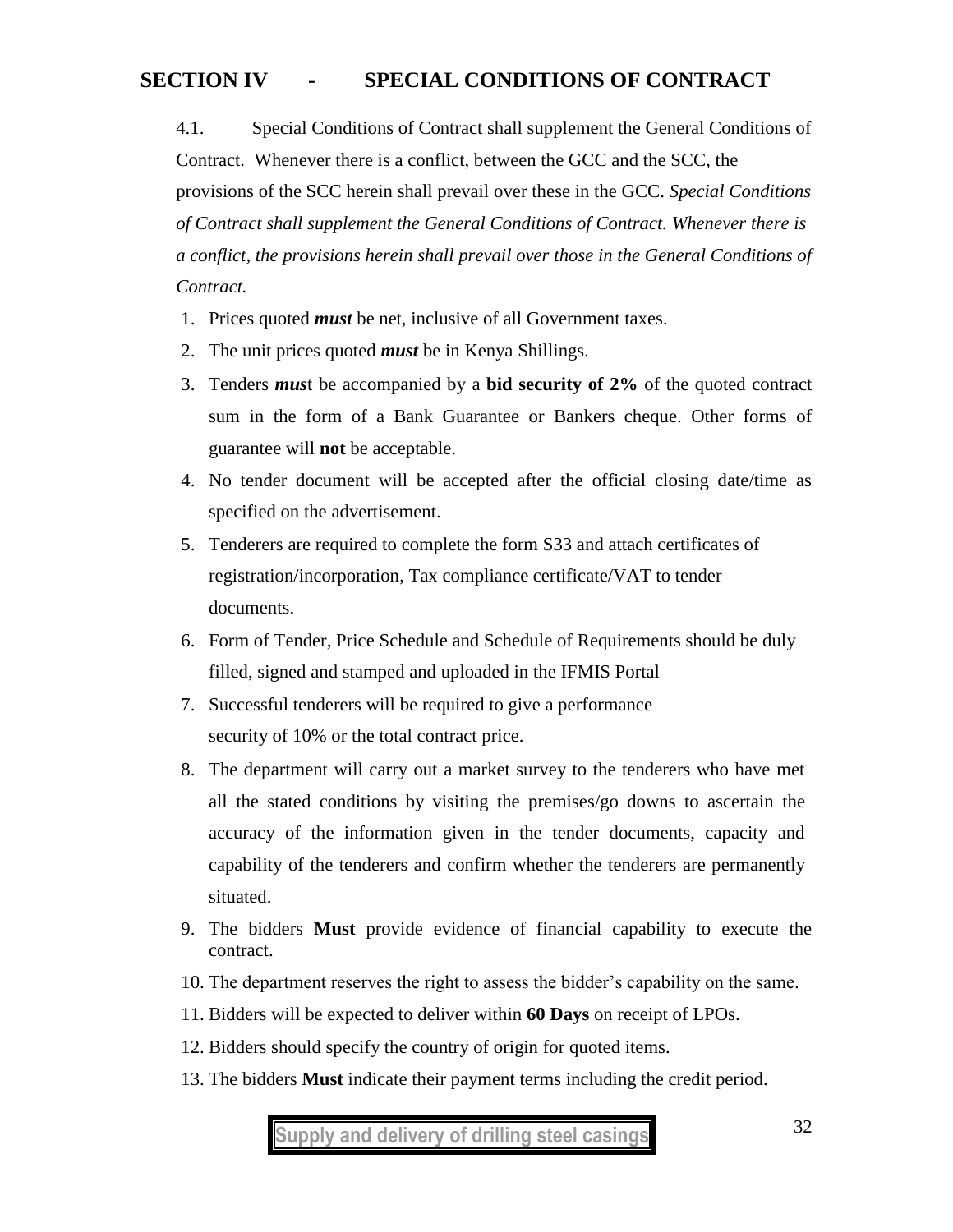- 14. Payments will be made after full delivery as per schedule of requirements and order placed.
- 15. Tender Documents MUST be submitted in all their bids through online no manual bids will be accepted
- 16. Those bidders who score 75% and above in technical evaluation and found to be responsive will then be subjected to price comparison, where award will be made to the lowest evaluated responsive bid.

## **EVALUATION CRITERIA Three stages will be considered**

#### **Stage 1: Mandatory**

| No.            | Requirement                                                                                        | Yes/No or<br><b>R/NR</b> |
|----------------|----------------------------------------------------------------------------------------------------|--------------------------|
| $\vert$ 1      | Must submit a certified copy of certificate of Incorporation/<br>Registration                      |                          |
| $\overline{2}$ | Certified copy of CR 12 (valid for the last 6 months)                                              |                          |
| $\overline{3}$ | Must have KRA Pin certificate (confirmable)                                                        |                          |
| I4             | Must submit a copy of valid tax compliance certificate<br>(confirmable)                            |                          |
| 5              | Bid bond of 2% of the contract sum valid for 120 days in form of a<br>bank guarantee (confirmable) |                          |
| $\overline{6}$ | Certified copy of Valid business permit                                                            |                          |
| 7              | Must fill the bill of quantities in the format provided (partial filled<br>BOQ will be rejected)   |                          |
| $\overline{8}$ | Must fill the form of tender in the format provided and signed by<br>the authorized person         |                          |
| 9              | Confidential business questionnaire should be duly filled and<br>stamped                           |                          |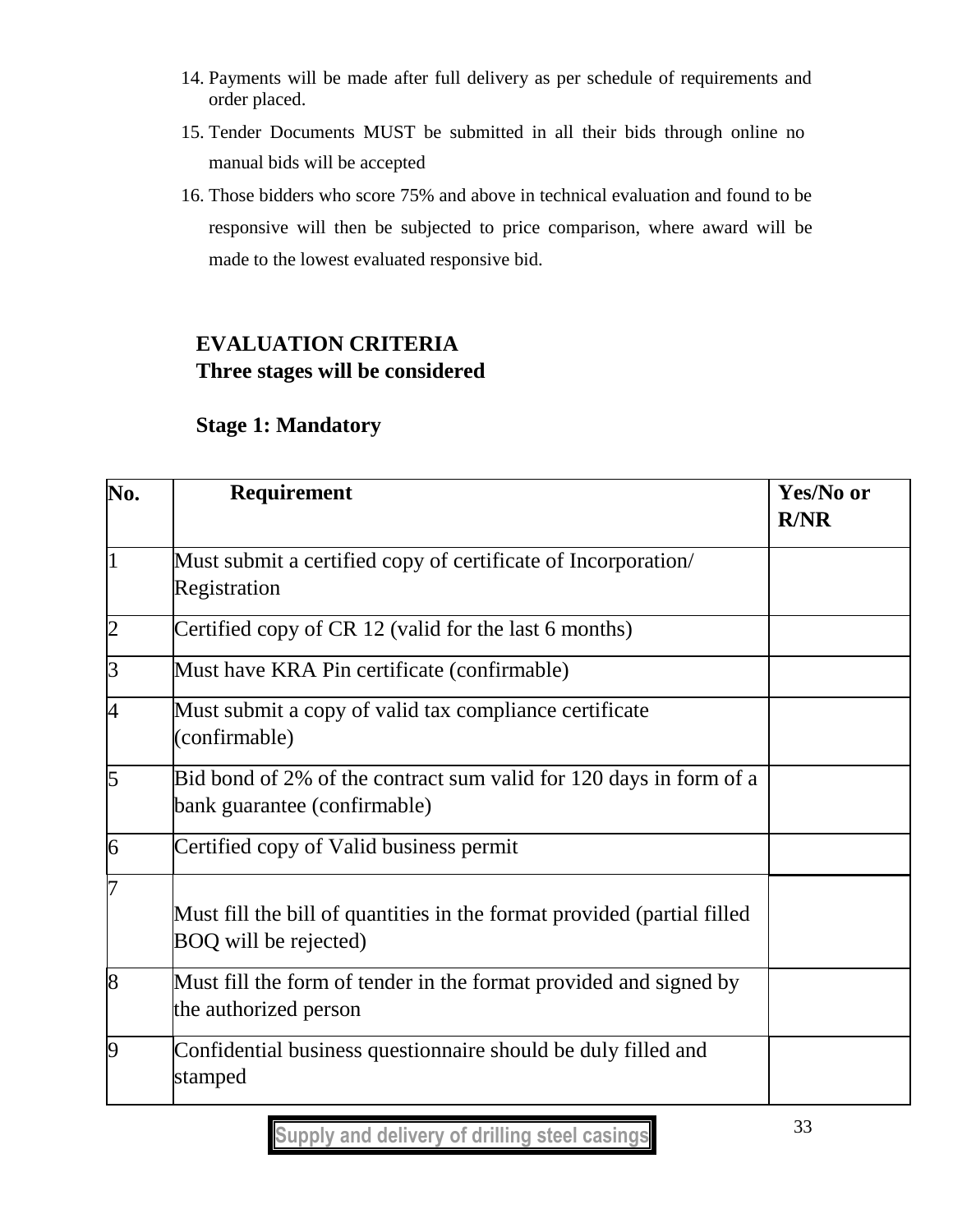| 10 | Attach a copy of litigation history of the company authored by<br>commissioner of oaths                                                                                                                                                                                                                                                            |  |
|----|----------------------------------------------------------------------------------------------------------------------------------------------------------------------------------------------------------------------------------------------------------------------------------------------------------------------------------------------------|--|
| 11 | Written confirmation on bidder's letter head that the bidder<br>has not been debarred as a supplier, service provider or consultant<br>for goods, services or works in Kenya; and that the bidder is<br>eligible to participate in Procurement and also a statement declaring<br>that if selected, the bidder shall not be involved in corruption. |  |
| 12 | Bidders must serialize (paginate) and Stamp every Page of the<br>Bid document submitted with Official company rubber Stamp<br>For Ownership.                                                                                                                                                                                                       |  |
| 13 | Tender submitted through online                                                                                                                                                                                                                                                                                                                    |  |

**NB:** A bidder who fails to meet any of the above requirements shall be dropped at this stage and shall not be progressed to the Technical Evaluation stage

**Stage 2: Technical Evaluation**

| <b>PARAMETER</b>                                                                             | <b>MAXIMUM</b><br><b>SCORE</b> | <b>SCORES</b><br><b>AWARDED</b> |
|----------------------------------------------------------------------------------------------|--------------------------------|---------------------------------|
| <b>Business Ownership:</b>                                                                   |                                |                                 |
| Company/Business Profile -Disclosure of<br>Directors/Partners<br>/Sole Proprietor            | 10                             |                                 |
| <b>Business licensing:</b><br>Valid business license from the County Government of<br>Kisumu | 5                              |                                 |
| <b>Relevant Experience:</b><br>Indicate proof of having undertaken similar assignment        |                                |                                 |

**Supply and delivery of drilling steel casings** <sup>34</sup>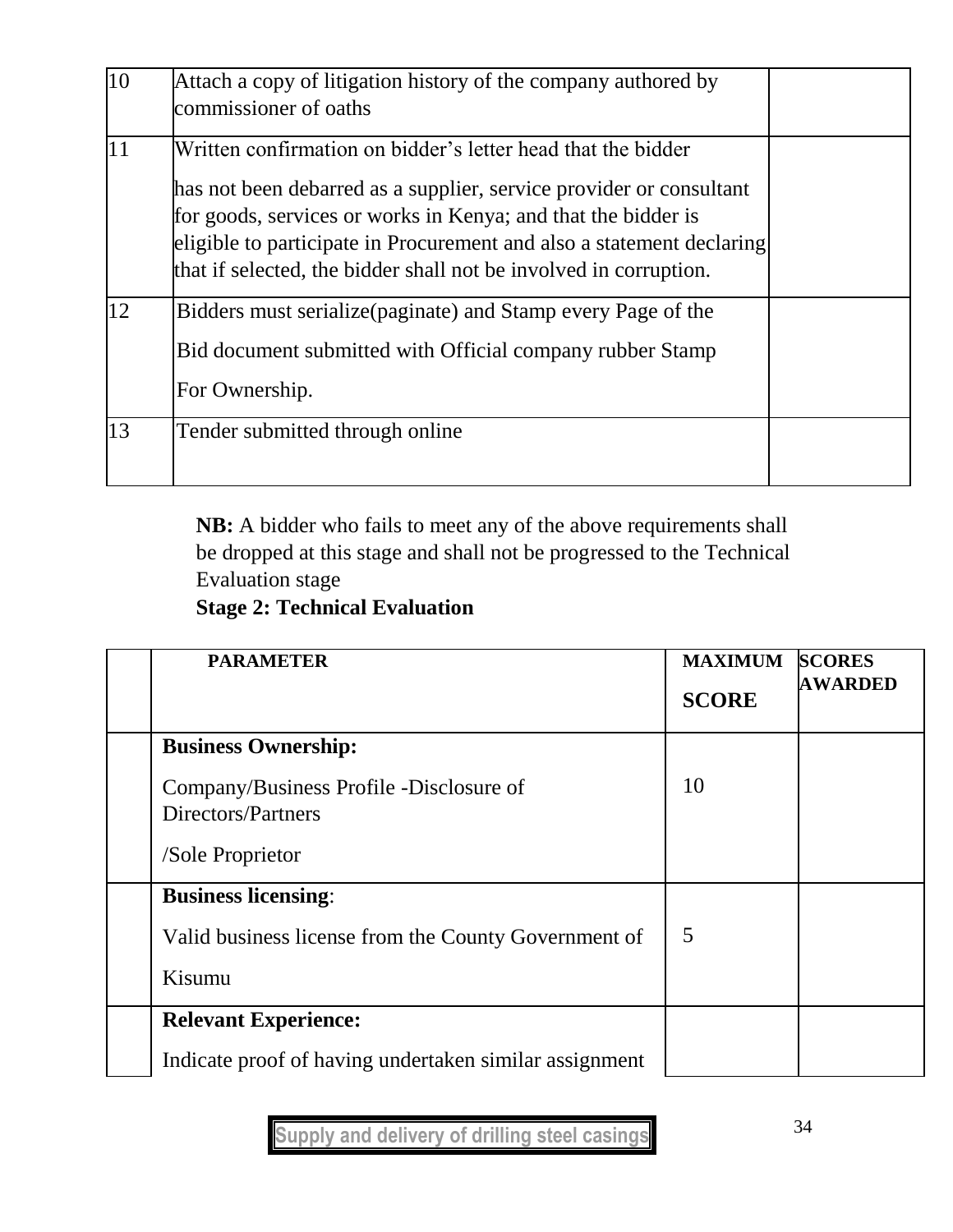| with                                                         | 20 |    |
|--------------------------------------------------------------|----|----|
| the last 2 years (Attach Proof: copies of LPOs, Letters of   |    |    |
| Award, Contract agreement, client testimonial                |    |    |
| <b>Supplier Availability:</b>                                |    |    |
| <b>Postal Address</b>                                        | 5  |    |
| <b>Telephone Number</b>                                      |    |    |
| Contact person                                               |    |    |
| Website                                                      |    |    |
| <b>Email Address</b>                                         |    |    |
| Copy of Brochures and Literature and Drawings<br>attached    | 5  |    |
| for the goods to be supplied under this contract and<br>Must |    |    |
| indicate the country of Origin of goods to be<br>supplied    |    |    |
| (NB: no country is known as LOCAL)                           |    |    |
| Must attach Manufacturers Letter of Authorization<br>to deal | 10 |    |
| with the goods to be supplied under this contract.           |    |    |
| <b>Financial Capability:</b>                                 |    |    |
| Audited Accounts for the last 2 years                        | 15 |    |
| <b>Financial Stability:</b>                                  |    |    |
| Evidence of profit making in the attached 2 years<br>audited | 10 |    |
| Reports                                                      |    |    |
|                                                              |    |    |
| <b>Supply Capacity:</b>                                      |    |    |
| Supply and delivery of drilling steel casings                |    | 35 |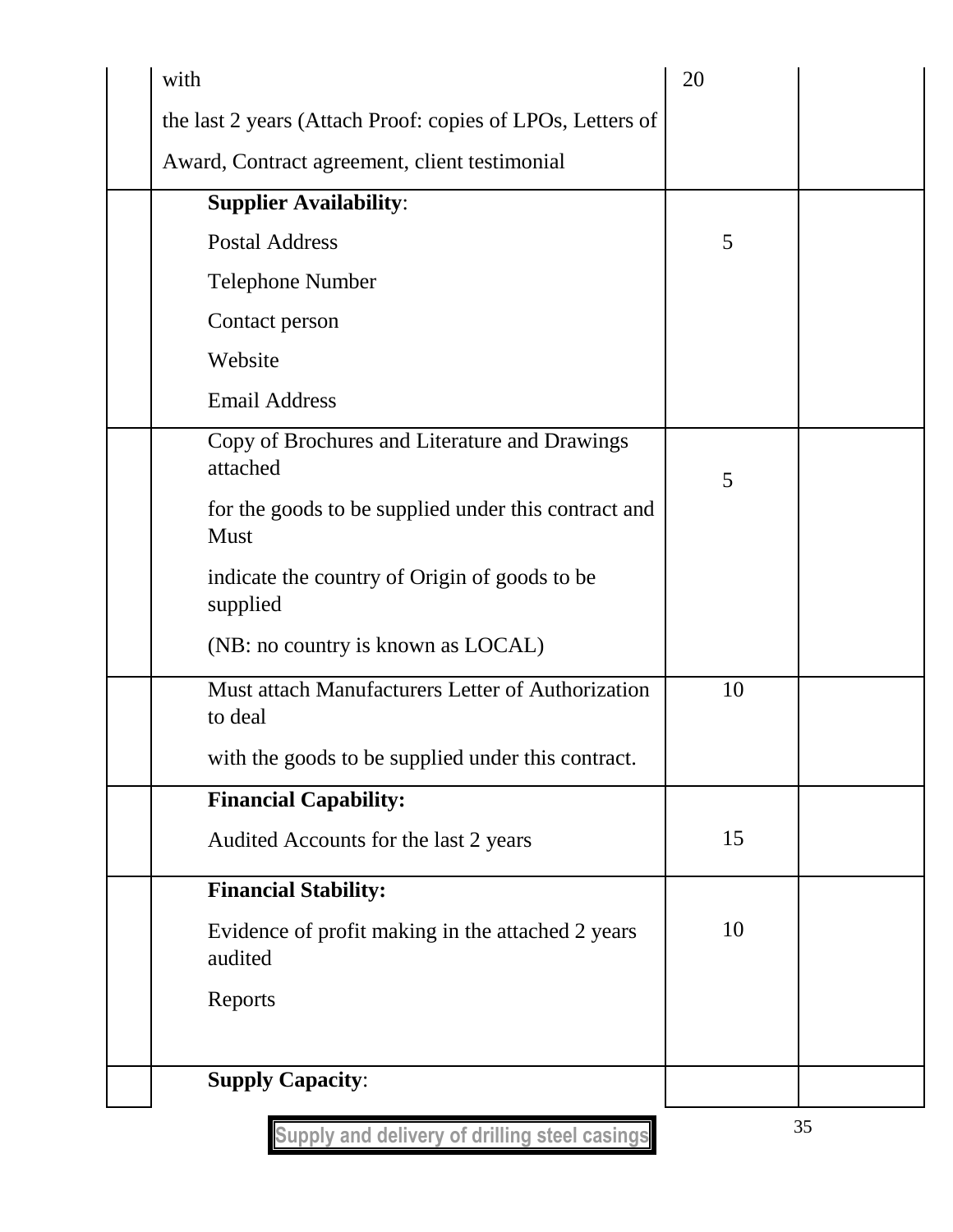| Maximum Volume of Business handled in the (last)<br>two<br>years)<br>20 Million and above (20mrks)<br>$10-20$ Million (15mrks)<br>$5 - 10$ Million (9mrks)<br>$0 - 5$ Million (3mrks) | 20         |  |
|---------------------------------------------------------------------------------------------------------------------------------------------------------------------------------------|------------|--|
| <b>Total</b>                                                                                                                                                                          | <b>100</b> |  |

## **NOTE:**

Only Those bidders who score 75% and above in technical evaluation and found to be responsive will then be subjected to price comparison, where award will be made to the lowest evaluated responsive bid.

**NB:**

 $\blacktriangleright$ **The procuring entity will conduct due diligence to verify**  information submitted by the bidders. Any form of mis**information shall be interpreted as conjecture and will lead to automatic non responsiveness of the bid.**

## **Stage 3:RECOMMENDATION**

To consider for award the lowest responsive evaluated bidder shall be the one who satisfies section 86 sub section 1 item (a) of the Public Procurement and Assets Disposal Act 2015 which states:

> *86. (1) the successful tender shall be the one who meets any one of the following as specified in the tender document*

*(a) The tender with the lowest evaluated price;*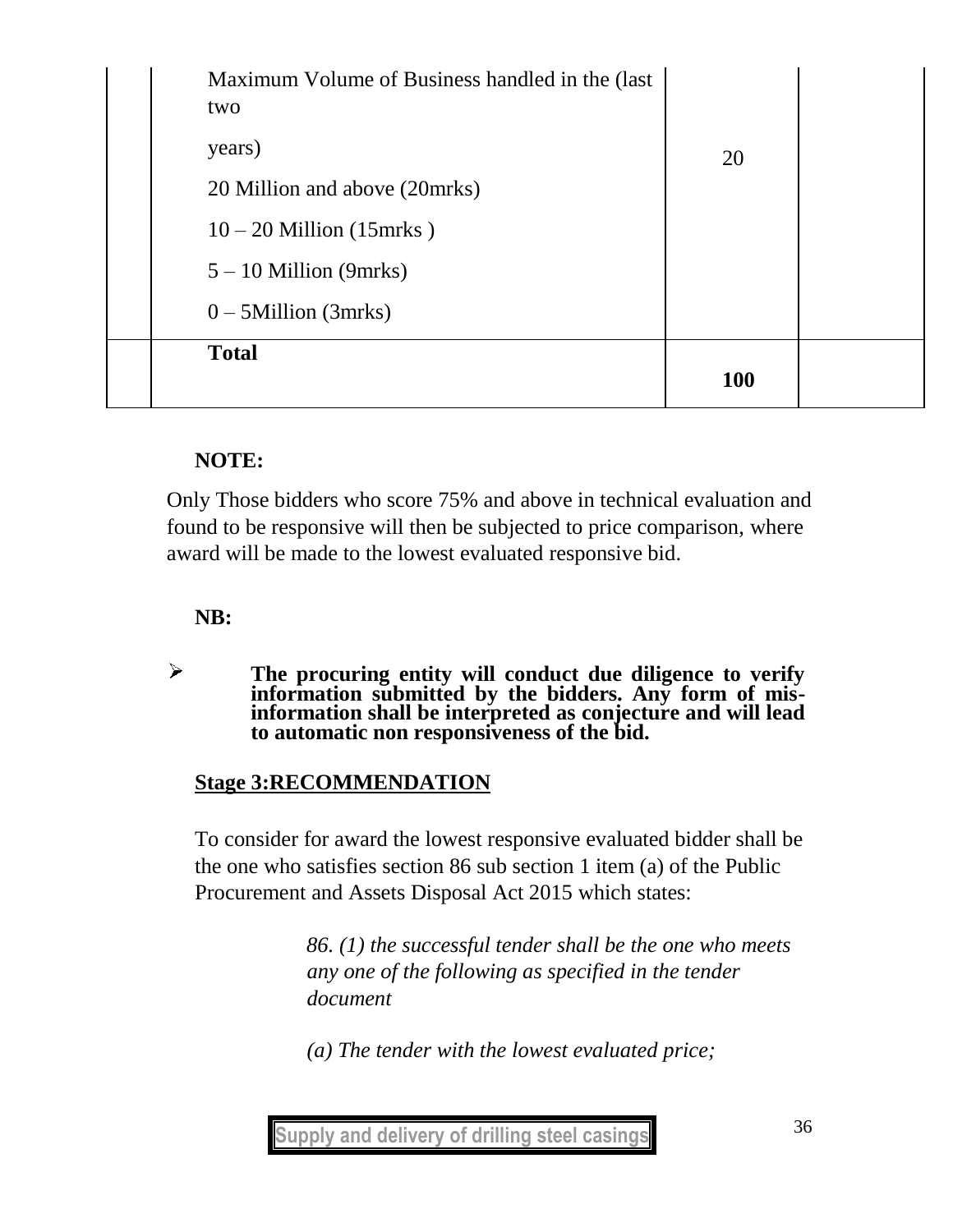*This must be read in the full understanding of section 79 sub sections 1 which states:*

*79. (1) A tender is responsive if it conforms to all the eligibility and other mandatory requirements in the tender documents.*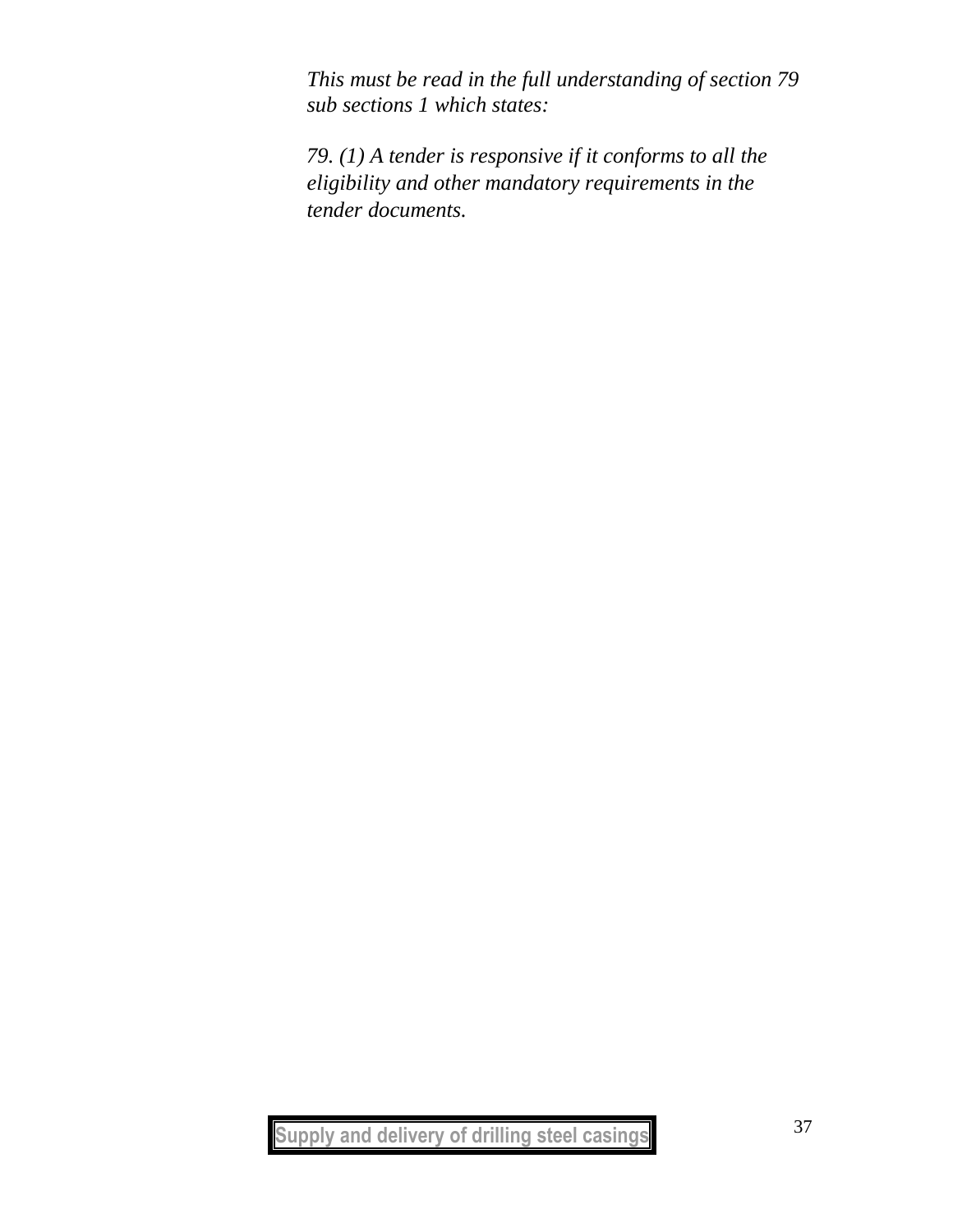## **SECTION V - TECHNICAL SPECIFICATIONS**

#### **5.1 General**

- 5.1.1 These specifications describe the requirements for goods. Tenderers are requested to submit with their offers the detailed specifications, catalogues, etc for the products they intend to supply
- 5.1.2 Tenderers must indicate on the specifications sheets whether the equipment offered comply with each specified requirement.
- 5.1.3 All the dimensions and capacities of the equipment to be supplied shall not be less than those required in these specifications. Deviations from the basic requirements, if any shall be explained in detail in writing with the offer, with supporting data such as calculation sheets, etc. The County Government of Kisumu reserves the right to reject the products, if such deviations shall be found critical to the use and operation of the products. As stated below:
	- 1. These specifications describe the basic requirements for materials supplied and delivered
	- 2. Tenderers must indicate on the specifications sheets whether the materials

delivered comply with each specified requirement.

- 4. The tenderers are requested to present information along with their offers as follows:
	- i) Shortest possible delivery period of each product.
	- ii) Must show Proof of Similar Assignments in nature within the last three years. (Copies of Award Letters, Orders, Contracts and Testimonials from clients)
	- iii) Must attach Manufacturers Letter of Authorization to deal with pipes and fittingsto be supplied under thiscontract.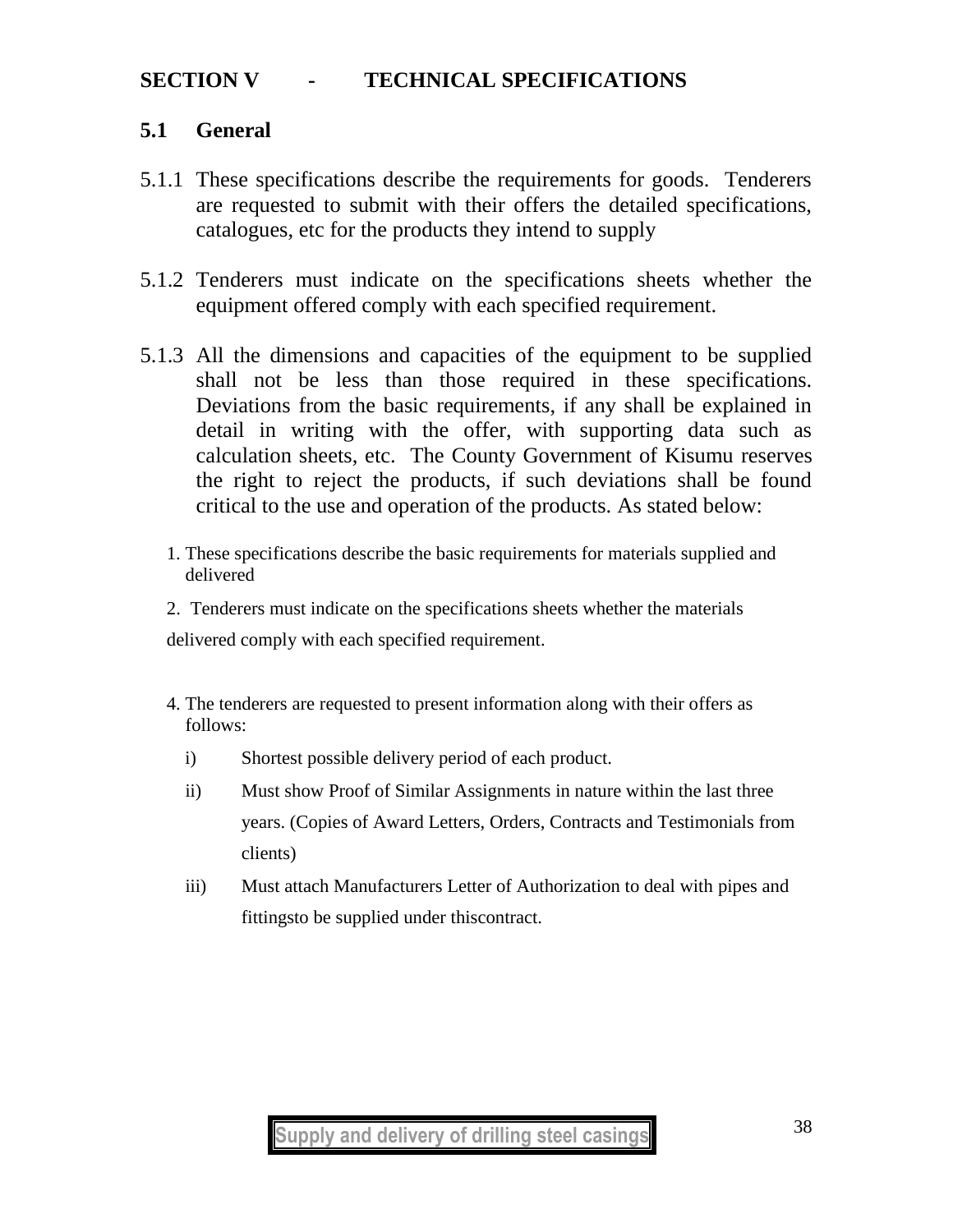#### **SECTION VI - SCHEDULE OF REQUIREMENTS**

#### **SUPPLY AND DELIVERYOF DRILLING STEEL CASINGS: Materials**

All materials used in this contract shall comply to Kenya Bureau of Standards or equivalent and acceptable international standards. Where materials of a particular manufacturer are called for in the specifications, the County Government of Kisumu will have the Authority to reject any material which is not of the make specified. Where the words "or other approved or equal" are used, they shall mean any make of equal quality but with written approval of County Government of Kisumu In the absence of such specification, the County Government of Kisumu is entitled to supposed to confirm what materials are to be used.

#### **Health and Safety**

The tenderer shall observe all necessary health and safety standards and shall keep the Procuring Entity indemnified of any blame for any accidents arising during delivery to the site.

#### **Delivery period**

Due to the nature of this contract, the delivery period shall be 60 working days. This expedient period shall cover delivery to the site and received.

#### **BILLS OFQUANTITIES**

- The price must be inserted in INK and any price omitted from the items listed shall be deemed to have been included in another
- The price shall include the obligations of the tenderer including but not limited to the supply and delivery of pipes and fittings as indicated. This bill of quantities forms part if the contract documents and is to be read in conjunction with the conditions of contract, specifications and drawings.
- The quantities set forth in the bills of quantities are believed to represent the character of work to be carried out and are given for the purpose of enabling the procurement entity to compare tenders on equal basis. There is no guarantee to the tenderer that he will be required to carry out the quantities of work indicated under any one particular item or group of items in the bill of quantities.
- The prices and rates inserted in the Bills of Quantities will be used for valuing the work executed in accordance with the contract.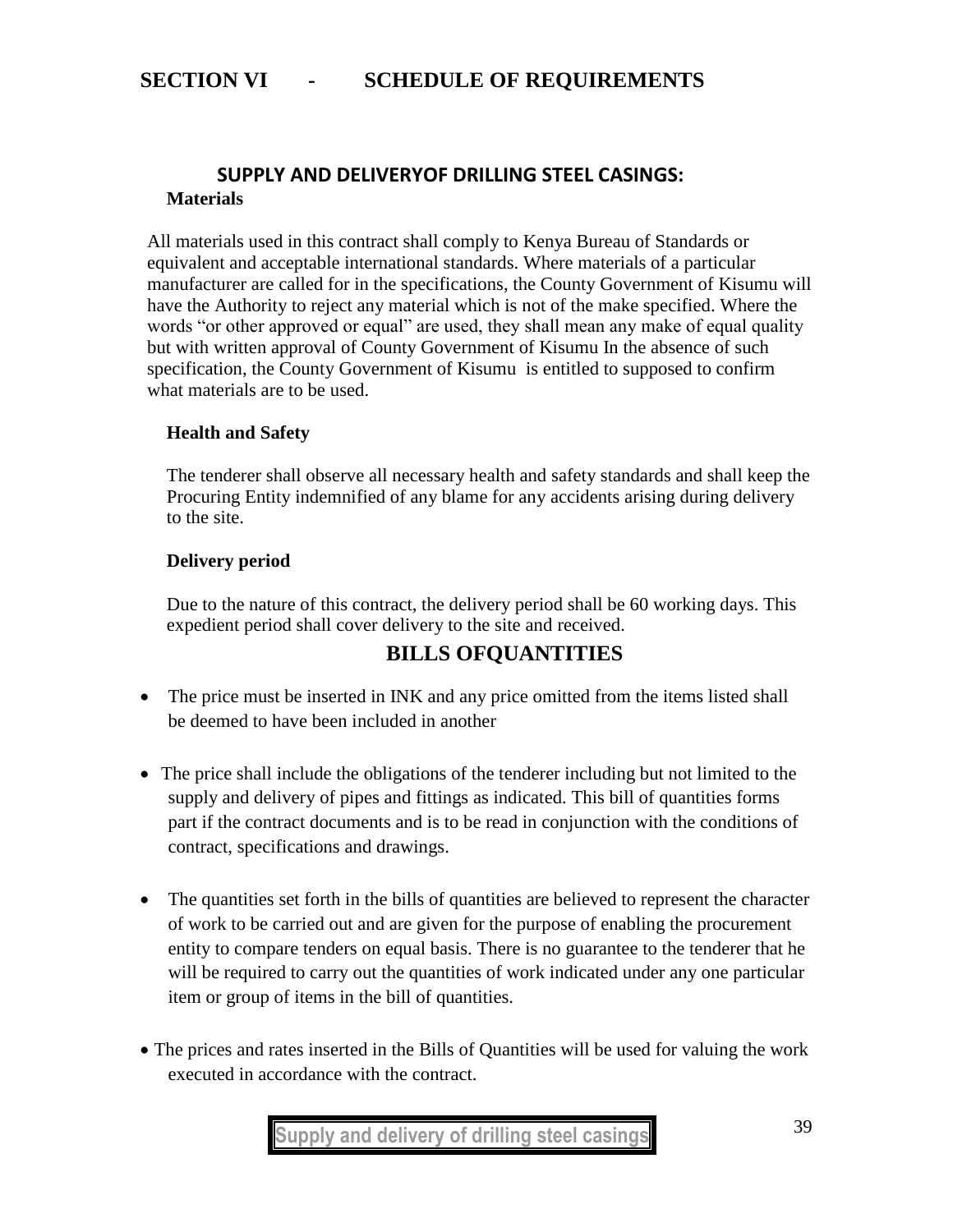## **SECTION VII - PRICE SCHEDULE FOR GOODS**

Name of tenderer \_\_\_\_\_\_\_\_ Tender Number \_\_\_\_\_\_\_\_ Page \_\_\_\_\_\_\_ of \_\_\_\_\_\_\_\_

| 1.   | 2.                           | 3.             | 4.      | 5.       | 6.    | 7.    |
|------|------------------------------|----------------|---------|----------|-------|-------|
| Item | Description                  | Unit           | Country | Quantity | Unit  | Total |
|      |                              |                | of      |          | price | Price |
|      |                              |                | origin  |          |       |       |
|      |                              |                |         |          |       |       |
| 1.   | <b>Supply and Deliver</b>    |                |         |          |       |       |
|      | the following :              |                |         |          |       |       |
| 2.   | 8" Diameter Class B          |                |         |          |       |       |
|      | <b>Steel surface Casings</b> |                |         |          |       |       |
|      | $(6m)$ Long                  | N <sub>o</sub> | 50      |          |       |       |
| 3.   | 6" diameter class B,         |                |         |          |       |       |
|      | 4.00mm thickness             |                |         |          |       |       |
|      | screen steel casing (6m)     |                |         |          |       |       |
|      | long)                        | N <sub>0</sub> | 35      |          |       |       |
| 4.   | 6" diameter Class            |                |         |          |       |       |
|      | B,4.00mm thickness           |                |         |          |       |       |
|      | plain (blind) steel          |                |         |          |       |       |
|      | casing (6m long)             | N <sub>0</sub> | 55      |          |       |       |
| 5.   | Drilling foam 20 litres      |                |         |          |       |       |
|      | Jerican                      | Pcs            | 10      |          |       |       |
| 6.   | 50Kg Cement                  |                |         |          |       |       |
|      | (Bamburi)                    | <b>Bags</b>    | 50      |          |       |       |
|      |                              |                |         |          |       |       |
|      | <b>Grand Total</b>           |                |         |          |       |       |

# Signature of tenderer

*Note:* In case of discrepancy between unit price and total, the unit price shall prevail.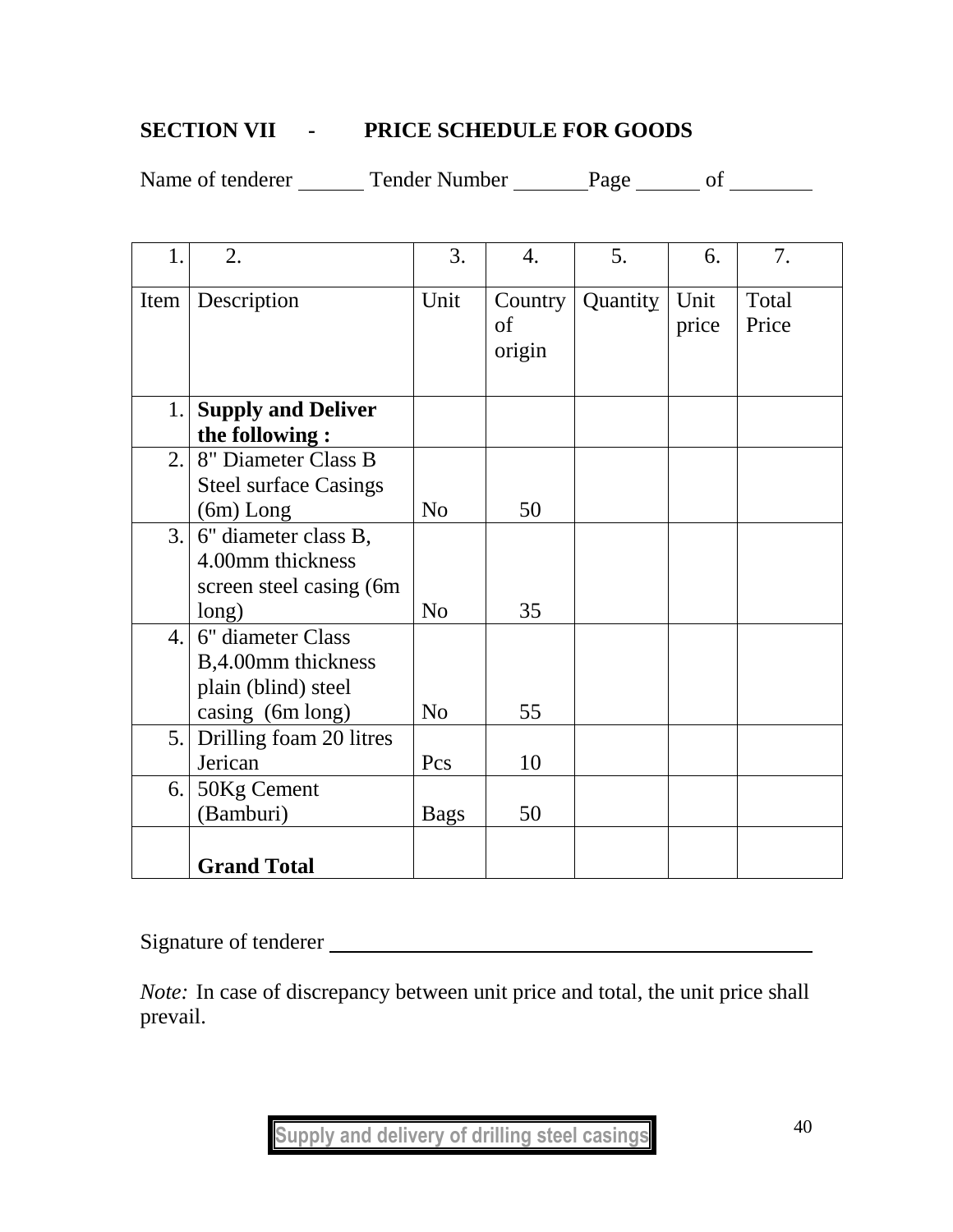## **SECTION VIII - STANDARD FORMS**

#### **Notes on the sample Forms**

- 1. Form of Tender The form of tender must be completed by the tenderer and submitted with the tender documents. It must also be duly signed by duly authorized representatives of the tenderer.
- 2. Confidential Business Questionnaire Form This form must be completed by the tenderer and submitted with the tender documents.
- 3. Tender Security Form When required by the tender documents the tender shall provide the tender security either in the form included herein or in another format acceptable to the procuring entity.
- 4. Contract Form The Contract Form shall not be completed by the tenderer at the time of submitting the tender. The Contract Form shall be completed after contract award and should incorporate the accepted contract price.
- 5. Performance Security Form The performance security form should not be completed by the tenderers at the time of tender preparation. Only the successful tenderer will be required to provide performance security in the form provided herein or in another form acceptable to the County Government of Kisumu.
- 6. Bank Guarantee for Advance Payment Form- When Advance payment is requested for by the successful bidder and agreed by the County Government of Kisumu, this form must be completed fully and duly signed by the authorized officials of the bank.
- 7. Manufacturers Authorization Form When required by the ender documents this form must be completed and submitted with the tender documents. This form will be completed by the manufacturer of the goods where the tenderer is an agent.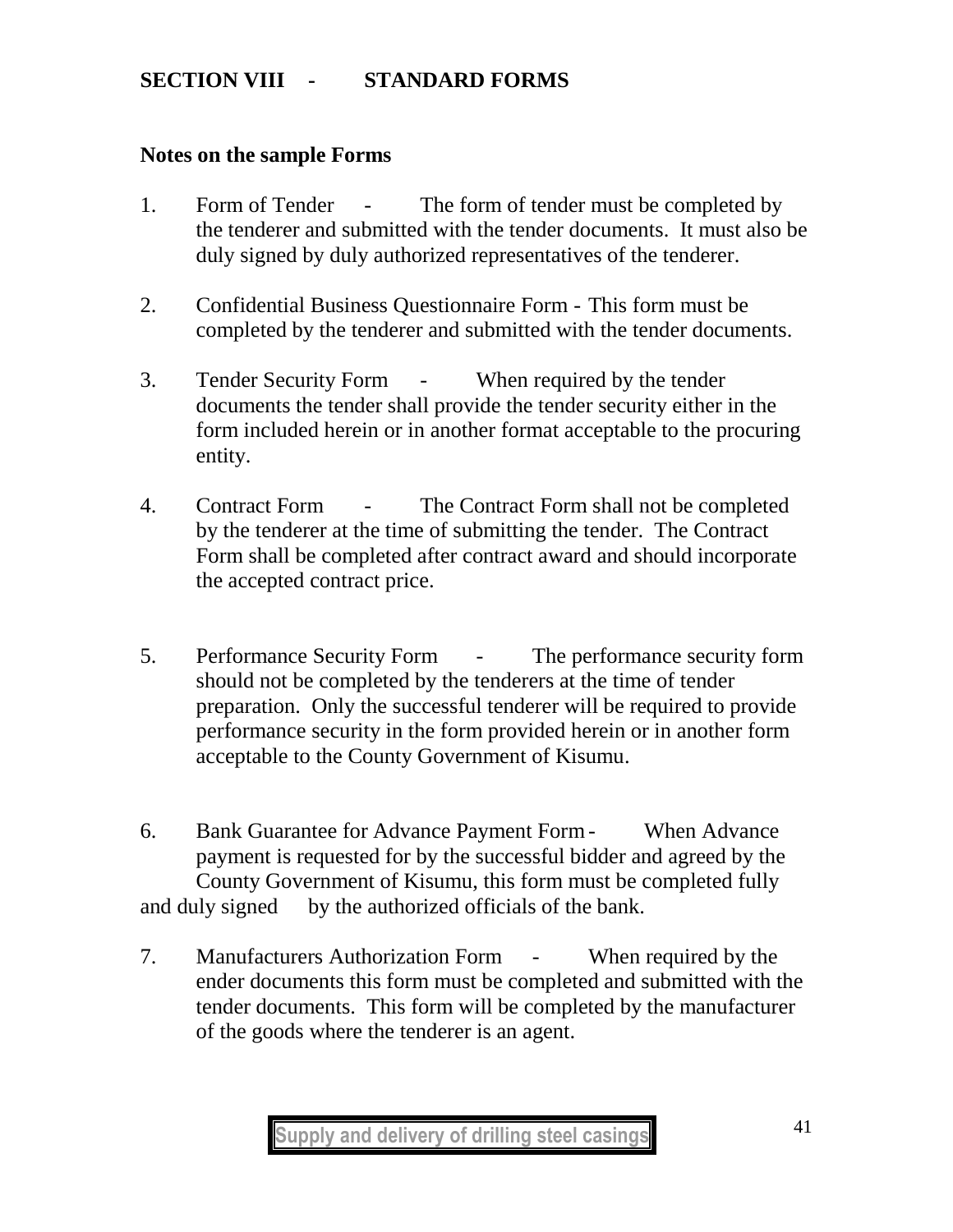#### 8.1 **FORM OF TENDER**

Date Tender No.

To:

*[name and address of County Government of Kisumu]*

Gentlemen and/or Ladies:

1. Having examined the tender documents including Addenda Nos. ………………………………. *[insert numbers].*the receipt of which is hereby duly acknowledged, we, the undersigned, offer to supply deliver, install and commission ( …………………………………………… (*insert equipment description*) in conformity with the said tender documents for the sum of …………………………………………………………. (*total tender amount in words and figures*) or such other sums as may be ascertained in accordance with the Schedule of Prices attached herewith and made part of this Tender.

2. We undertake, if our Tender is accepted, to deliver install and commission the equipment in accordance with the delivery schedule specified in the Schedule of Requirements.

3. If our Tender is accepted, we will obtain the guarantee of a bank in a sum of equivalent to percent of the Contract Price for the due performance of the Contract , in the form prescribed by ………………. ……………….( *County Government of Kisumu).*

4. We agree to abid by this Tender for a period of …… [*number]* days from the date fixed for tender opening of the Instructions to tenderers, and it shall remain binding upon us and may be accepted at any time before the expiration of that period.

5. This Tender, together with your written acceptance thereof and your notification of award, shall constitute a Contract, between us. Subject to signing of the Contract by the parties.

6. We understand that you are not bound to accept the lowest or any tender you may receive.

Dated this day of 20

[signature] [in the capacity of]

Duly authorized to sign tender for an on behalf of \_\_\_\_\_\_\_\_\_\_\_\_\_\_\_\_\_\_\_\_\_\_\_\_\_\_\_\_\_\_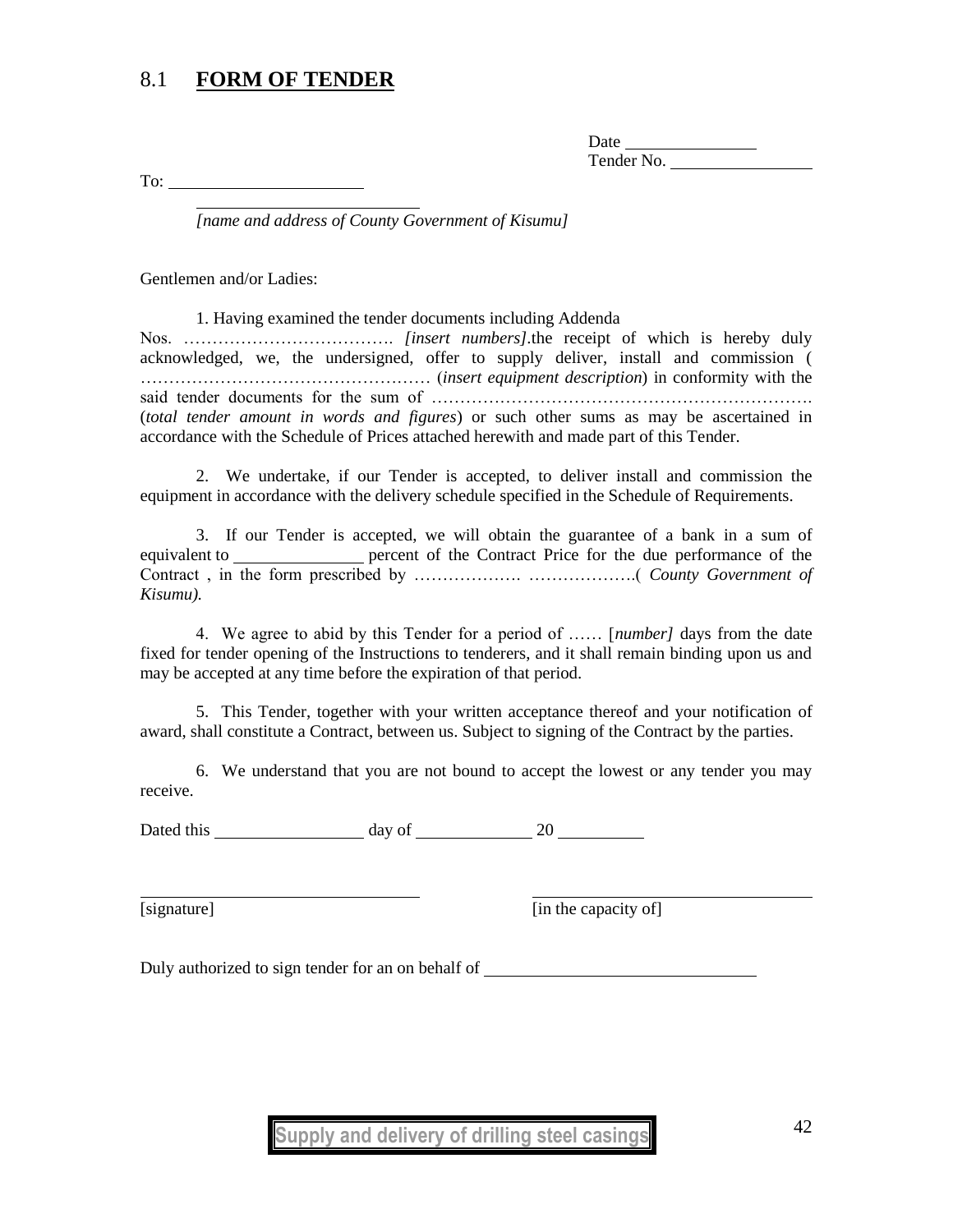## 8.2 **CONFIDENTIAL BUSINESS QUESTIONNAIRE FORM**

You are requested to give the particulars indicated in Part 1 and either Part  $2(a)$ ,  $2(b)$  or  $2(c)$  whichever applied to your type of business You are advised that it is a serious offence to give false information on this form

| $Part 1 - General:$ |  |  |
|---------------------|--|--|
|                     |  |  |
|                     |  |  |
|                     |  |  |
|                     |  |  |
|                     |  |  |
|                     |  |  |
|                     |  |  |
|                     |  |  |

|                                           | Part 2 (a) – Sole Proprietor                     |                                 |               |
|-------------------------------------------|--------------------------------------------------|---------------------------------|---------------|
|                                           |                                                  |                                 |               |
|                                           | Citizenship details<br>$\bullet$                 |                                 |               |
|                                           |                                                  |                                 |               |
|                                           |                                                  |                                 |               |
|                                           | Part 2 (b) Partnership                           |                                 |               |
| Given details of partners as follows:     |                                                  |                                 |               |
| Name                                      |                                                  | Nationality Citizenship Details | <b>Shares</b> |
| $1_{-}$                                   |                                                  |                                 |               |
|                                           |                                                  |                                 |               |
|                                           |                                                  |                                 |               |
| 4                                         |                                                  |                                 |               |
|                                           |                                                  |                                 |               |
|                                           |                                                  | Part 2 (c) – Registered Company |               |
|                                           |                                                  |                                 |               |
|                                           | State the nominal and issued capital of company- |                                 |               |
|                                           |                                                  |                                 |               |
|                                           |                                                  |                                 |               |
| Given details of all directors as follows |                                                  |                                 |               |
| Name                                      | Nationality                                      | Citizenship Details             | <b>Shares</b> |
|                                           |                                                  |                                 |               |
|                                           |                                                  |                                 |               |
|                                           |                                                  |                                 |               |
|                                           |                                                  |                                 |               |
|                                           |                                                  |                                 |               |
|                                           |                                                  |                                 |               |

 If a Kenya Citizen, indicate under "Citizenship Details" whether by Birth, Naturalization or registration.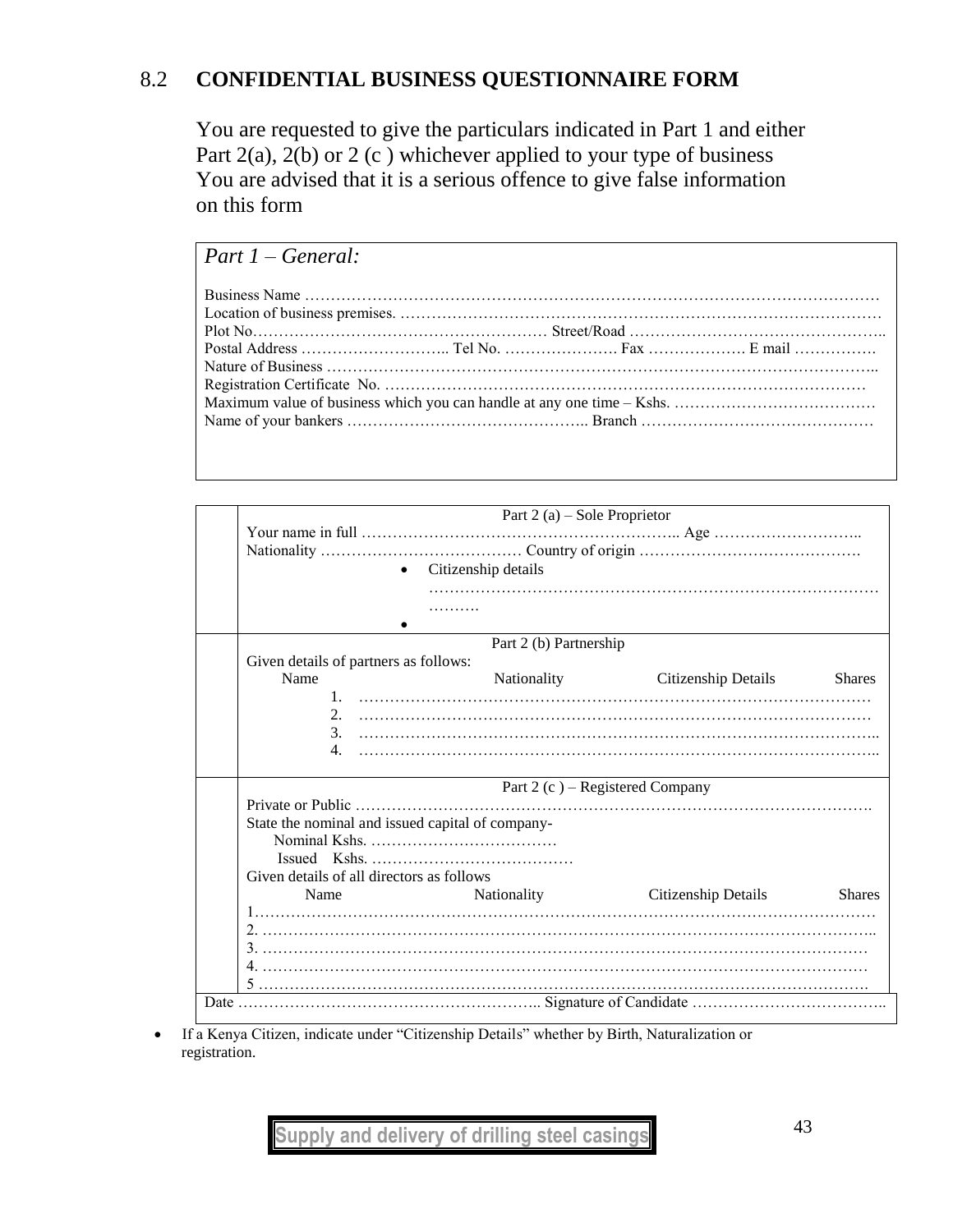## 8.3 **TENDER SECURITY FORM**

Whereas ………………………………………. [*name of the tenderer]* (hereinafter called "the tenderer") has submitted its tender dated …………. [*date of submission of tender]* for the supply, installation and commissioning of ……………………*[name and/or description of the equipment]* (hereinafter called "the Tender") ……………………………………….. KNOW ALL PEOPLE by these presents that WE ……………………… of ………………………. having our registered office at ………………… (hereinafter called "the Bank"), are bound unto …………….. [*name of County Government of Kisumu}* (hereinafter called "the County Government of Kisumu") in the sum of …………………….. for which payment well and truly to be made to the said County Government of Kisumu, the Bank binds itself, its successors, and assigns by these presents. Sealed with the Common Seal of the said Bank this  $\frac{1}{20}$  day of  $\frac{1}{20}$ .

THE CONDITIONS of this obligation are:-

- 1. If the tenderer withdraws its Tender during the period of tender validity specified by the tenderer on the Tender Form; or
- 2. If the tenderer, having been notified of the acceptance of its Tender by the County Government of Kisumu during the period of tender validity:
- (a) fails or refuses to execute the Contract Form, if required; or
- (b) fails or refuses to furnish the performance security in accordance with the Instructions to tenderers;

We undertake to pay to the County Government of Kisumu up to the above amount upon receipt of its first written demand, without the County Government of Kisumu having to substantiate its demand, provided that in its demand the County Government of Kisumu will note that the amount claimed by it is due to it, owing to the occurrence of one or both of the two conditions, specifying the occurred condition or conditions.

This tender guarantee will remain in force up to and including thirty (30) days after the period of tender validity, and any demand in respect thereof should reach the Bank not later than the above date. *[signature of the bank]*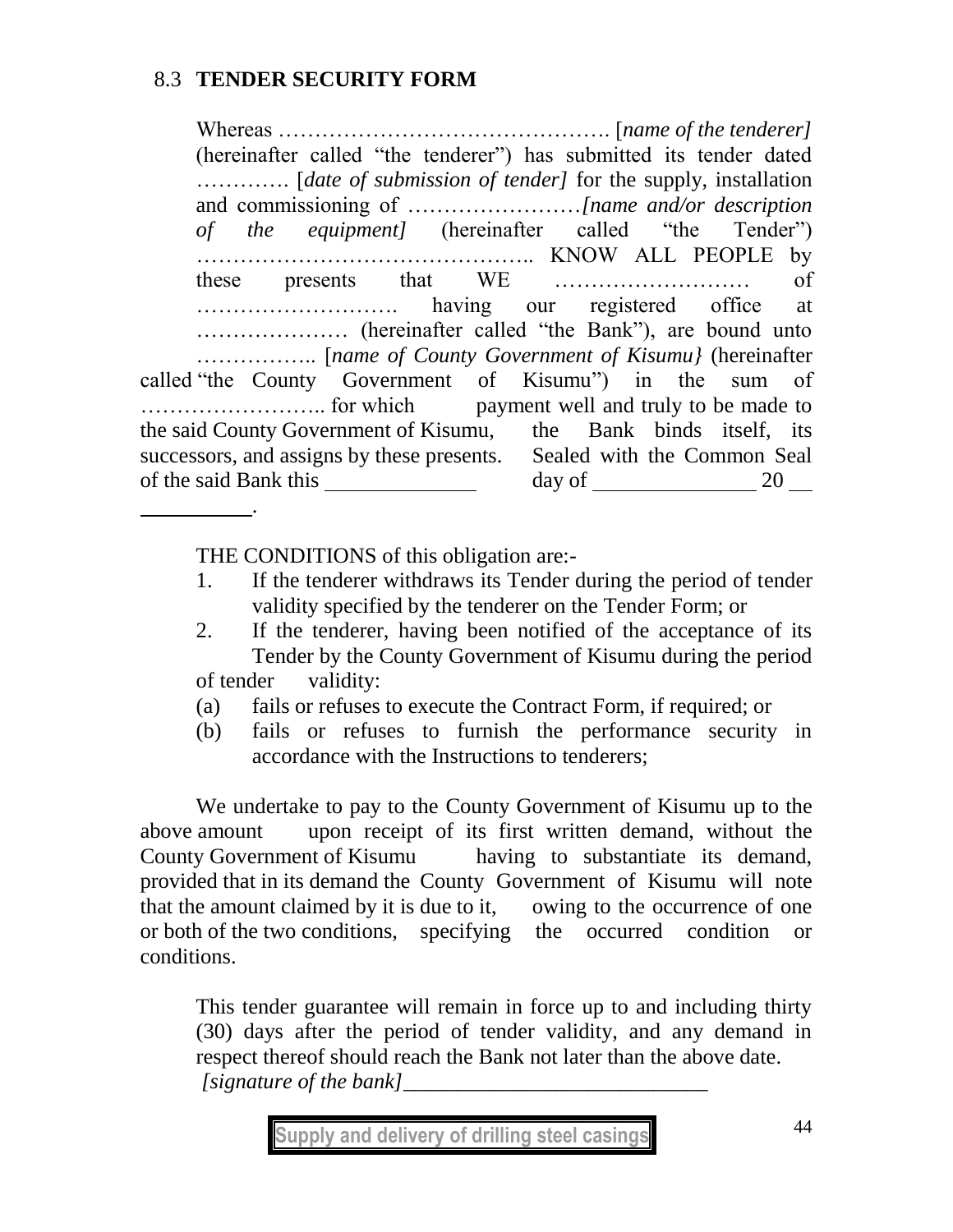*(Amend accordingly if provided by Insurance Company)*

**Supply and delivery of drilling steel casings** <sup>45</sup>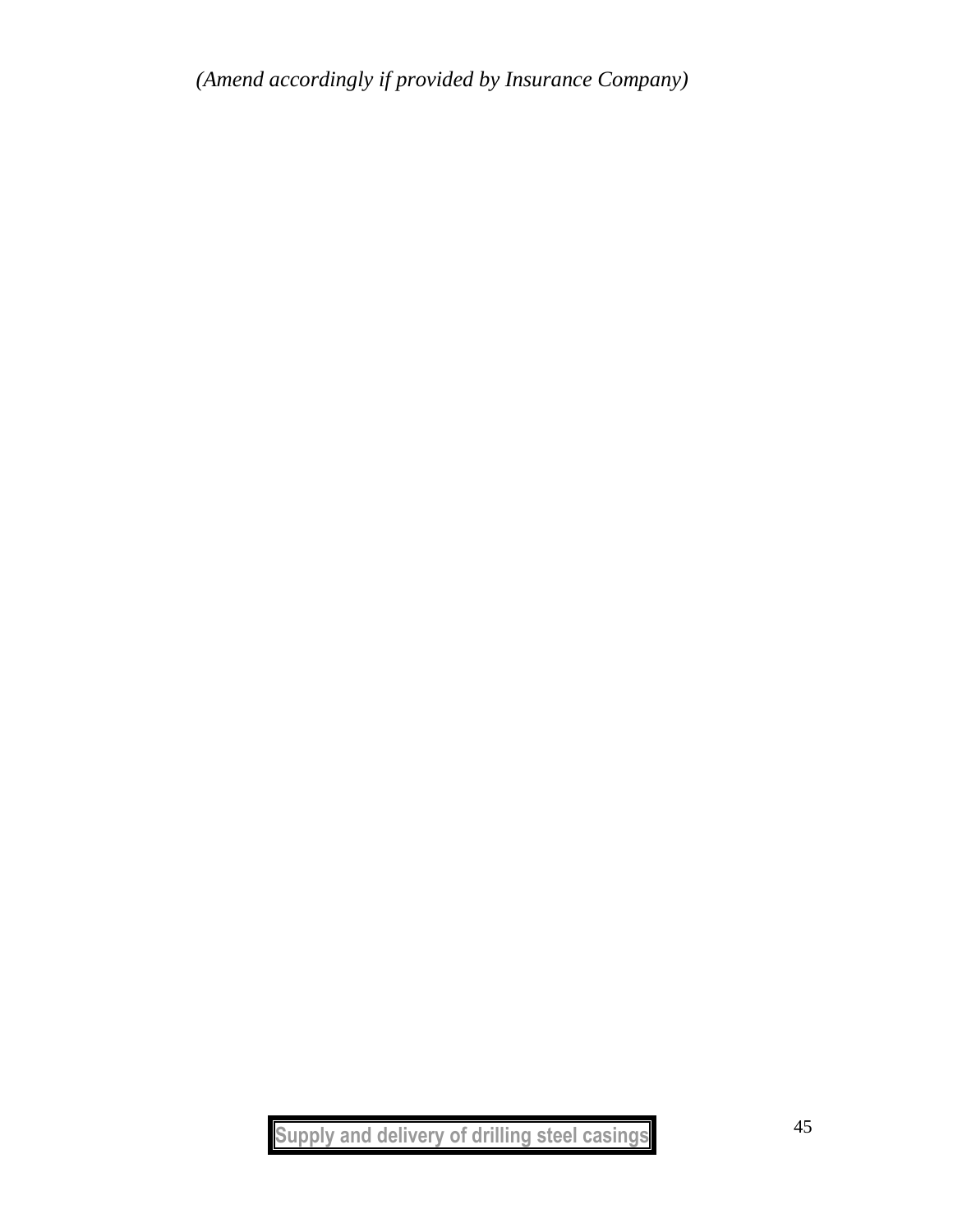## **8.4 CONTRACT FORM**

THIS AGREEMENT made the \_\_\_\_\_\_\_\_\_\_ day of \_\_\_\_\_\_\_\_\_\_\_ 20 \_\_\_\_\_\_\_\_\_\_ between ……………… [*name of Procurement entity)* of ……….. [*country of Procurement entity]* (hereinafter called "the County Government of Kisumu) of the one part and …………………….. [*name of tenderer]* of ………….. [*city and country of tenderer]* (hereinafter called "the tenderer") of the other part;

WHEREAS the County Government of Kisumu invited tenders for certain goods 1 and has accepted a tender by the tenderer for the supply of those goods in the sum of …………………………… [*contract price in words and figures]* (hereinafter called "the Contract Price).

#### NOW THIS AGREEMENT WITNESSETH AS FOLLOWS:

1. In this Agreement words and expressions shall have the same meanings as are respectively assigned to them in the Conditions of Contract referred to:

2. The following documents shall be deemed to form and be read and construed as part of this Agreement viz:

- (a) the Tender Form and the Price Schedule submitted by the tenderer
- (b) the Schedule of Requirements
- (c ) the Technical Specifications
- (d) the General Conditions of Contract
- (e) the Special Conditions of contract; and
- (f) the County Government of Kisumu's Notification of Award

3. In consideration of the payments to be made by the County Government of Kisumu to the tenderer as hereinafter mentioned, the tender hereby covenants with the County Government of Kisumu to provide the goods and to remedy defects therein in conformity in all respects with the provisions of the Contract

4. The County Government of Kisumu hereby covenants to pay the tenderer in consideration of the provisions of the goods and the remedying of defects therein, the Contract Price or such other sum as may become payable under the provisions of the Contract at the times and in the manner prescribed by the contract.

IN WITNESS whereof the parties hereto have caused this Agreement to be executed in accordance with their respective laws the day and year first above written.

Signed, sealed, delivered by \_\_\_\_\_\_ the \_\_\_\_\_\_\_\_\_\_\_\_ (for the County Government of Kisumu

Signed, sealed, delivered by \_\_\_\_\_\_ the \_\_\_\_\_\_\_\_\_\_\_\_(for the tenderer in the presence of

*(Amend accordingly if provided by Insurance Company)*

**Supply and delivery of drilling steel casings** <sup>46</sup>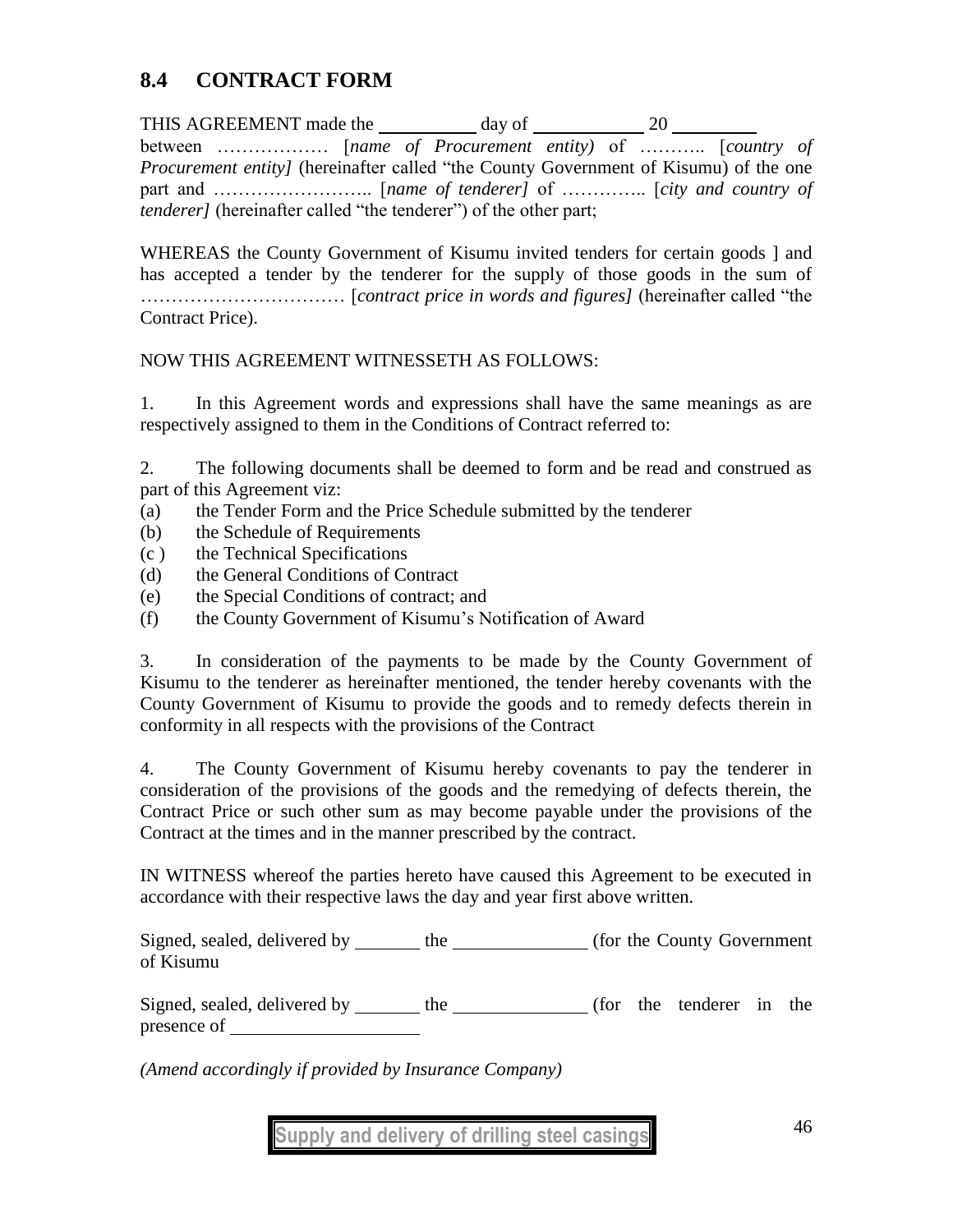## 8.5 **PERFORMANCE SECURITY FORM**

To …………………………………………. [*name of County Government of Kisumu]*

WHEREAS …………………………………… [*name of tenderer*] (hereinafter called "the tenderer") has undertaken , in pursuance of Contract No. [*reference number of the contract]* dated 20 to supply ……………………………………………… [*description of goods]* (hereinafter called "the Contract").

AND WHEREAS it has been stipulated by you in the said Contract that the tenderer shall furnish you with a bank guarantee by a reputable bank for the sum specified therein as security for compliance with the Tenderer's performance obligations in accordance with the Contract.

AND WHEREAS we have agreed to give the tenderer a guarantee:

THEREFORE WE hereby affirm that we are Guarantors and responsible to you, on behalf of the tenderer, up to a total of ………………………. [*amount of the guarantee in words and figure]* and we undertake to pay you, upon your first written demand declaring the tenderer to be in default under the Contract and without cavil or argument, any sum or sums within the limits of …………………….. [*amount of guarantee]* as aforesaid, without you needing to prove or to show grounds or reasons for your demand or the sum specified therein.

This guarantee is valid until the  $\frac{1}{20}$  day of  $\frac{20}{20}$ 

Signed and seal of the Guarantors

*[name of bank or financial institution]*

*[address]*

*[date]*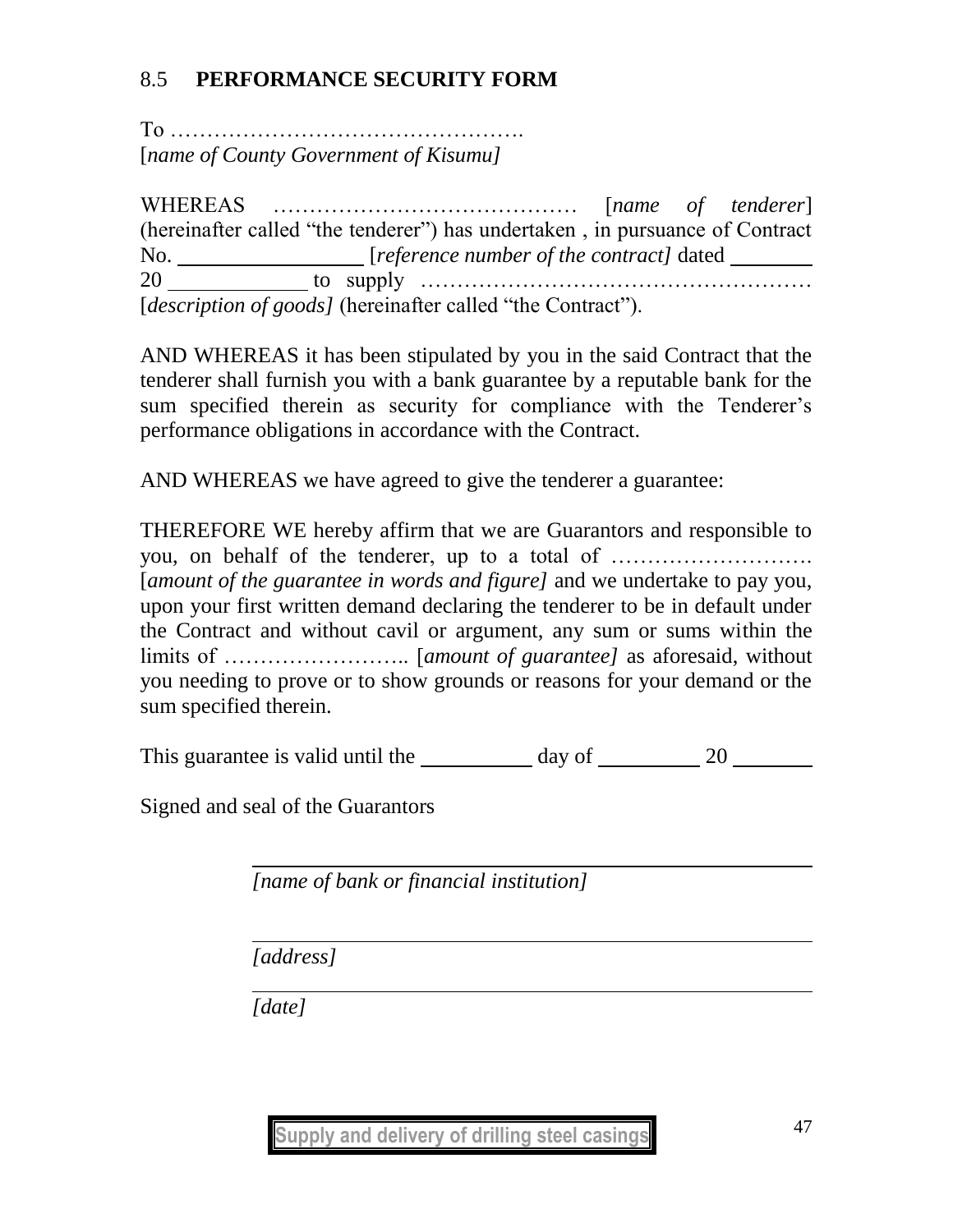### 8.6 **BANK GUARANTEE FOR ADVANCE PAYMENT FORM**

To ……………………………… [*name of County Government of Kisumu]*

*[name of tender] …………………..*

Gentlemen and/or Ladies:

In accordance with the payment provision included in the Special Conditions of Contract, which amends the General Conditions of Contract to provide for advance payment, …………………………………………………. [*name and address of tenderer]*(hereinafter called "the tenderer") shall deposit with the County Government of Kisumu a bank guarantee to guarantee its proper and faithful performance under the said Clause of the Contract in an amount of …… …………………. [*amount of guarantee in figures and words].*

We, the ……………………………. [*bank or financial institutions]*, as instructed by the tenderer, agree unconditionally and irrevocably to guarantee as primary obligator and not as surety merely, the payment to the County Government of Kisumu on its first demand without whatsoever right of objection on our part and without its first claim to the tenderer, in the amount not exceeding …………………… [*amount of guarantee in figures and words]*

We further agree that no change or addition to or other modification of the terms of the Contract to be performed there-under or of any of the Contract documents which may be made between the County Government of Kisumu and the tenderer, shall in any way release us from any liability under this guarantee, and we hereby waive notice of any such change, addition, or modification.

This guarantee shall remain valid in full effect from the date of the advance payment received by the tenderer under the Contract until ………… [*date]*.

Yours truly,

Signature and seal of the Guarantors

*[name of bank or financial institution]*

*[address]*

*[date]*

**Supply and delivery of drilling steel casings** <sup>48</sup>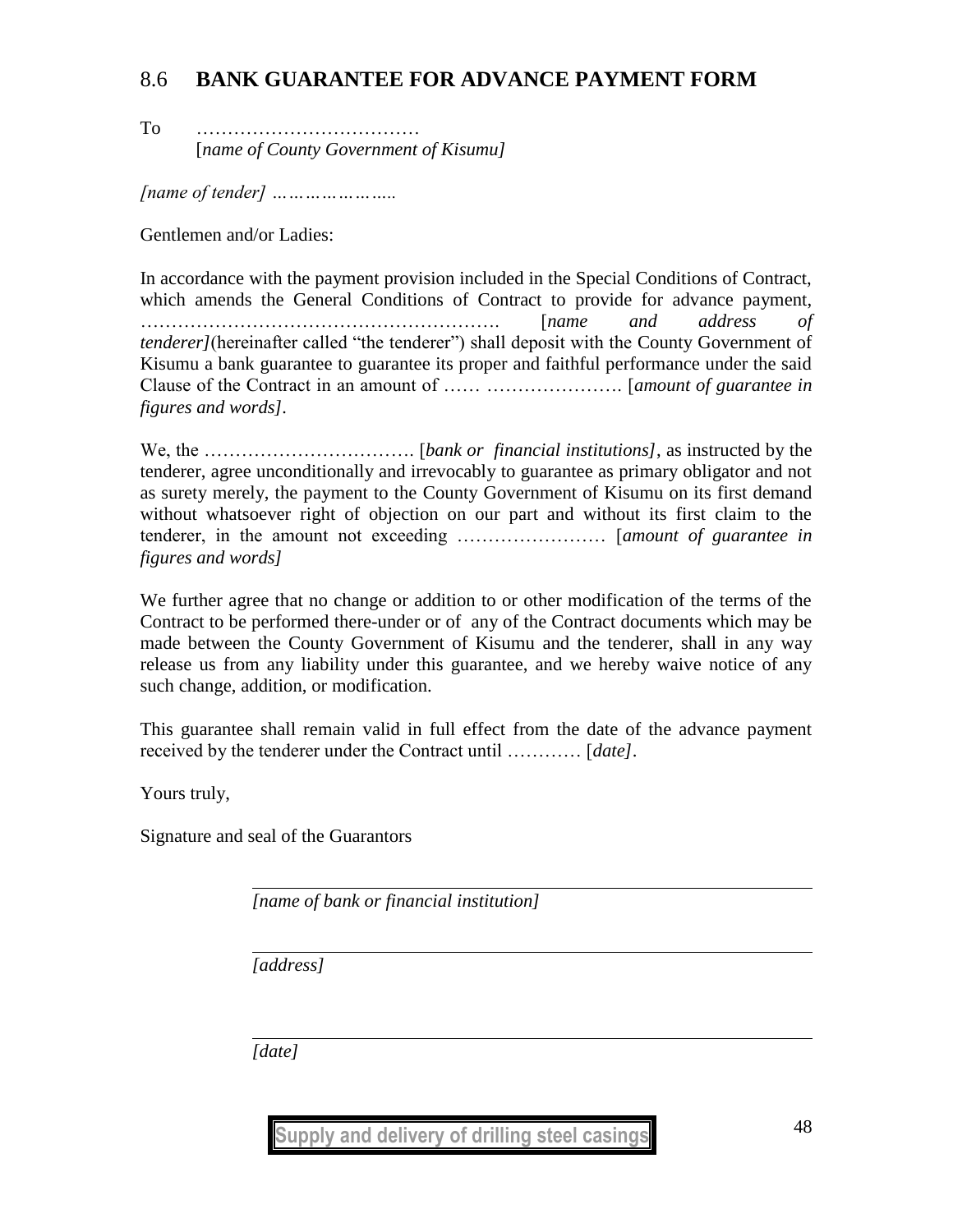## **8.7 MANUFACTURER'S AUTHORIZATION FORM**

To [*name of the County Government of Kisumu] ………………….*

WHEREAS …………………………………………………………[ *name of the manufacturer]* who are established and reputable manufacturers of ………………….. [*name and/or description of the goods]* having factories at ………………………………… [*address of factory]* do hereby authorize ………………………… [*name and address of Agent]* to submit a tender, and subsequently negotiate and sign the Contract with you against tender No. ………………………. [*reference of the Tender]* for the above goods manufactured by us.

We hereby extend our full guarantee and warranty as per the General Conditions of Contract for the goods offered for supply by the above firm against this Invitation for Tenders.

[*signature for and on behalf of manufacturer]*

*Note:* This letter of authority should be on the letterhead of the Manufacturer and should be signed by a person competent.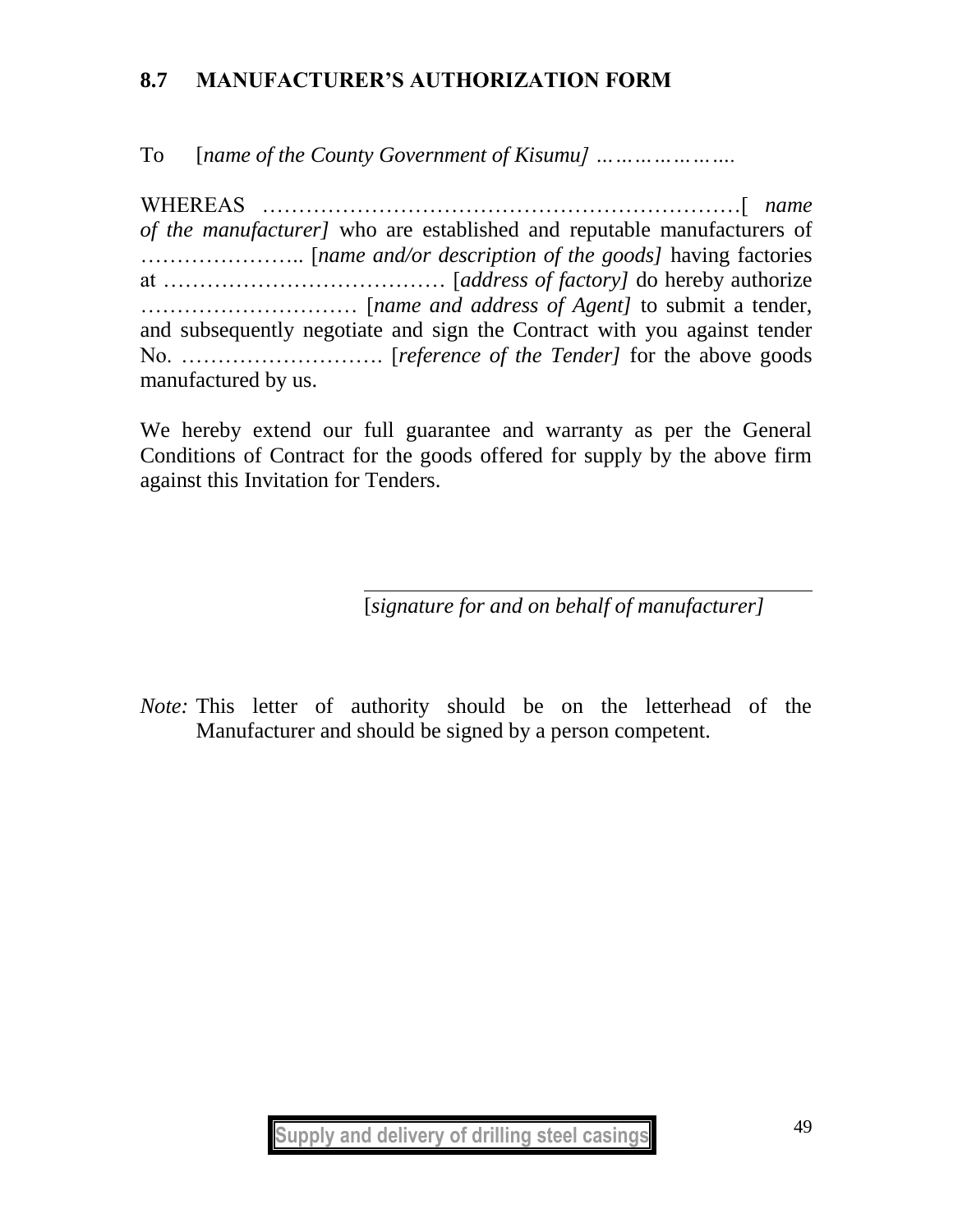#### **8.8 LETTER OF NOTIFICATION OF AWARD**

|                                                                                                                                                        | Address of County Government of<br>Kisumu |
|--------------------------------------------------------------------------------------------------------------------------------------------------------|-------------------------------------------|
| <u> 1989 - Johann Barnett, fransk politiker (d. 1989)</u>                                                                                              |                                           |
| <u> 1989 - Johann Harry Harry Harry Harry Harry Harry Harry Harry Harry Harry Harry Harry Harry Harry Harry Harry</u><br>RE: Tender No.<br>Tender Name |                                           |
| This is to notify that the contract/s stated below under the above mentioned tender have<br>been awarded to you.                                       |                                           |
|                                                                                                                                                        |                                           |

- 1. Please acknowledge receipt of this letter of notification signifying your acceptance.
- 2. The contract/contracts shall be signed by the parties within 30 days of the date of this letter but not earlier than 14 days from the date of the letter.
- 3. You may contact the officer(s) whose particulars appear below on the subject matter of this letter of notification of award.

<u> 1989 - Johann Barbara, marka a shekara tsa 1989 - An tsa 1989 - An tsa 1989 - An tsa 1989 - An tsa 1989 - An</u>

*(FULL PARTICULARS)*

SIGNED FOR ACCOUNTING OFFICER